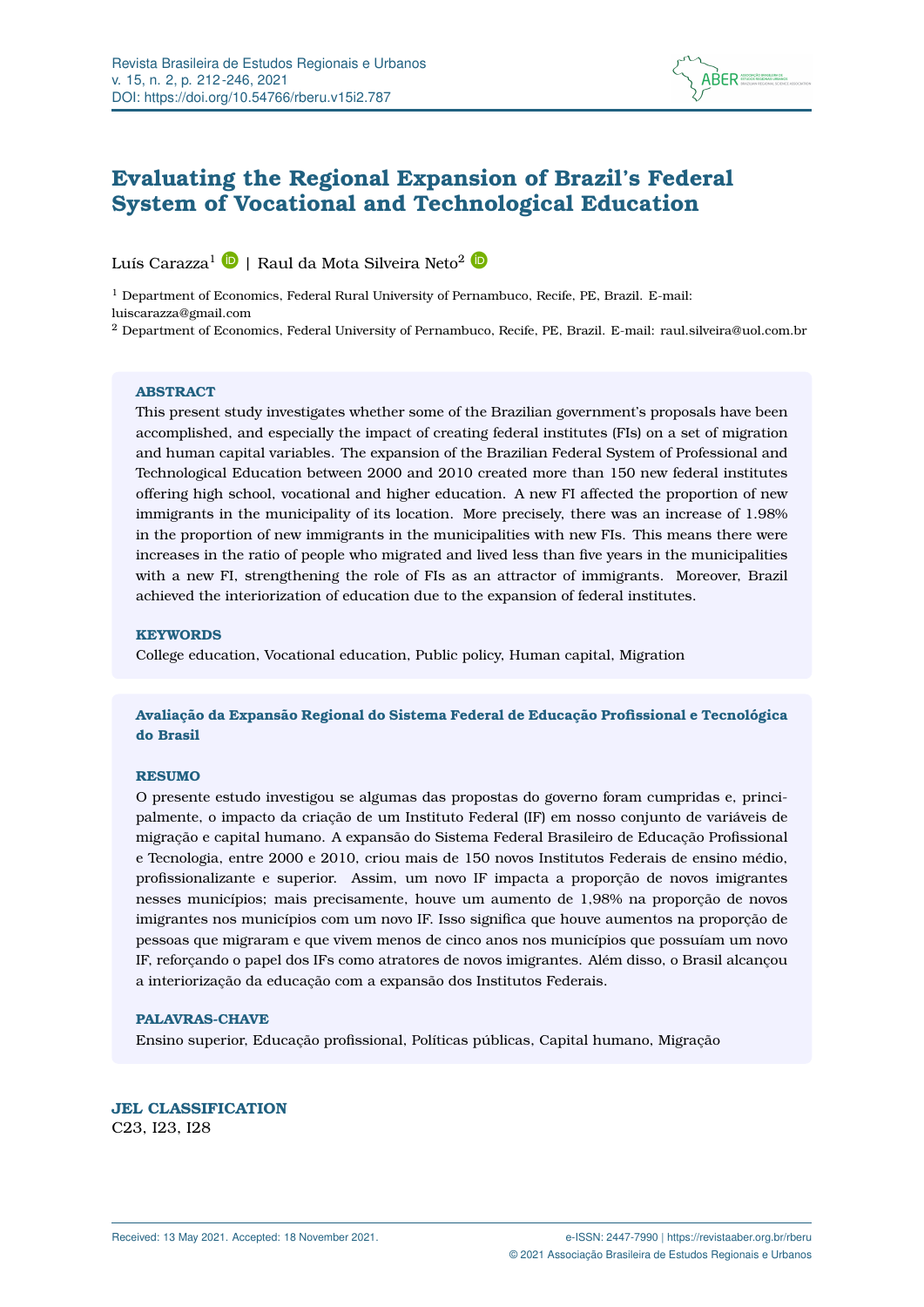## **1. Introduction**

Schooling is particularly important in Brazil. According to the Brazilian Institute of Geography and Statistics [\(IBGE, 2010\)](#page-24-0),<sup>[1](#page-0-0)</sup> in 2011 the Brazilian literacy rate of people over 15 years of age was 91.4%, meaning that 12.9 million (8.6% of the population) people were still illiterate in the country, and functional illiteracy reached 21.6%. The country's high level of personal and regional income inequality is mainly due to an inadequate educational distribution [\(Menezes-Filho, 2001;](#page-24-1) [Barros, 2016;](#page-22-0) [Oliveira and](#page-25-0) [Raul da Mota, 2016\)](#page-25-0). Data from the Organization for Economic Cooperation and Development indicate that Brazilian workers face one of the greatest differences in earnings according to education levels [\(Valle et al., 2015\)](#page-26-0).

Notably, the situation also has a regional dimension, since state and municipal governments rather than the federal government are responsible for providing basic education (until high school). In this sense, the regional imbalance of schooling levels is becoming more important for understanding Brazil's very high regional income inequality. [Oliveira and Raul da Mota](#page-25-0) [\(2016\)](#page-25-0) showed that while the productive regional structure played a vital role in explaining the very high regional income disparities in Brazil until 1991, local human capital levels are essential for understanding regional income inequality.

This situation has motivated the federal government to expand schooling around the country. It undertook actions to increase high school, vocational training, and higher education in the nation through a plan called *Plano de Expansão da Rede Federal de Educação Tecnológica* (Plan to Expand the Federal System of Vocational and Technological Education [\(MEC, 2010\)](#page-24-2)). The first stage of the plan, 2003 to 2007, included building 64 new teaching units to add to the 140 already in operation. Soon afterward, the second stage, from 2008 through 2010, establishing 214 new schools, increasing this teaching modality by more than 250%. Thus, between 2003 and 2010, more than [2](#page-0-0)00 new federal institutes  $(FIs)^2$  were created, especially expanding their presence in Brazil's interior [\(MEC, 2010\)](#page-24-2). In 2018, it reached 659 units across the country, of which 643 are already in operation.

The Brazilian actions appear to be inspired by a key set of evidence and experiences worldwide. Studies of regional economies have linked higher human capital levels to increases in population and employment, wages, income and innovation [\(Glaeser et al., 1995;](#page-23-0) [Florida et al., 2008;](#page-23-1) [Adda et al., 2016\)](#page-22-1), and low regional inequality [\(Ghose, 2020\)](#page-23-2). Moreover, more rapid long-run economic growth is associated with more qualified local human capital [\(Glaeser et al., 1995;](#page-23-0) [Glaeser and Saiz,](#page-23-3) [2004\)](#page-23-3). Besides increasing individual-level productivity and idea generation [\(Becker,](#page-22-2) [1964\)](#page-22-2), the concentration of human capital within a region can also facilitate knowledge spillovers [\(Valero and Reenen, 2019\)](#page-25-1), enhance regional productivity, fuel innovation,

<sup>&</sup>lt;sup>1</sup>For more information, see the 2011 PNAD (Pesquisa Nacional por Amostra de Domicílios).

 ${}^{2}$ It is crucial not to confuse federal institutions with federal institutes. Federal institutions include federal universities in addition to federal institutes.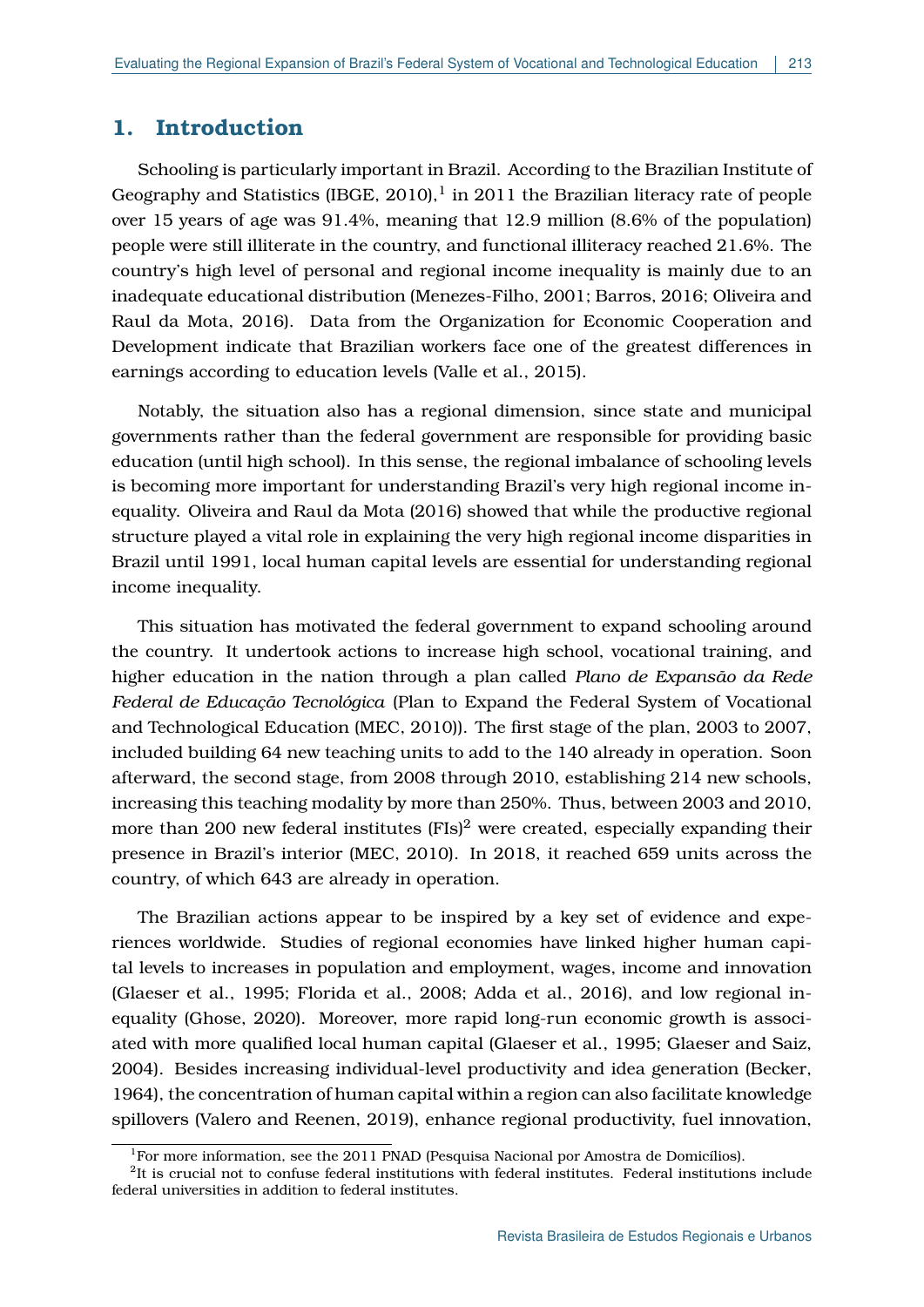and promote economic growth [\(Lucas, 1988;](#page-24-3) [Romer, 1990;](#page-25-2) [Moretti, 2004\)](#page-25-3). The available evidence about the influence of policies to expand higher education includes both measuring the association of the actions with their economic variables [\(Drucker and](#page-23-4) [Goldstein, 2007;](#page-23-4) [Ciriaci and Muscio, 2010;](#page-23-5) [Monsalvez et al., 2015\)](#page-25-4) and effective evaluation of the impact of these policies on economic and social variables [\(Armstrong,](#page-22-3) [1993;](#page-22-3) [Breschi and Lissoni, 2003;](#page-22-4) [Power and Lundmark, 2004;](#page-25-5) [Faggian et al., 2007;](#page-23-6) [Faggian and McCann, 2009\)](#page-23-7). However, some researchers have also focused on quantifying outputs rather than translating them into economic variables [\(Adams, 1993;](#page-22-5) [Azzone and Maccarrone, 1997;](#page-22-6) [Jones-Evans et al., 1999;](#page-24-4) [Candell and Jaffe, 1999;](#page-22-7) [Rip, 2002;](#page-25-6) [Walshok et al., 2002;](#page-26-1) [Fischer et al., 2018;](#page-23-8) [Choudhry and Ponzio, 2020\)](#page-23-9) and regional input-output modeling, estimating Keynesian multipliers [\(Felsenstein,](#page-23-10) [1996;](#page-23-10) [Harris, 1997;](#page-24-5) [Thanki, 1999;](#page-25-7) [Glasson, 2003;](#page-23-11) [Kureski and Rolim, 2009\)](#page-24-6).

To the best of our knowledge, there is no study of the impact of expanding the Brazilian Federal System of Vocational and Technological Education (from now on Federal Education System or just FES) regarding immigration and human capital. This is the objective of the current investigation. Specifically, we combine propensity score matching (PSM) with a difference-in-differences specification to estimate the causal impact of the expansion of the FES – creating 150 new federal institutions – on the set of dependent variables of human capital and immigration. This set of variables includes seven human capital and immigration variables that can be affected by the expansion of the FES, specifically high school and higher education students and the proportion of people who completed high school and higher education. Regarding immigration, we check the impact on new immigrants and new immigrants' studying at the secondary and higher education levels.

In addition to this introduction, this paper is organized as follows: section 2 provides the institutional background; section 3 describes the identification strategy and methodological aspects; section 4 presents the descriptive statistics; section 5 presents the results; section 6 shows the falsification and robustness tests; section 7 presents the discussion and final considerations; and the last section is an appendix.

# **2. Institutional background and the Brazilian FES expansion**

According to the Brazilian Ministry of Education (MEC), the Federal System of Vocational and Technological Education began in 1909, with the creation of 19 apprentice craftsmen schools (*escolas de aprendizes artífices*). These schools were more focused on the social inclusion of disadvantaged youths than a skilled workforce [\(MEC, 2016\)](#page-24-7). In the 1930s and 1940s, technical education strategies for developing the economy were implemented. The apprentice craftsmen schools became industrial lyceums– secondary education establishments – and later became federal technical schools [\(MEC,](#page-24-7) [2016\)](#page-24-7). These federal technical schools operated with pedagogical and administrative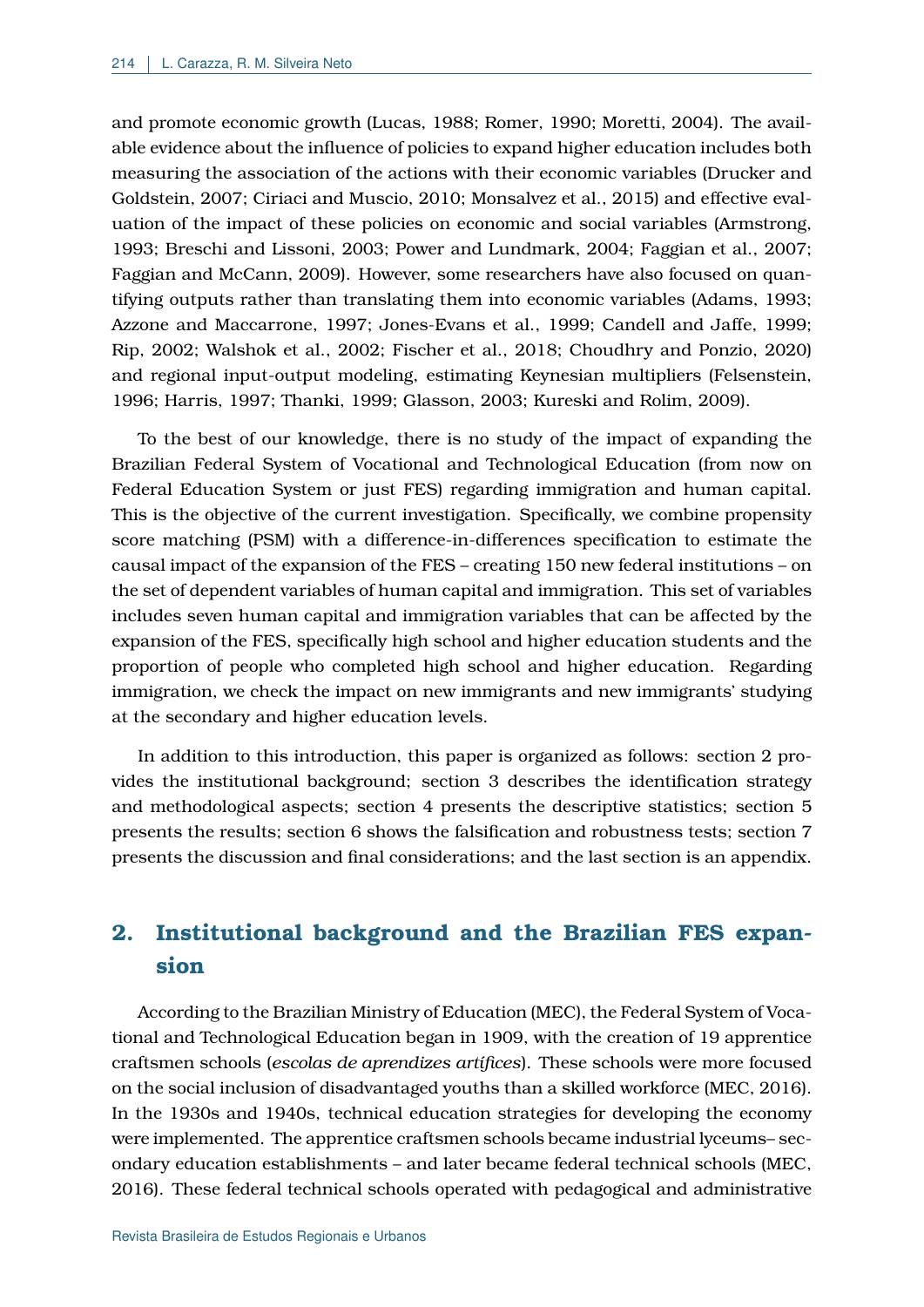autonomy.

The CEFETs (federal centers of technological education) were created in 1978 to replace Brazil's federal technical schools and federal agro-technical schools. The CE-FET became a reference in technological education and became the standard unit of the FES, intending to train engineers and technical specialists, absorbing the technical and federal agro-technical schools [\(MEC, 2016\)](#page-24-7). Vocational education institutions sought to diversify programs and courses to meet the labor market's new demands and diversified productive structure [\(MEC, 2016\)](#page-24-7).

In the 2000s, the federal government promulgated new legislation to regulate vocational education. According to the [\(MEC, 2010\)](#page-24-2), the political-pedagogical proposal of the federal institutes is to mainly to offer secondary education courses integrated with technical professional education; technical education in general; higher technology courses, bachelor's degrees in areas in which science and technology are vital components, in particular engineering, as well as *lato sensu* and *stricto sensu* postgraduate programs, while ensuring workers' initial and continuing education. The goal was to expand the vocational and higher education distribution throughout Brazilian non-metropolitan areas <sup>[3](#page-0-0)</sup> The expansion process in the 2000s (Figure 2b) sought to interiorize the Federal Education System. Unlike the previous figure, the new map of the Federal Education System shows expansion particularly in the hinterlands. [\(MEC,](#page-24-7) [2016\)](#page-24-7).

Starting in 2003, the Brazilian government took actions to increase vocational and higher education in the Plan to Expand the Federal System of Vocational and Technological Education [\(MEC, 2016\)](#page-24-7). In this sense, the government attempted to increment the FES to bring quality vocational and college education to areas with low education levels. Between 2003 and 2010, more than 200 new federal institutes (FIs) were created [\(MEC, 2016\)](#page-24-7). Figure [1](#page-4-0) shows an increase of over 250% in the number of federal institutes, with a concomitant increase in openings. This expansion process continued in the following decade by increasing the number of federal institutes to 562, covering all the country's micro-regions [\(MEC, 2016\)](#page-24-7). The new institutes were intended to have strong insertion in research and extension, aiming to stimulate technical and technological solutions and extend benefits to the community [\(MEC, 2016\)](#page-24-7).

Figure 2a shows the distribution of the Federal Education System in 2000. There was little national coverage; most of the FIs were established in coastal areas. There were also a few schools in rural inland areas, mainly in the North and Midwest regions.

Between 2011 and 201[4](#page-0-0), the MEC invested approximately US\$ 1.5 billion  $^4$  to expand professional education, with 208 new units [\(MEC, 2016\)](#page-24-7). In 2018, the number of federal institutes reached 562. There are currently 38 federal institutes in all states,

 ${}^{3}$ Brazil has five official macro-regions: South, Southeast, Midwest, Northeast and North.

 $4B$ etween 2011 and 2014, the Brazilian currency, the Real (R\$), fluctuated between 1.674 and 2.639 (R\$/US\$), with an average of R\$2.157/US\$. Thus, the investment in the FES of R\$ 3.3 billion was approximately US\$ 1.5 billion.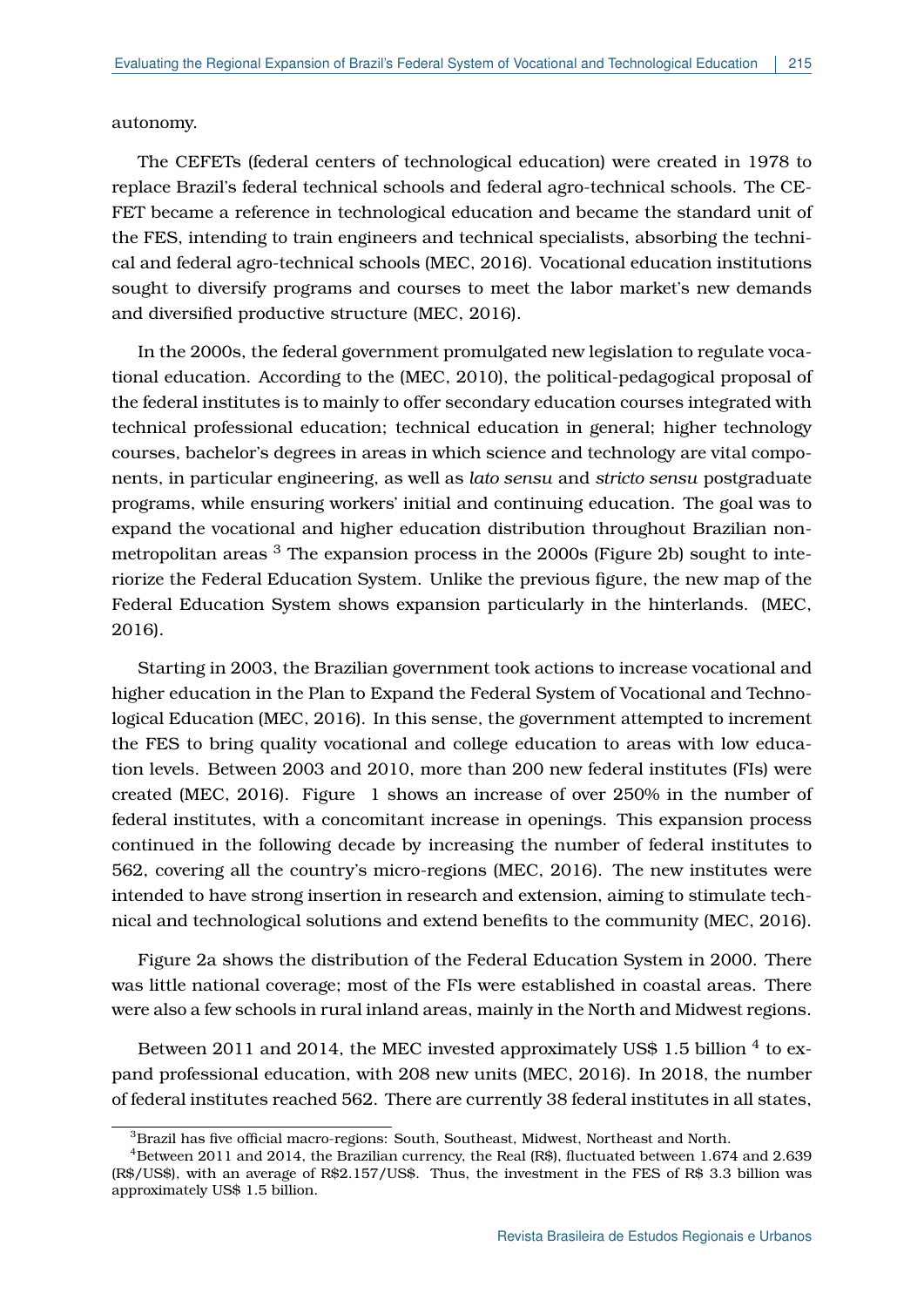offering qualification courses, high school integration, vocational classes, higher education, and postgraduate programs [\(MEC, 2016\)](#page-24-7).

<span id="page-4-0"></span>



Notes: Data are from the Ministry of Education and the federal institutes.

## <span id="page-4-1"></span>**Figure 2.** Expansion of the Federal System of Vocational and Technological Education in the Brazilian Municipalities



Data are from the Ministry of Education and the federal institutes.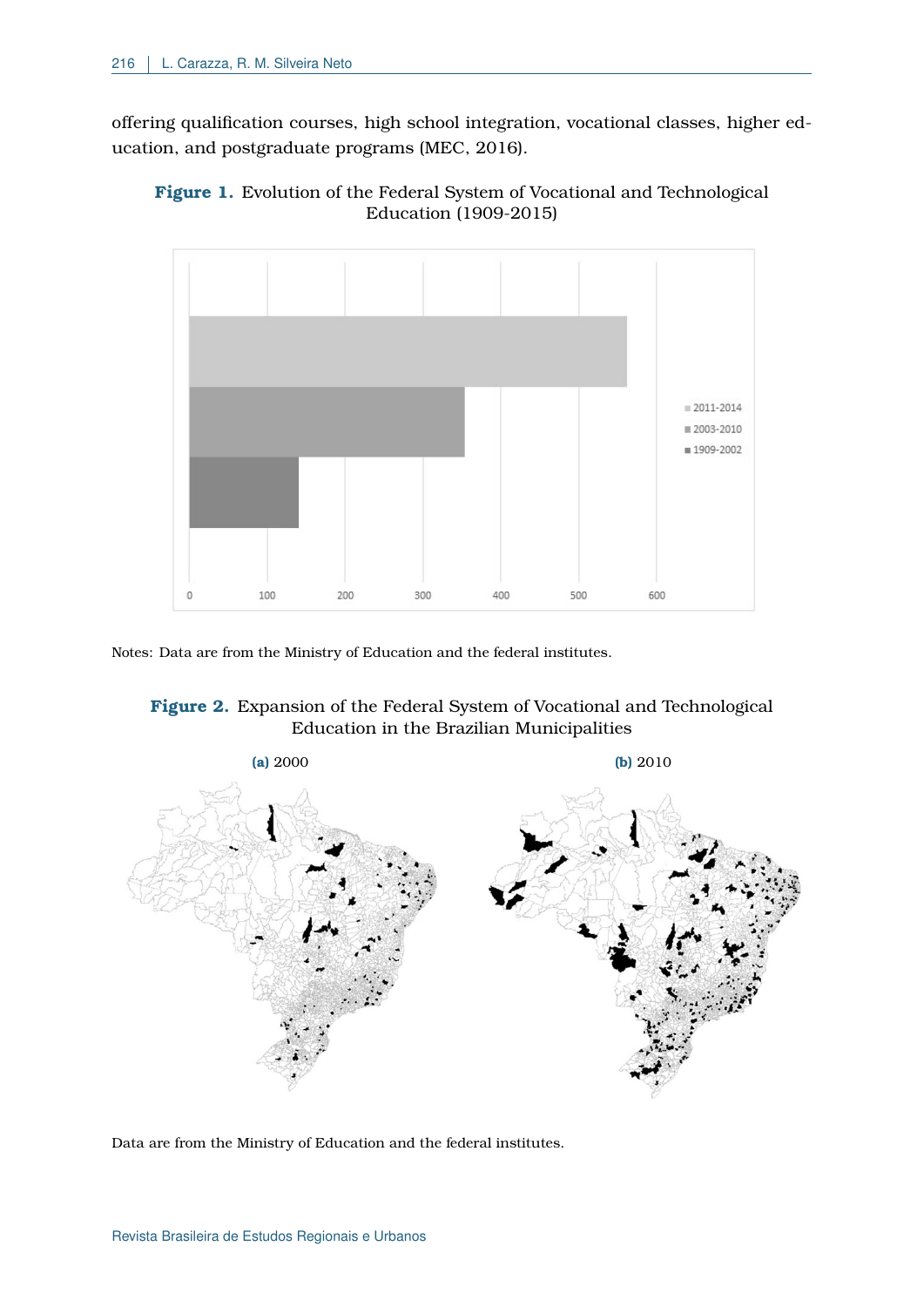## **3. Empirical strategy**

Since the choice of municipalities for the FES expansion was not random, we use a quasi-experimental approach based on the difference-in-differences estimator (DiD) and on a propensity score matching strategy. The estimator compares the change in the treated group (municipalities that received a new federal institute) before and after the intervention with the difference in the control group (municipalities that did not receive a new federal institute between 2000 and 2010).<sup>[5](#page-0-0)</sup> The information from the 1991 census is used in the falsification test to check for possible false expansion.

Using a DiD specification with two periods and two groups constrained our dataset: the variables are available only every ten years.<sup>[6](#page-0-0)</sup> This poses an apparent disadvantage of not allowing direct testing the hypothesis of common pre-trends in the outcome variables. On the other hand, [Beatty and Shimshack](#page-22-8) [\(2011\)](#page-22-8) highlight that this model provides a more transparent econometric analysis. Different from a panel with varying treatment periods, it constantly compares treated and untreated units. Furthermore, since equation [1](#page-5-0) is a saturated model, it is unnecessary to impose any linearity hypothesis [\(Angrist and Pischke, 2008\)](#page-22-9). In any case, using only two periods requires additional precautions about the influence of unobservable factors, so we implement a significant number of different robustness checks.

Formally, we consider the following DiD specification with two periods and two groups:

<span id="page-5-0"></span>
$$
Y_{it} = \alpha + \lambda d_t + \beta FES_i d_t + \gamma x_{it} + \theta_i + \epsilon_{it} \tag{1}
$$

where  $Y_{it}$  is the variable of interest (local human capital or immigration variables),  $\alpha$  is the intercept,  $FES_i$  is a dummy variable that assumes "1" if municipality " $i$ " received a new federal institute, and "0" otherwise,  $\theta_i$  is the municipal fixed effect,  $d_t$  is a time dummy that assumes "1" in the post-intervention period and"  $0$ " in beforehand,  $x_{it}$  is a vector of time-varying controls and  $\epsilon_{it}$  is the error term. The parameter  $\lambda$  measures the impact of time on the untreated group of municipalities, and  $\beta$  it is the parameter of interest, which measures the ATT, the average effect on the treated sample.

We are interested in measuring the impact of expanding the Federal Education System on human capital and immigration variables, since the federal institutes (FIs) offer high school, vocational training, $7$  and higher education (undergraduate and postgraduate degrees). Thus, we only consider FIs that provided secondary and higher education together in the sample. As we mentioned, note that the local human capital may be affected by a new FI because of its direct effects on human capital formation and on the economic environment [\(Liu, 2015\)](#page-24-8). Furthermore, both influences can also

 $5$ We choose these specific years due data availability. A large part of the variables are only available in census years (every ten years).

 $6$ The municipal data available come from the ten-year censuses. Thus, we used the 2000 and 2010 censuses to obtain the estimates. The 1991 census is used for a falsification test.

 $7$ The census makes no distinction between high school and vocational education. Thus, it is not possible to separate the effect among these two learning modalities.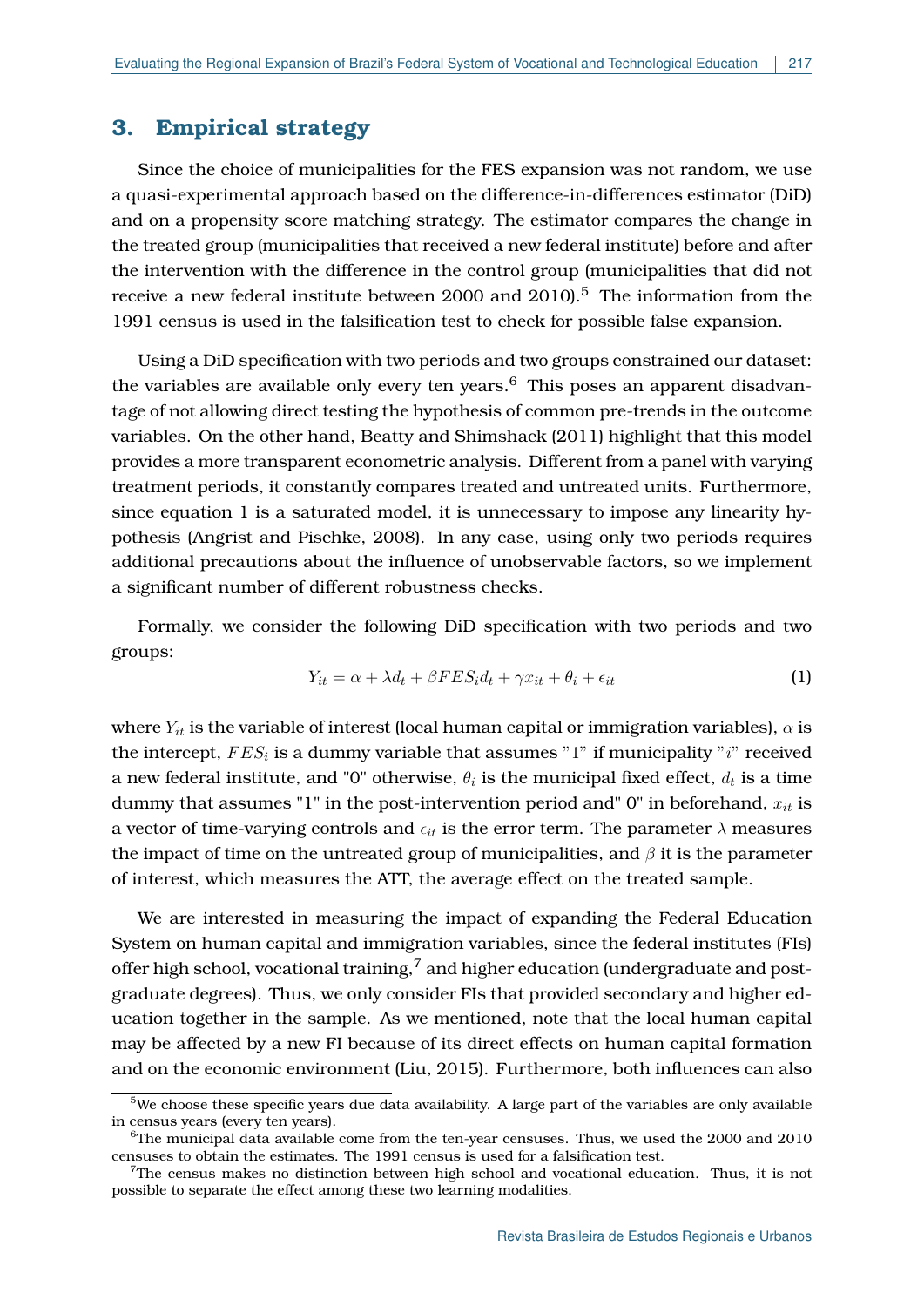attract non-native students and skilled laborers.

We consider the plan's effects on students and the labor force regarding the local human capital indicators. For the students, our outcome variables are the proportion of students enrolled in high school and college degrees programs in their respective expected school age (15 to 1[8](#page-0-0) years old and 18 to 25 years old).<sup>8</sup> As for the local labor force, our outcomes correspond to the proportion of people with high school and college degrees in the local population. While the first two variables capture more direct effects of a new FI, the last two also may involve spillover effects [\(Liu, 2015\)](#page-24-8).

As for immigration outcomes, we consider different proportions of immigrants living less than five years in a given municipality, defined as new immigrants. The short time since the expansion of the education system explained the five-year limit: most immigrants potentially affected by a federal institute have lived less than five years in the municipality and the data availability in the census is only every ten years. Thus, we consider especially three variables. The first one is the ratio between these new immigrants and recent immigrants already living in the municipality. The other two are the proportions of recent immigrant students enrolled in high school and college education. In the first case, we divide the new immigrants attending secondary school programs by individuals aged 15 to 18 years old; in the second, we divide the new immigrants attending college programs by the sum of individuals aged 18 to 25.

A common concern in DiD analysis is the possible existence of time-varying, confounding factors, here meaning variables that simultaneously explain the process of expansion of the Federal System Education and the trajectory of our dependent variables. The endogeneity problem comes into play in such a case, and the coefficients cannot be interpreted causally [\(Angrist and Pischke, 2008,](#page-22-9) [2014\)](#page-22-10). We deal with these concerns using different expedients. First, we combine the DiD strategy with PSM; second, as expressed in equation [1,](#page-5-0) we consider several time-varying controls; finally, we implement a significant number of robustness checks.

Concerned about the possibility that municipalities with better infrastructure or higher economic development levels can attract more qualified labor, we also build a panel with several controls that can influence this choice. For example, it is possible that municipalities with a higher per capita income or higher urbanization rate have a greater capacity to attract and retain qualified labor, and consequently attract greater immigration to the municipality. Hence, we use the following traditional socioeconomic controls: per capita income; Gini coefficient; economically active population; metropolitan area; urbanization rate; manufacturing workers; and households with waste collection, electric power, and water and indoor bathroom facilities.

We must also be mindful of the municipality's demographic characteristics. For example, there is a possibility that a municipality with a higher number of unemployed

 $8$ For example, there are 20,000 people enrolled in high school and 40,000 people of school age, so, the variable is 20,000 divided by 40,000 or 0.5. It aims to measure the fluctuations in the human capital in the municipalities that had a new FI.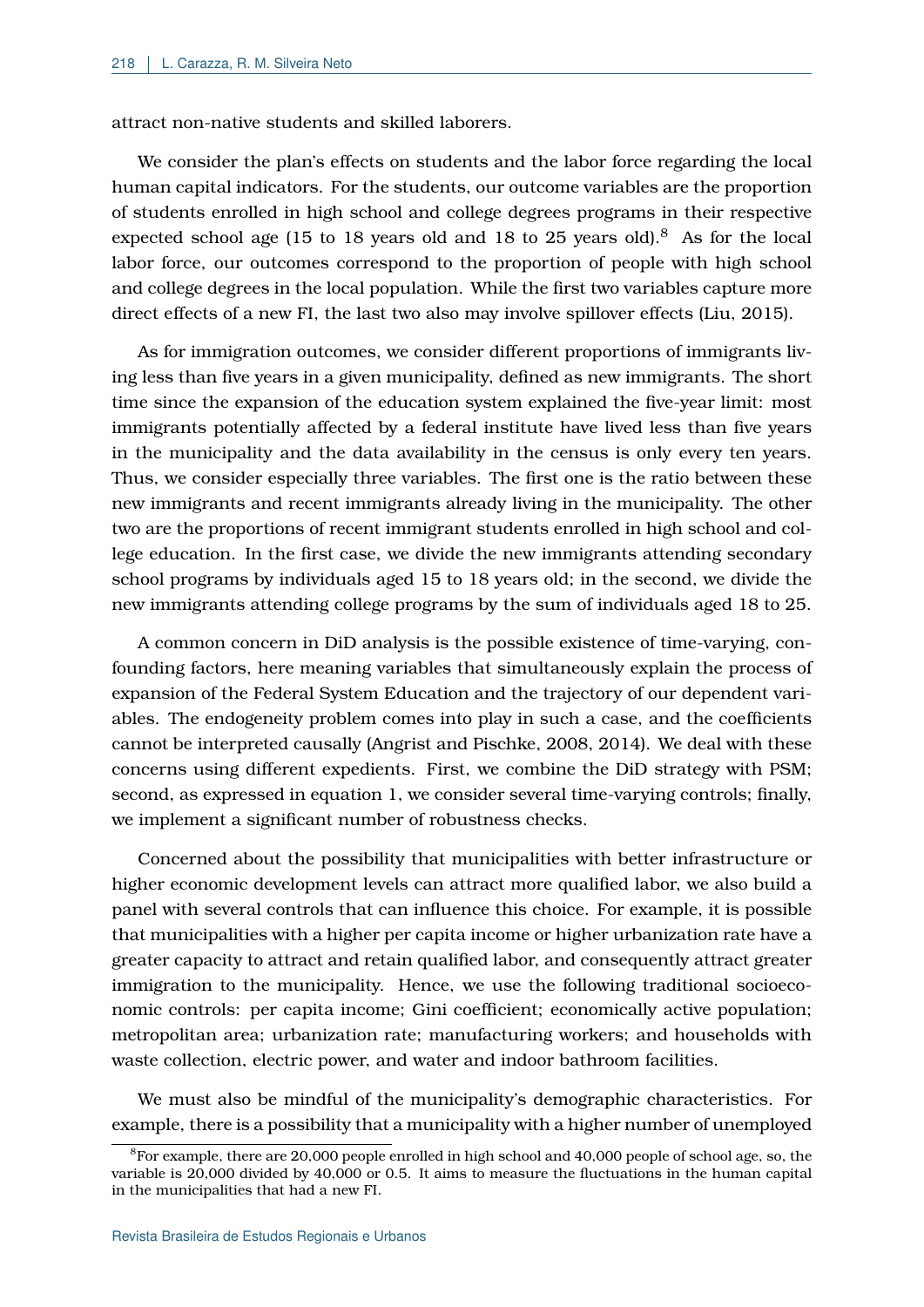may not attract as many immigrants, and, also more people with higher education can represent a hub with a greater human capital level. Therefore, we add in equation [1](#page-5-0) a series of controls related to demographics: people with age 25 years or more and higher education; population density; immigrant, unemployment; elderly population; male, Afro-descent, foreigner, and young people.

According to the [MEC](#page-24-7) [\(2016\)](#page-24-7), there are only two clear criteria for implementing a new federal institute. The first criterion is interiorization, aiming to reach all Brazilian micro-regions [\(MEC, 2010\)](#page-24-2), a process that has been achieved (see Figure [2\)](#page-4-1). The second point is the local economy [\(MEC, 2016\)](#page-24-7). For example, if the municipality is part of an industrial automotive center, the courses should offer education geared to the automotive area. Thus, FIs have total autonomy to decide which courses they will offer to better meet each region's local demands [\(MEC, 2010\)](#page-24-2). Note that since these criteria are too general, the choice to create a new FI tends to be more political than technical, and this may reverberate in our results.

Brazil is a country of continental proportions, and the municipalities have significant variability both within states and regions [\(Barros, 2016\)](#page-22-0). Thus, we begin by trying to eliminate or attenuate bias using a propensity score matching strategy with DiD estimation and selected municipalities based on the three nearest neighbors, as pro-posed, for example, by [Ho et al.](#page-24-9) [\(2011\)](#page-24-9); [Bock and Ontiveros](#page-22-11) [\(2013\)](#page-22-11); [Fang et al.](#page-23-12) [\(2020\)](#page-23-12).<sup>[9](#page-0-0)</sup> Thus, we use the following control variables to perform the matching between the three nearest neighbors: per capita income; Gini coefficient; economically active population; metropolitan area; urbanization rate; manufacturing workers; households with waste collection, electric power, and water and indoor bathroom facilities; people with age 25 years or more; and higher education; population density; immigrant, unemployment; elderly population; male; Afro-descent; foreigner; and young people.

Note that in the 1990s, Brazil underwent a series of municipal secessions, so several municipalities were divided, creating new municipalities [\(Reis et al., 2005;](#page-25-8) [Lima](#page-24-10) [and Neto, 2016\)](#page-24-10), causing inaccurate direct time comparisons of some current municipalities. Although we use the 2000 and 2010 censuses in the benchmark equation, we use the 1991 census to perform the falsification test. Thus, like [Lima and Neto](#page-24-10) [\(2016\)](#page-24-10), we use MCAs (minimum comparable areas) instead of current municipalities. Proposed by [Reis et al.](#page-25-8) [\(2005\)](#page-25-8) and generally used [\(Resende, 2011;](#page-25-9) [Resende et al.,](#page-25-10) [2016;](#page-25-10) [Lima and Neto, 2016\)](#page-24-10), MCAs correspond to spatially compatible municipalities. Therefore, instead of the 5,655 municipalities in 2010, we use 4,267 MCAs, the number in 1991, which allows comparisons of 1991, 2000, and 2010. Henceforth, when referring to municipalities, we mean MCAs.

Thus, in our initial database, we have 4,267 municipalities, including all current municipalities in Brazil. Municipalities with a FI before 2000 or with a new federal university after 2000 (as will be seen shortly, there was a significant expansion of

<sup>9</sup>Subsequently, we performed tests with 1, 5, and 10 nearest neighbors, available in the appendix.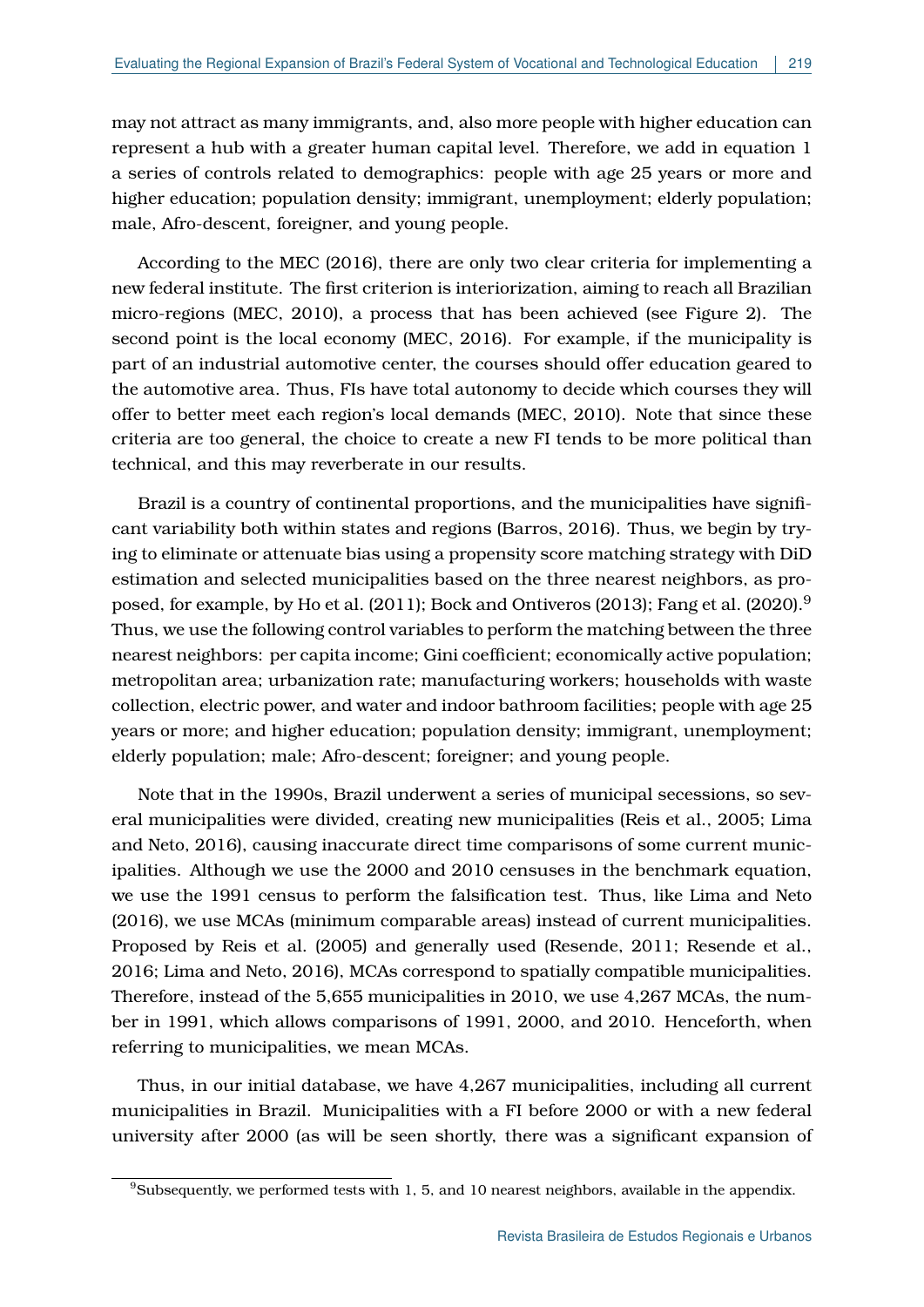federal universities in the same period) are dropped from the sample to eliminate possible contamination from former federal institutes. These two restrictions dropped 220 municipalities from the sample before running the propensity score matching. In the robustness tests, we consider other possibilities concerning federal universities, removing them from the sample or adding dummies for higher education institutions.

We complement our baseline results by considering different robustness checks. First, note that there was an expansion of higher education in Brazil in 2000-2010. The Prouni Program grants full and partial scholarships to undergraduates in private higher education institutions. According to the [MEC](#page-24-2) [\(2010,](#page-24-2) [2016\)](#page-24-7), the federal government also created other programs, such as FIES (Student Financing Fund), enabling the grant of partial scholarships not covered by other programs. Prouni added to FIES the Unified Selection System (SISU), the Open University of Brazil (UAB), and the Support Program for the Restructuring and Expansion of Federal Universities (REUNI). Together these expanded the supply of higher education in Brazil. For example, the number municipalities with a federal university campuses increased from 114 in 2003 to 237 at the end of the decade [\(MEC, 2015\)](#page-24-11).

Indeed, Prouni and other programs can generate selection biases. With this point in mind, we obtained additional estimates considering this possible effect. First, we identified municipalities that received a Prouni grant and dropped them from the benchmark equation [1](#page-5-0) for the first robustness check. In the same line, it may happen that federal universities, even the oldest ones, not dropped from the sample, might affect our dependent variables. Hence, we considered alternative results by dropping all municipalities with federal universities.

The next test aims to eliminate any effect other college institutions might have on our human capital and immigration variables. Thus, we identified municipalities with college institutions, private or public, in 2000 and 2010 and considered additional estimates including a dummy for each municipality with a college institution in 2000 and 2010. Then, we added the two dummies in the benchmark equation and checked the combined effect of having both college institutions in 2000 and 2010.

The third set of robustness tests considers the possibility of spatial influence or spillovers influencing the results. Initially, notice that a federal university outside the municipality may affect its micro-region's human capital and immigration variables. Thus, to test this possibility, we obtained an additional estimate by adding a dummy, which equals one if a certain micro-region, has a federal university and zero otherwise. Second, remember that we are working with MCAs, so a municipality that forms an MCA may have a new FI, and the other municipalities may not. We dropped all MCAs in which all the municipalities did not have a new federal institute. Besides this, we carried out another test in which we dropped all municipalities divided in the last decades. Third, to deal with concerns about spatial spillovers, we identified all untreated municipalities that are neighbors of treated municipalities and dropped them from the sample to obtain a new set of results.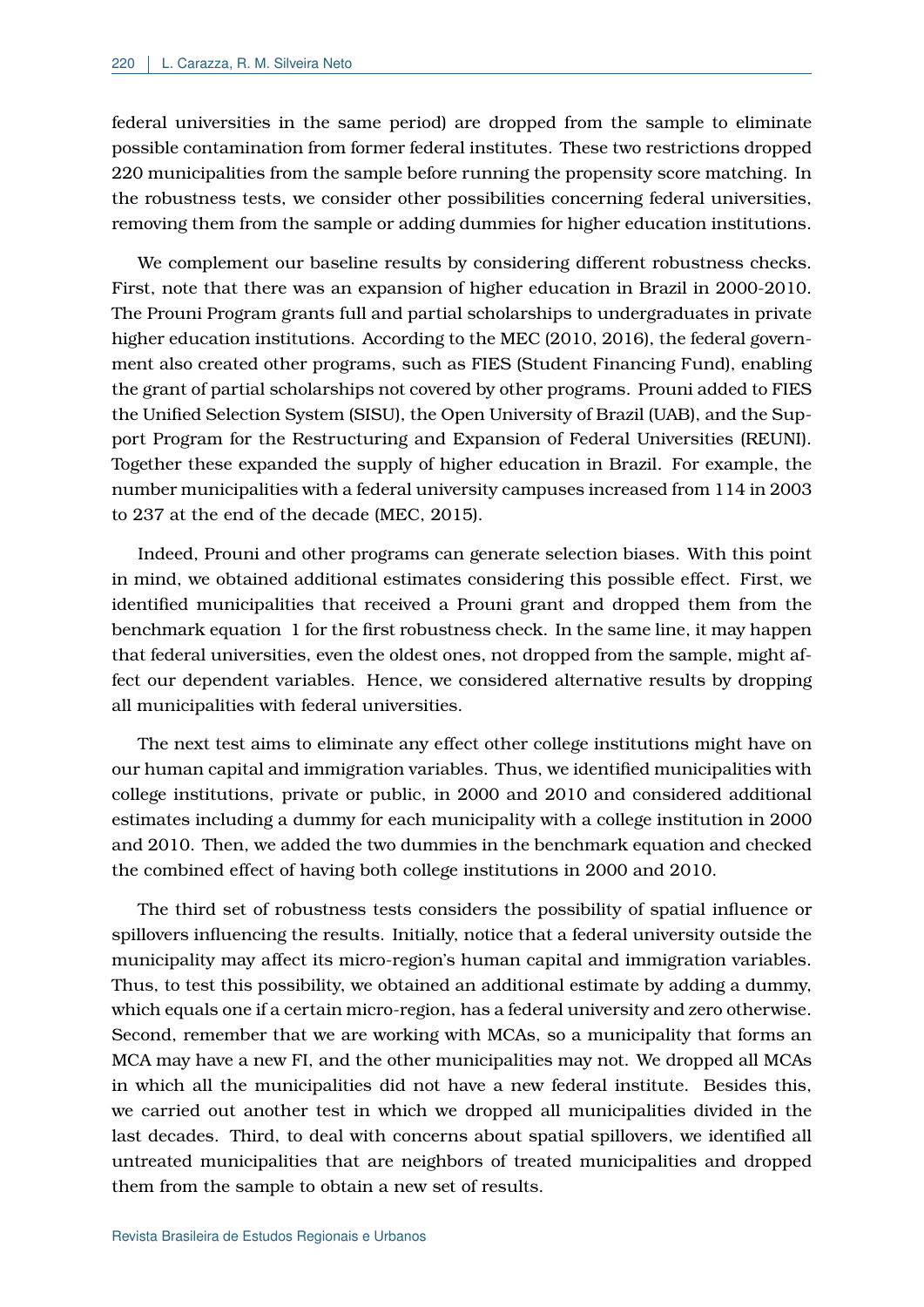If there is an influence of unobservable variables on the results, it may appear more clearly in the complete sample composition. Thus, in the last robustness test, we analyzed the entire sample of MCAs, 4,267 municipalities, without dropping any variables or applying the PSM strategy. Finally, we implemented a falsification test by obtaining new results assuming a false launch of federal institutes in 2000 instead of 2010. To obtain these additional results, we used 1991 as the pre-treatment period. Hence, we estimate the false launch in 2000 only with the data from 1991 and 2000.

# **4. Data and descriptive statistics**

To analyze the effect of the Federal Education System's expansion on our set of human capital and immigration variables, we built panel data containing the preexpansion period (2000) and the post-expansion period (2010). As previously stated, first we used the PSM strategy to match treated municipalities with three nearest neighbors using information from  $4,047$  municipalities.<sup>[10](#page-0-0)</sup> Thus, 150 municipalities had received a new FI, and after the PSM strategy, another 317 municipalities were in the control group, not treated. As argued by Ho et al. (2011), when done correctly, the matching before the estimation can reduce model dependence and variance, lower the mean square error, and generate less potential bias. This number also results from the requirement of common support of the PSM.<sup>[11](#page-0-0)</sup>

We constructed a set of variables using data from the Brazilian demographic censuses of 2000 and 2010, obtained from the IBGE. The dependent variables were logtransformed to facilitate interpretation; the control variables are the proportion in each municipality. Table [1](#page-10-0) presents descriptive statistics for treated and untreated subsamples in the pre-intervention period, post-intervention period, and additionally the mean difference statistics.

Since we use the PSM strategy, treated and untreated municipalities, both before and after treatment, have very similar characteristics, indicating that the balancing, in fact, was done well. We highlight the growth of people over 25 years old and with higher education, the aging population, and the decrease in young people's proportion. There was also a decrease in the Gini Index. Indeed, the dependent variables present the main differences. There was an increase in the number of high school students in the control and treated groups and a significant increase in higher education between 2000 and 2010 (students more than doubling). There were also slight increases in people who completed high school. The complete college ratio also grew substantially in the same period. The new immigrants decreased in the treatment group from 0.2814 in 2000 to 0.2305 in 2010. However, students who migrated to attend high school remained almost unchanged. The college immigrant students increased in the municipalities with new FIs between 2000 and 2010 from 0.0118 to

 $10$ Note that before the matching, we already dropped from the sample 220 municipalities with new federal universities after 2000 or federal institutes before 2000.

 $11$ The estimate of the logit model and details of the propensity score estimative are available upon request.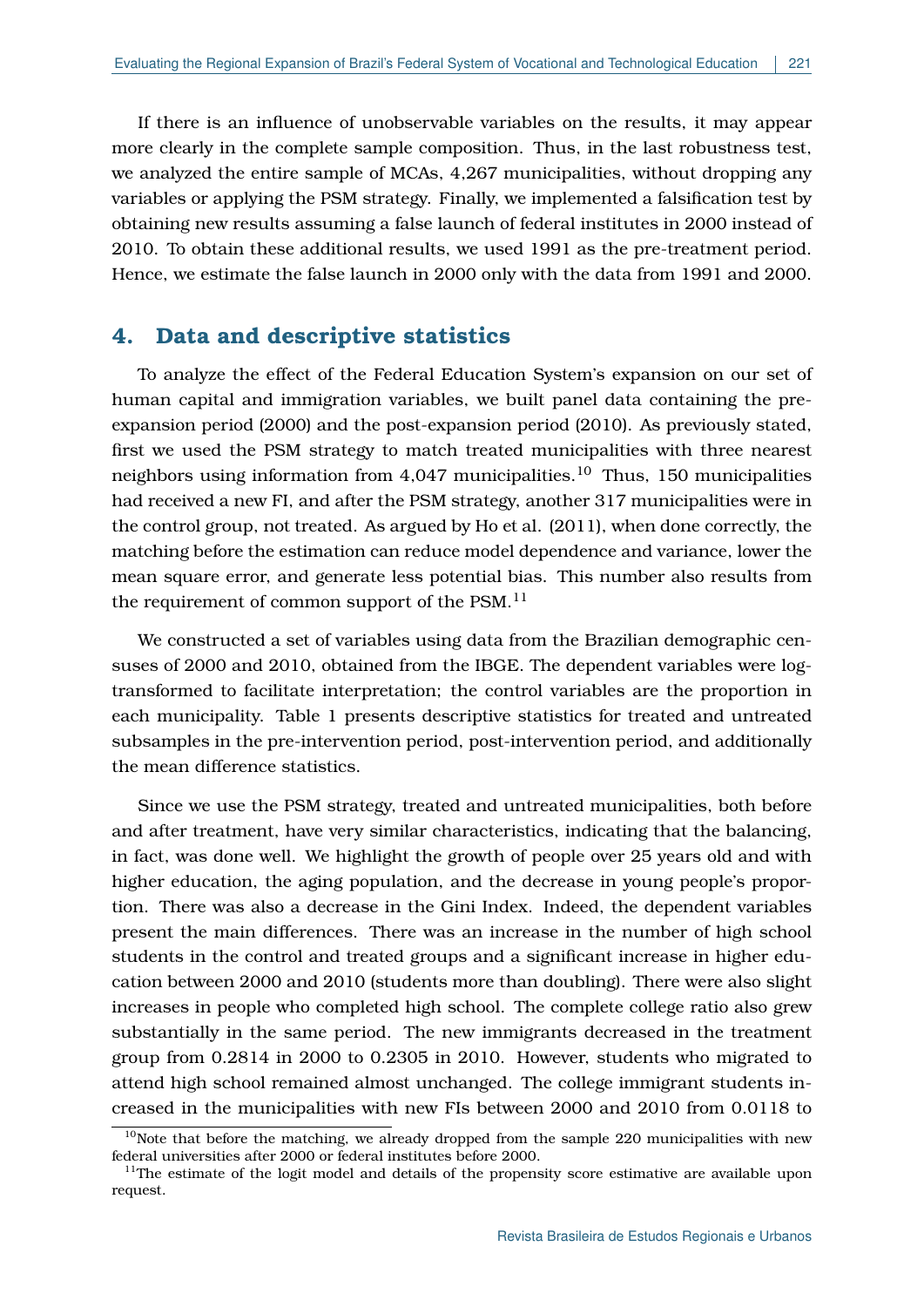<span id="page-10-0"></span>

| Variable                                            |                       |         | Pre-treatment Period (2000) |                       |         | Post-treatment Period (2010) |
|-----------------------------------------------------|-----------------------|---------|-----------------------------|-----------------------|---------|------------------------------|
|                                                     | <b>Not</b><br>Treated | Treated | Mean Diff.                  | <b>Not</b><br>Treated | Treated | Mean Diff.                   |
| Log of High School Stu-<br>dents                    | 0.3618                | 0.3693  | $-0.0075$                   | 0.4609                | 0.4717  | $-0.0108$                    |
| Log of College Students                             | 0.0643                | 0.0750  | $-0.0107**$                 | 0.1482                | 0.1699  | $-0.0217***$                 |
| Log of High School Gradu-<br>ates                   | 0.4613                | 0.4729  | $-0.0116$                   | 0.5109                | 0.5300  | $-0.0191**$                  |
| Log of College Graduates                            | 0.0760                | 0.0900  | $-0.0140**$                 | 0.1891                | 0.2187  | $-0.0296***$                 |
| Log of New Immigrants                               | 0.2877                | 0.2814  | $-0.0063$                   | 0.2196                | 0.2305  | $-0.0109$                    |
| Log of High School Immi-<br>grants                  | 0.0036                | 0.0343  | $-0.0039***$                | 0.0284                | 0.0348  | $-0.0064***$                 |
| Log of College Immigrants                           | 0.0091                | 0.0118  | $-0.0027***$                | 0.0175                | 0.0277  | $-0.0102***$                 |
| Immigrants                                          | 0.3456                | 0.3691  | $-0.0235$                   | 0.3651                | 0.3789  | $-0.0138$                    |
| Metropolitan Region (0 or 1)                        | 0.1703                | 0.1133  | 0.0570                      | 0.2271                | 0.1933  | 0.0338                       |
| <b>Waste Collection</b>                             | 0.8390                | 0.8470  | $-0.0080$                   | 0.9456                | 0.9529  | $-0.0073$                    |
| Gini Coefficient                                    | 0.5641                | 0.5715  | $-0.0074$                   | 0.5009                | 0.5230  | $-0.0221***$                 |
| <b>Industrial Workers</b>                           | 0.0764                | 0.0784  | $-0.0020$                   | 0.0920                | 0.0911  | 0.0009                       |
| Foreigners                                          | 0.0015                | 0.0017  | $-0.0002$                   | 0.0013                | 0.0017  | $-0.0004$                    |
| Afro-Descent                                        | 0.0595                | 0.0589  | 0.0006                      | 0.0716                | 0.0711  | 0.0005                       |
| <b>Electric Power</b>                               | 0.8991                | 0.9046  | $-0.0055$                   | 0.9770                | 0.9790  | $-0.002$                     |
| Water and Bathroom Facil-<br>ities                  | 0.6809                | 0.6953  | $-0.0144$                   | 0.8262                | 0.8351  | $-0.0089$                    |
| Pop. more than 25 Years<br>old and Higher Education | 0.0340                | 0.0394  | $-0.0054*$                  | 0.0687                | 0.0812  | $-0.0125***$                 |
| Population Density (Popu-<br>lation/Area)           | 0.1178                | 0.1196  | $-0.0018$                   | 0.1117                | 0.0962  | 0.0155                       |
| Monthly Per Capita Income<br>(R\$)                  | 406.00                | 438.27  | $-32.27$                    | 550.99                | 612.36  | $-61.37***$                  |
| Male                                                | 0.4993                | 0.4992  | 0.0001                      | 0.4971                | 0.4964  | 0.0007                       |
| <b>Elderly Population</b>                           | 0.0580                | 0.0557  | 0.0023                      | 0.0752                | 0.0712  | $0.004*$                     |
| Economically Active Popu-<br>lation                 | 0.3982                | 0.4039  | $-0.0057$                   | 0.4437                | 0.4550  | $-0.0113$                    |
| Young People                                        | 0.1355                | 0.1371  | $-0.0016$                   | 0.1242                | 0.1263  | $-0.0021*$                   |
| Unemployment                                        | 0.1328                | 0.1322  | 0.0006                      | 0.0765                | 0.0725  | 0.004                        |
| Urbanization                                        | 0.7427                | 0.7638  | $-0.0211$                   | 0.7785                | 0.7991  | $-0.0206$                    |
| Observations                                        | 317                   | 150     |                             | 317                   | 150     |                              |

### **Table 1.** Summary Statistics for Pre-treatment and Post-treatment Period

Note: \*\*\* p<0.01, \*\* p <0.05, \* p <0.1. The first six variables (about education level) are in log. The dependent variables were log-transformed to facilitate interpretation, using the following formula:  $DV_{rate} = log(DV_{Proportion} + 1)$ . Thus, we can interpret the result in proportional terms. Some municipalities do not have higher education institutions and therefore do not have higher education students. Thus, the addition of 1 in the log eliminates this problem. The control variables are the proportion in each municipality. Brazil's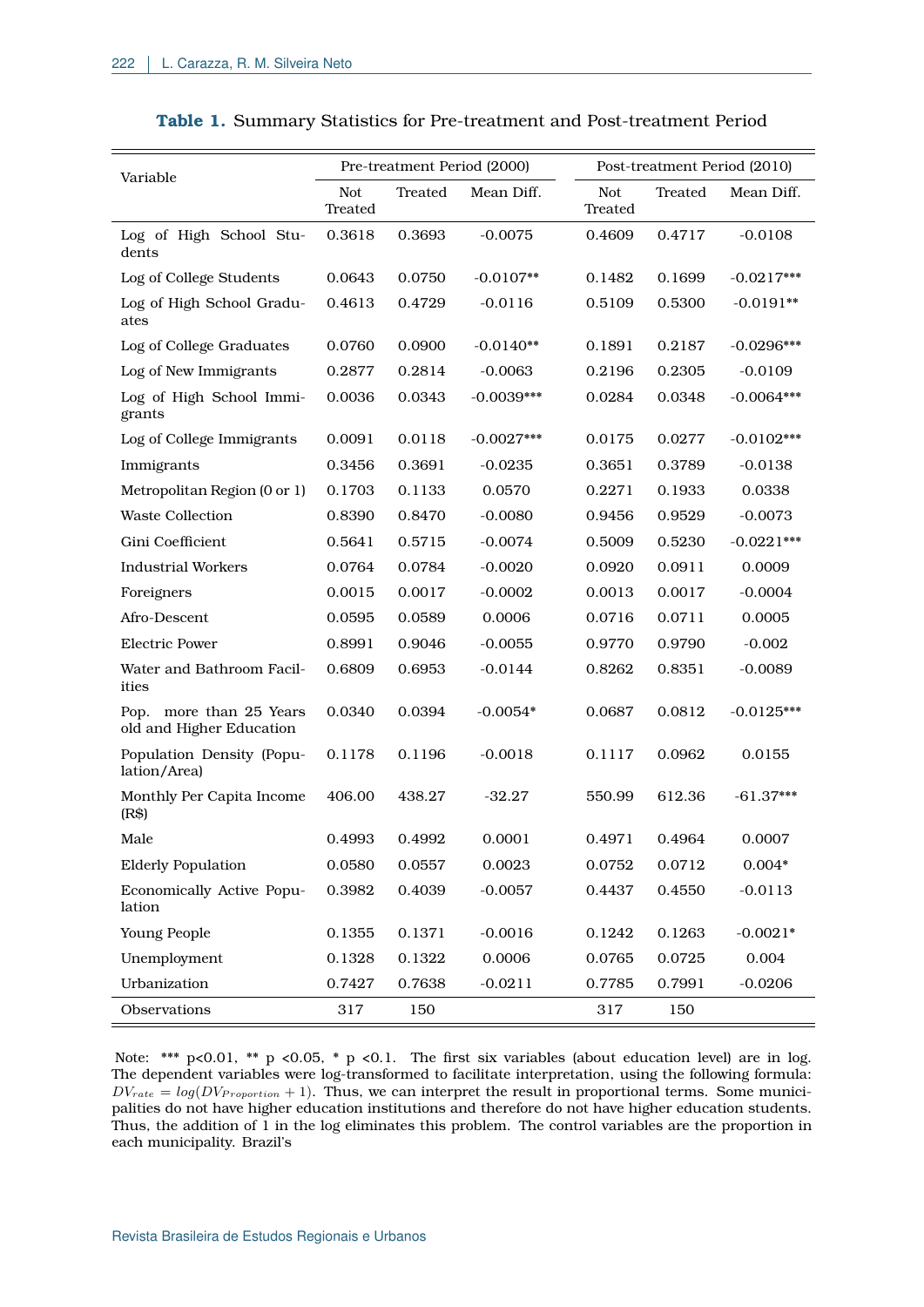### 0.0277.

Overall, as Table 1 clarifies, Brazil has evolved considerably in many aspects during the 2000s. The numbers indicate that Brazil became a more prosperous country, with an older population, more industrial workers, and lower unemployment and inequality [\(Ferraro, 2011;](#page-23-13) [Neto, 2015;](#page-25-11) [Albuquerque et al., 2017\)](#page-22-12). Notably, there were also improvements in the proportion of people attending higher education and people with a college education.

## **5. Results**

## **5.1 Human capital variables**

This first subsection presents the estimate for a new FI's impact on the proportions of individuals attending secondary and college programs. Note that the variables capture the possible direct consequence of the expansion of the FES, since new federal institutes offer both instruction modalities [\(MEC, 2016\)](#page-24-7). All dependent variables were log-transformed for a better interpretation of the results. Table [2](#page-11-0) presents the results.

|                                | High School Students |            |            | College Students |            |            |
|--------------------------------|----------------------|------------|------------|------------------|------------|------------|
|                                | (1)                  | (2)        | (3)        | (4)              | (5)        | (6)        |
| Federal System * Year          | $0.0204***$          | 0.0051     | 0.0056     | $0.0151***$      | $0.0083**$ | 0.0026     |
|                                | (0.0055)             | (0.0056)   | (0.0070)   | (0.0035)         | (0.0036)   | (0.0034)   |
| Controls                       | <b>Yes</b>           | <b>Yes</b> | <b>Yes</b> | Yes              | <b>Yes</b> | <b>Yes</b> |
| Time Fixed Effect              | No.                  | Yes        | <b>Yes</b> | No               | Yes        | <b>Yes</b> |
| <b>Municipal Fixed Effects</b> | No                   | No         | Yes        | No               | No.        | Yes        |
| Adjusted $R^2$                 | 0.6736               | 0.6995     | 0.7659     | 0.8291           | 0.8401     | 0.8814     |
| <b>Observations</b>            | 934                  | 934        | 934        | 934              | 934        | 934        |

<span id="page-11-0"></span>**Table 2.** Effects of the Expansion of the FES: High School and College Students

Note: \*\*\*p <0.01, \*\* p <0.05, \* p <0.1. We used robust standard errors clustered at the municipal level. The t-values are in parentheses. Columns (1) to (3) show the FES expansion effect on the proportion of high school students. Columns (4) to (6) show the FES expansion effect on the proportion of college students. Municipal controls was a relevant set of time-varying controls: socioeconomics variables of the municipalities such as per capita income, Gini coefficient, economically active population, metropolitan area, urbanization rate, and industrial workers; and demographics variables: people with age 25 years or more and higher education, population density, immigrant, unemployment, elderly population, males, Afro-descent, foreigners, young population, households with waste collection, electric power, and water and indoor bathroom facilities. The dependent variables are log-transformed to facilitate interpretation of the parameters.

As shown in Table [2,](#page-11-0) column (1), when we considered only municipal controls, the numbers indicated an impact of 2.04% on the proportion of people attending high school due to the FES expansion, which means a significant effect of almost 20% in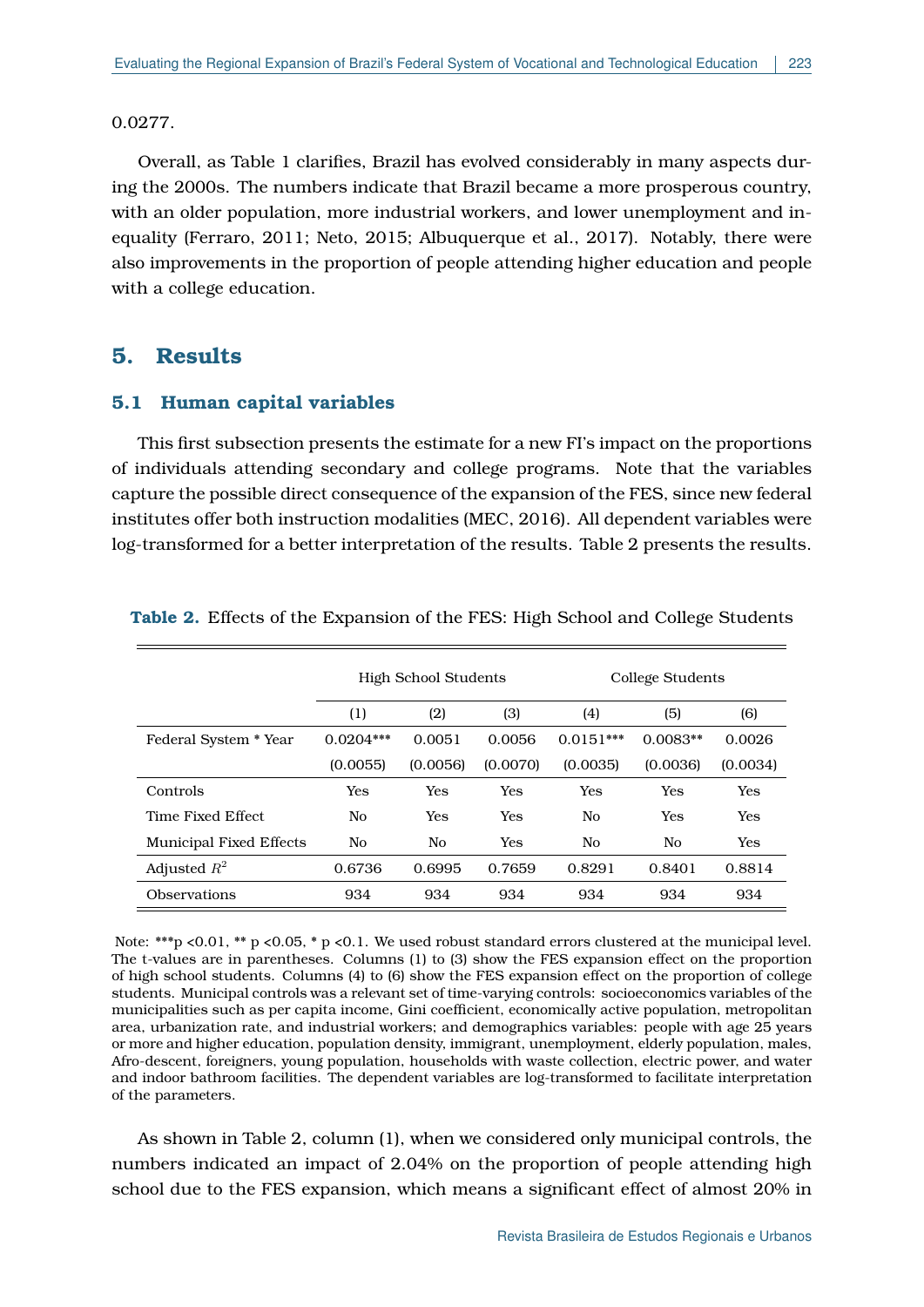this proportion, considering the difference of 0.1024 (0.4717 - 0.3693, according to Table [1\)](#page-10-0) between the municipalities before (2000) and after a new FI (2010). Nevertheless, when we added the time fixed effect, column (2), and the municipal fixed effect, column (3), the FES effect on the proportion of people attending high school was no longer statistically significant. That is an indication that the expansion of the FES did not impact high school attendance. Column (4) of Table [2](#page-11-0) shows that the impact of the Federal Education System's increase on the proportion of people attending college programs was positive, around 1.51% and statistically significant at 1%, which represents an impact of approximately 16% on this modality of schooling between 2000 and 2010 in the treated group. When we added the time fixed effect, there was a decrease in the ATT measured, but it was still positive and statistically significant at 1%. However, the addition of the municipal fixed effect made this variable not statistically significant. Thus, the evidence in Table [2](#page-11-0) suggests there was no impact on the proportion of people attending high school or college programs in municipalities with a new federal institute.

The following step focuses on the local accumulation of human capital. As we argued, if a certain percentage of the students stay in the region of origin after graduation, this would positively affect the local stock of human capital [\(Vidal, 1998;](#page-26-2) [Beine](#page-22-13) [et al., 2001\)](#page-22-13). Table [3](#page-12-0) displays the results.

<span id="page-12-0"></span>

|                                | High School Students |           |            | College Students |                |            |
|--------------------------------|----------------------|-----------|------------|------------------|----------------|------------|
|                                | (1)                  | (2)       | (3)        | (4)              | (5)            | (6)        |
| Federal System * Year          | $0.0151**$           | $0.0127*$ | 0.0134     | $0.0226***$      | $0.0124***$    | 0.0039     |
|                                | (0.0067)             | (0.0070)  | (0.0082)   | (0.0043)         | (0.0044)       | (0.0039)   |
| Controls                       | Yes                  | Yes       | Yes        | Yes              | Yes            | Yes        |
| Time Fixed Effect              | No                   | Yes       | <b>Yes</b> | No               | Yes            | <b>Yes</b> |
| <b>Municipal Fixed Effects</b> | No                   | No        | <b>Yes</b> | No               | N <sub>0</sub> | <b>Yes</b> |
| Adjusted $R^2$                 | 0.6248               | 0.6254    | 0.6270     | 0.8500           | 0.8651         | 0.9082     |
| <b>Observations</b>            | 934                  | 934       | 934        | 934              | 934            | 934        |

**Table 3.** Effects of the Expansion of the FES: Local Human Capital

Note: \*\*\*p <0.01, \*\* p <0.05, \* p <0.1. We used robust standard errors clustered at the municipal level. The t-values are in parentheses. Columns (1) to (3) show the FES expansion effect on the proportion of people who completed high school. Columns (4) to (6) show the FES expansion effect on the proportion of people who completed college education. Municipal controls: see note to Table [2.](#page-11-0) The dependent variables are log-transformed to facilitate interpretation of the parameters.

Table [3](#page-12-0) shows the impact on the proportion of people with a high school and a college degree. Initially, there was an impact of 1.5% on the proportion who completed secondary education due to the FES's expansion, which affected this teaching modality by approximately 26%. When we added the fixed time effect, the impact decreased to 1.27% and remained statistically significant. However, when adding the fixed municipal effect, we did not find any effect on this variable. Column (4) of Table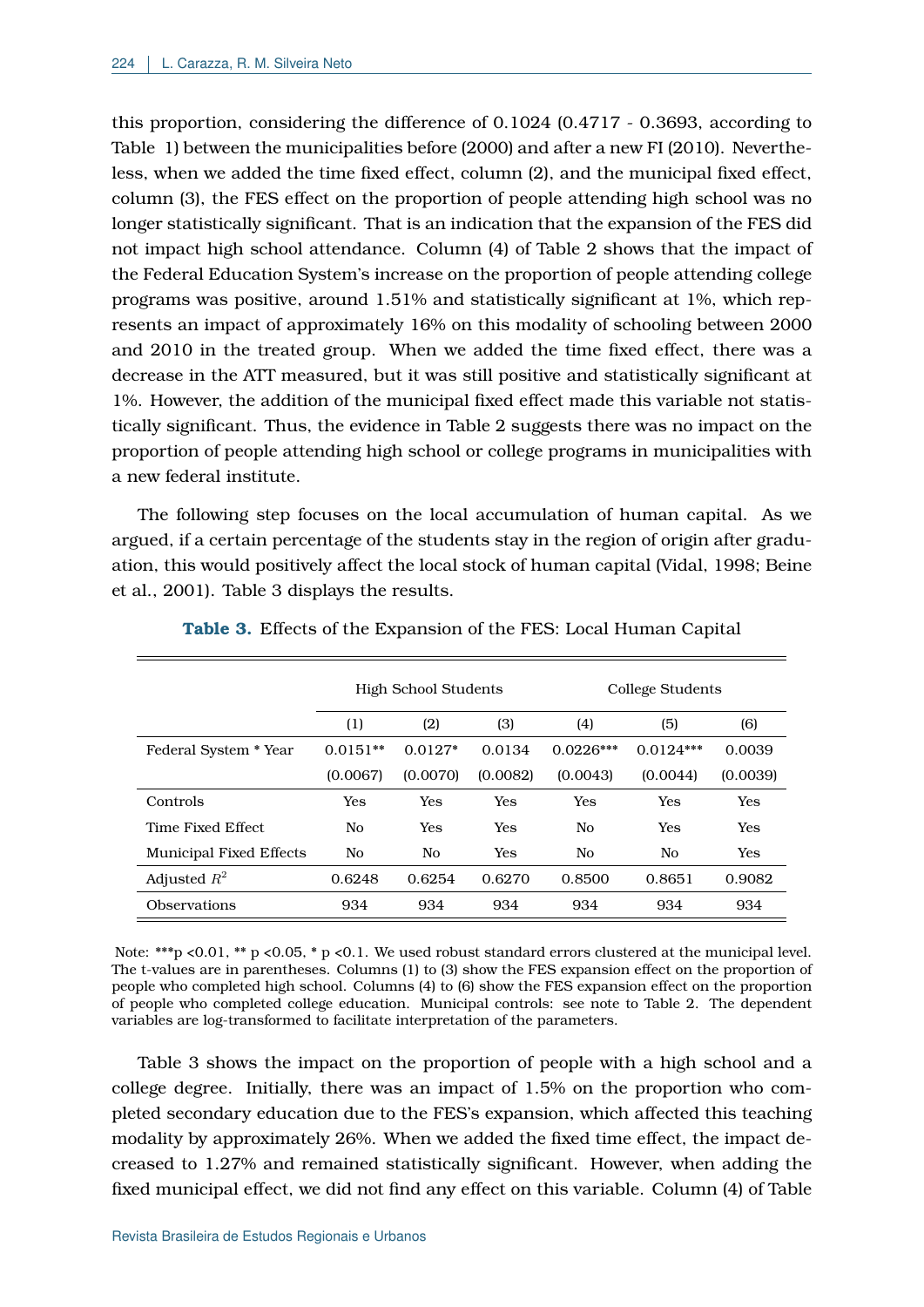[3](#page-12-0) shows that the proportion of people with higher education is statistically significant with an impact of 2.26%; this has a substantial effect of more than 160% compared to the municipalities treated between 2000 and 2010 (see Table [1\)](#page-10-0). In column (5), with a fixed time effect, the impact decreases, although it is still statistically significant. Finally, when adding the fixed municipal effect, column (6), we did not find any effect on the municipalities' proportion of people with complete higher education due to new FIs. To a certain extent, this specific set of results is not surprising since the FES's expansion happened in the late 2000s, so there was a small window to impact the human capital variables.

To sum up, none of the analyzed variables were statistically significant regarding the capital human variables when considering the fixed effects of municipalities. Interestingly, the absence of impact on human capital variables differs from those obtained for other developing countries. For example, [Wang and Liu](#page-26-3) [\(2011\)](#page-26-3); [Xing](#page-26-4) [\(2016\)](#page-26-4); [Ibidunni et al.](#page-24-12) [\(2016\)](#page-24-12); [Andreev et al.](#page-22-14) [\(2019\)](#page-22-14); [Wu and Tang](#page-26-5) [\(2020\)](#page-26-5) found positive impacts of the regional expansion of higher education on local human capital variables, respectively, for China, Nigeria, Russia, and Taiwan.

This initial set of results for Brazil does not necessarily indicate the inefficacy of the plan. Human capital variables take time to appear. Specifically, it takes time to verify the effect of the FES expansion, and it is possible that in the future a positive impact will appear, especially considering the variables in Table [2.](#page-11-0) However, it is impossible to rule out the policy's ineffectiveness concerning local human capital effects (Table [3\)](#page-12-0). The plan may be inadequately designed, choosing unattractive locations. The presence of a FI is not sufficient to attract human capital for activities relying on the institute.

## **5.2 Immigration variables**

The spread of the Federal Education System into Brazil's interior originated a new possibility of education in areas that lacked vocational training and higher education, possibly affecting the immigration to the municipalities with new federal institutes. For example, given the reduced costs and/or time of commuting, a student may decide to migrate to study in a school with better location [\(Ciriaci, 2014\)](#page-23-14). Conversely, establishing a new FI may create a hub that attracts regional talents [\(MEC, 2010\)](#page-24-2). Thus, implementing a new FI could impact the new immigrant proportion (new immigrants divided by total immigrants). Table [4](#page-14-0) shows the results for the proportion of new immigrants.

While considering only the municipal controls, we found no impact of the plan on the proportion of new migrants, column (1) of Table [4.](#page-14-0) When adding the time fixed effect of state, the result indicates an increase of 1.07% in the proportion of new immigrants, statistically significant at 10%, column (2). Finally, considering the municipal fixed effect, a new FI's impact on new immigrants is 1.98% and statistically significant at 1%. As Table 1 shows, between 2000 and 2010, the proportion of new immigrants in the treated municipalities presented an average reduction of 18.1%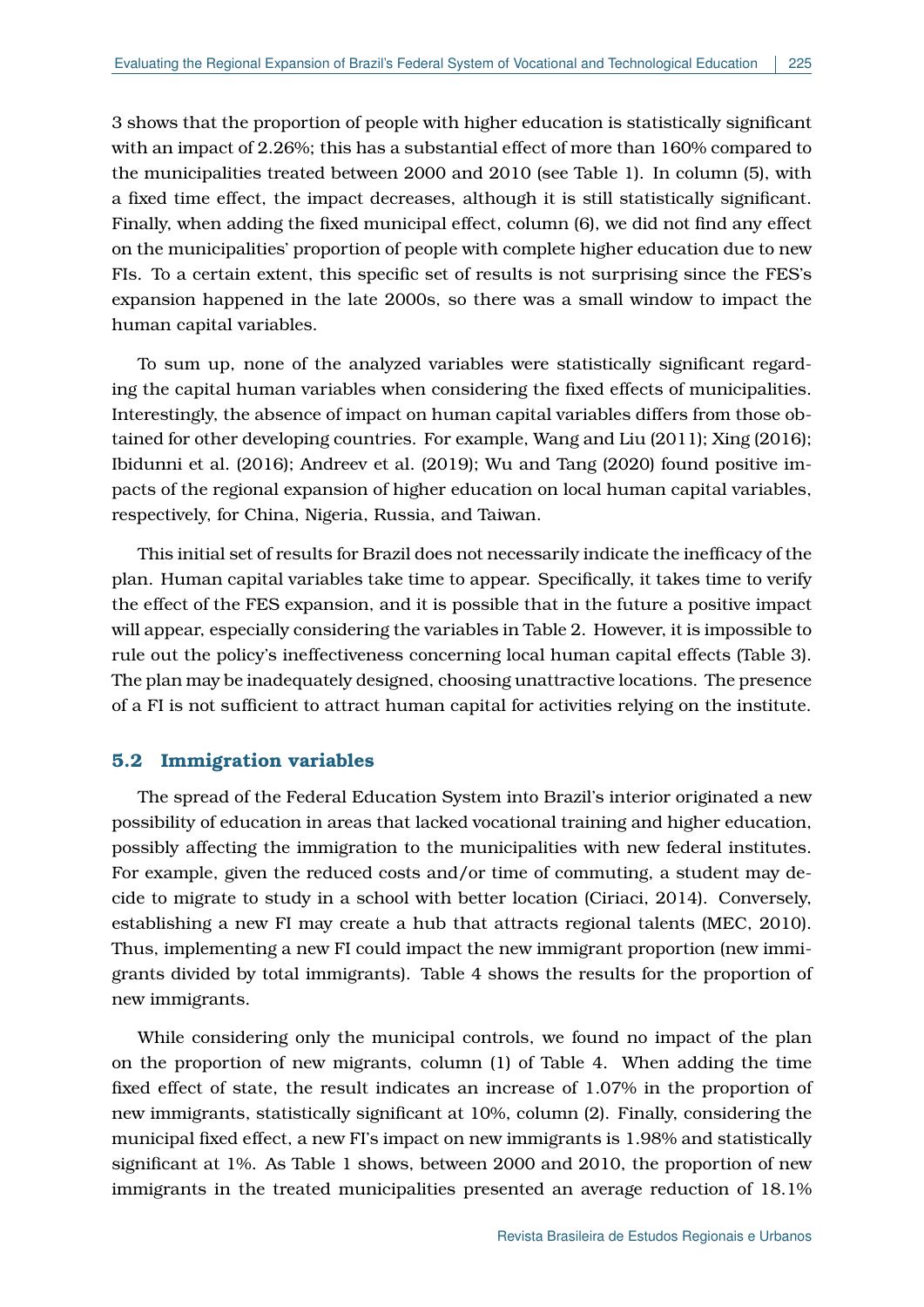|                                | New Immigrants |            |             |  |
|--------------------------------|----------------|------------|-------------|--|
|                                | (1)            | (2)        | (3)         |  |
| Federal System * Year          | $-0.0006$      | $0.0107*$  | $0.0198***$ |  |
|                                | (0.0056)       | (0.0059)   | (0.0070)    |  |
| Controls                       | Yes            | Yes        | <b>Yes</b>  |  |
| Time Fixed Effect              | Nο             | <b>Yes</b> | Yes         |  |
| <b>Municipal Fixed Effects</b> | No             | No         | Yes         |  |
| Adjusted $R^2$                 | 0.3569         | 0.3899     | 0.5097      |  |
| Observations                   | 934            | 934        | 934         |  |

<span id="page-14-0"></span>

|  |  |  |  |  |  |  | <b>Table 4.</b> Effects of the Expansion of the FES: New Immigrants |
|--|--|--|--|--|--|--|---------------------------------------------------------------------|
|--|--|--|--|--|--|--|---------------------------------------------------------------------|

Note: \*\*\*p <0.01, \*\* p <0.05, \* p <0.1. We used robust standard errors clustered at the municipal level. The t-values are in parentheses. Columns (1) to (3) show the FES expansion effect on the proportion of new immigrants. Municipal controls: see note to Table [2.](#page-11-0) The dependent variables are log-transformed to facilitate interpretation of the parameters.

(dropping from 0.2814 to 0.2305). Thus, the effect of 1.98% represented around 11% of this reduction. In other words, the implementation of the FIs notably contributed to reducing the decline mentioned above.

The following step is to understand if there was any change in the new immigrant student profile. Thus, we check if there was an impact on high school and college student immigration. Table [5](#page-15-0) shows the effect of the FES expansion on new immigrant student variables. Columns (1) and (2) of Table [5](#page-15-0) indicate a slight effect on new immigrant high school students, approximately 0.55%, even when considering the control and time fixed effect, respectively. However, as the number of column (3) of Table [5](#page-15-0) indicates, the Federal Education System's expansion did not have a statistically significant impact on the proportion of new immigrant high school students when considering the municipal fixed effect.

As for the immigrant college student proportion, initially we found an impact of 0.65% associated with the FES expansion, column (1). The addition of the time fixed effect and municipal fixed effect reduced this effect by 0.61% and 0.44%, respectively, but they are still statistically significant at 1%. Bear in mind that Table [1](#page-10-0) indicated a very substantial increase in immigrant college students' proportion in the treated municipalities between 2000 and 2010 (from 0.0118 to 0.0277, or a rise of 134.7%). Hence, the impact of 0.44% indicates a significantly reduced contribution of the plan.

The results found are in line with research in other countries. For example, [Rokita-](#page-25-12)[Poskart](#page-25-12) [\(2016\)](#page-25-12) demonstrated that educational migration related to higher education can influence the supply and demand of academic municipalities' regional labor markets in Poland. In turn, [Huffman and Quigley](#page-24-13) [\(2002\)](#page-24-13) showed evidence that the presence of universities had a key role in attracting human capital and also stimulated entrepreneurship in the Silicon Valley region. [Faggian et al.](#page-23-6) [\(2007\)](#page-23-6) also indicated a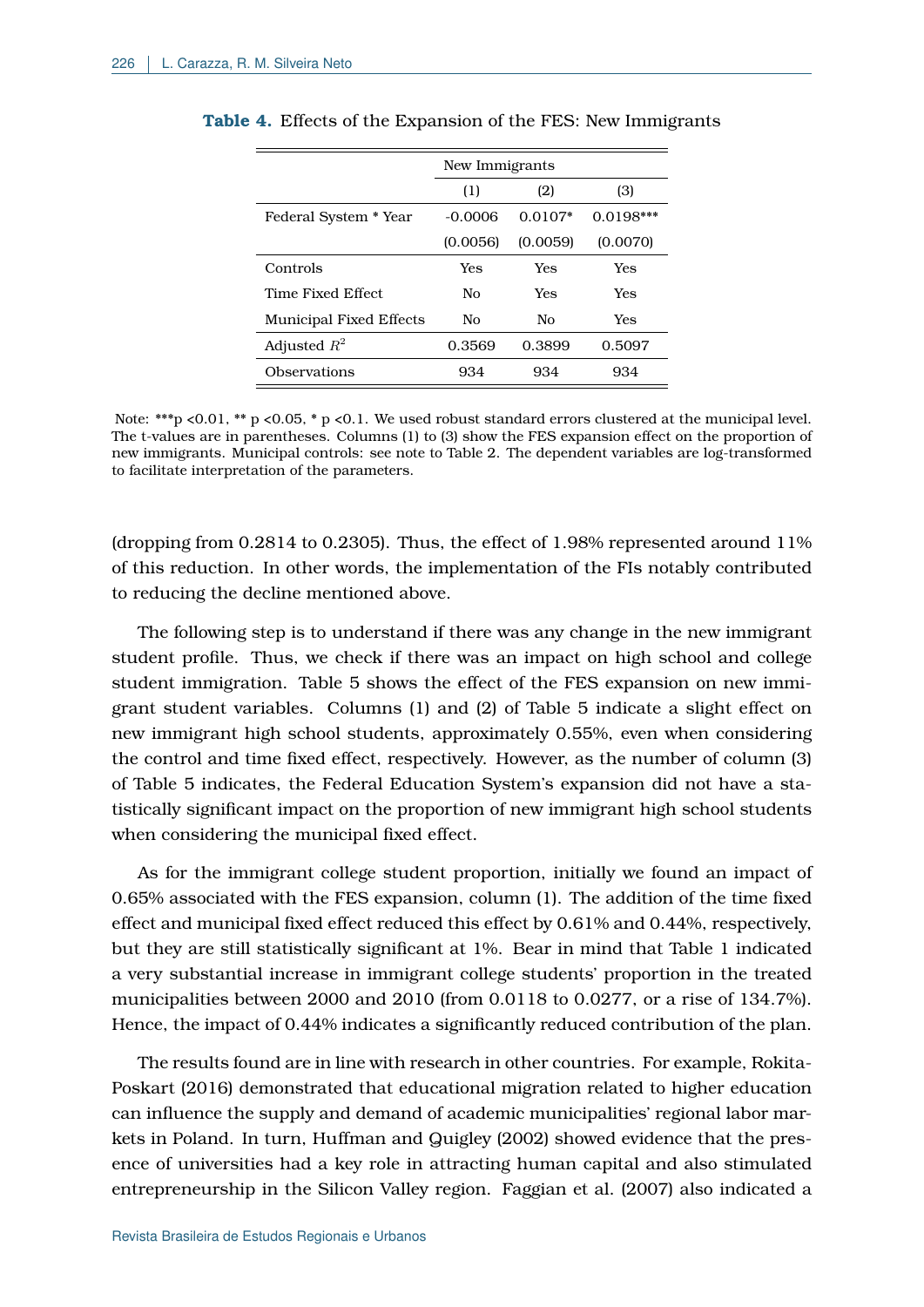|                                | High School Students |             |            | College Students |             |             |
|--------------------------------|----------------------|-------------|------------|------------------|-------------|-------------|
|                                | (1)                  | (2)         | (3)        | (4)              | (5)         | (6)         |
| Federal System * Year          | $0.0055***$          | $0.0054***$ | 0.0028     | $0.0065***$      | $0.0061***$ | $0.0044***$ |
|                                | (0.0015)             | (0.0015)    | (0.0020)   | (0.0015)         | (0.0015)    | (0.0016)    |
| Controls                       | Yes                  | Yes         | <b>Yes</b> | <b>Yes</b>       | <b>Yes</b>  | Yes         |
| Time Fixed Effect              | No                   | Yes         | Yes        | No               | Yes         | <b>Yes</b>  |
| <b>Municipal Fixed Effects</b> | No                   | No.         | Yes        | N <sub>0</sub>   | No.         | <b>Yes</b>  |
| Adjusted $R^2$                 | 0.1016               | 0.1018      | 0.1995     | 0.4939           | 0.4947      | 0.4616      |
| <b>Observations</b>            | 934                  | 934         | 934        | 934              | 934         | 934         |

<span id="page-15-0"></span>**Table 5.** Effects of the Expansion of the FES: High School and College Immigrants

Note: \*\*\*p <0.01, \*\* p <0.05, \* p <0.1. We used robust standard errors clustered at the municipal level. The t-values are in parentheses. Columns (1) to (3) show the FES expansion effect on the proportion of immigrants attending high school. Columns (4) to (6) show the FES expansion effect on the proportion of immigrants attending college. Municipal controls: see note to Table [2.](#page-11-0) The dependent variables are log-transformed to facilitate interpretation of the parameters.

strong attraction of immigration due to higher education in Scotland and Wales. Finally, the impact of our immigration variables is similar to that of [Millett and Filippidis](#page-24-14) [\(2020\)](#page-24-14) for the Philippines and [Wu and Tang](#page-26-5) [\(2020\)](#page-26-5) for Taiwan.

## **6. Robustness and falsification checks**

This section presents the results of robustness checks and a falsification test to verify the reliability of our results. Due to space restrictions and a more revealing focus, we examine only the statistically significant variables of section five, i.e., new immigrants in general and new immigrant college students. The results for the other variables are available in the appendix and confirm their initial values and non- significance. Note that all estimations in this section included controls, time fixed effect, and municipal fixed effects, and all dependent variables were log-transformed.

In the first place, it is important to note that there were other government policies associated with schooling expansion in Brazil in the same period of the extension of the FES (FIES and Expansion of the federal universities, for example). Although we controlled for the influence of a great variety of time-varying municipal characteristics and dropped all municipalities with FIs before 2000 or new federal universities after 2000, we cannot rule out the possible influence of other public educational policies. Thus, concerned with the potential effects of different public policies proposed by the federal government, our initial set of robustness checks consisted of three tests.

First, we eliminated from the sample all MCAs with a federal university, regardless of when it was created. We also identified and dropped from the sample all municipalities that received a Prouni scholarship grant. Table [6](#page-16-0) shows the results for these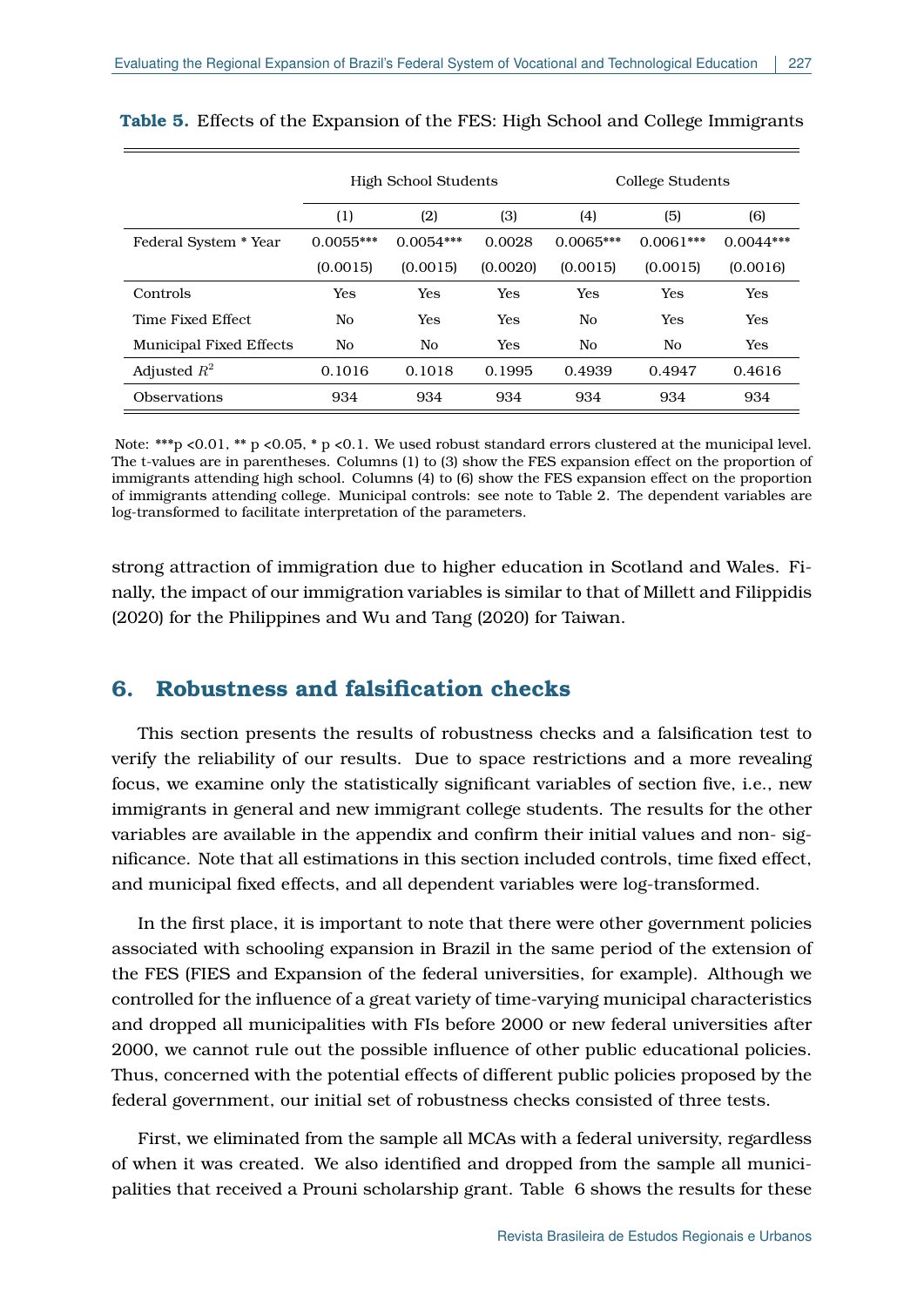### two initial tests.

|                                |                          | Without Federal Universities |                          | Without Prouni Scholarship Grants |  |  |
|--------------------------------|--------------------------|------------------------------|--------------------------|-----------------------------------|--|--|
|                                | <b>New</b><br>Immigrants | College<br>Immigrants        | <b>New</b><br>Immigrants | College<br>Immigrants             |  |  |
|                                | $\left(1\right)$         | (2)                          | (3)                      | (4)                               |  |  |
| Federal System * Year          | $0.0208***$              | $0.0034**$                   | $0.0135***$              | 0.0304                            |  |  |
|                                | (0.0072)                 | (0.0015)                     | (0.0038)                 | (0.0260)                          |  |  |
| Controls                       | Yes                      | Yes                          | Yes                      | <b>Yes</b>                        |  |  |
| Time Fixed Effect.             | Yes                      | Yes                          | Yes                      | <b>Yes</b>                        |  |  |
| <b>Municipal Fixed Effects</b> | Yes                      | Yes                          | Yes                      | <b>Yes</b>                        |  |  |
| Adjusted $R^2$                 | 0.5020                   | 0.4797                       | 0.7543                   | 0.7954                            |  |  |
| <b>Observations</b>            | 892                      | 892                          | 499                      | 499                               |  |  |

## <span id="page-16-0"></span>**Table 6.** Robustness Check: Dropping all Federal Universities and Municipalities with Prouni Scholarship Grants

Note: \*\*\*p <0.01, \*\* p <0.05, \* p <0.1. We used robust standard errors clustered at the municipal level. The t-values are in parentheses. Columns (1) and (2) show the FES expansion effect by dropping all federal universities in the sample. Columns (3) and (4) show the FES expansion effect by dropping all the municipalities that received the Prouni scholarship grant. Municipal controls: see note to Table [2.](#page-11-0) The dependent variables are log-transformed to facilitate interpretation of the parameters.

Columns (1) and (2) of Table [6](#page-16-0) show the impact of the FES expansion for a sample of MCAs without any federal university. These results are close to our benchmark ones and statistically significant. Columns (3) and (4) show the effect of a new FI dropping the municipalities that received a Prouni scholarship grant. While the estimated impact of new immigrants is smaller than our benchmark result, it is still statistically significant. Note, however, that there is no effect on the college immigrant variable due to the FES expansion.

We then extended the above exercises by adding to our initial specification of equation (1) dummies indicating presence of a higher education institution in the MCA in 2000 and 2010. We also used information from the Ministry of Education, the INEP Higher Education Census,<sup>[12](#page-0-0)</sup> to identify municipalities with higher education institutions regardless of whether they were public or private in 2000 and 2010. Table [7](#page-17-0) shows these added results.

The numbers of Table [7](#page-17-0) indicate that even considering higher education institutions in 2000 and 2010, the estimated impacts are still close to our benchmark and statically significant. The most notable difference is found for new immigrants when considering universities' existence in 2000, with an impact of 1.69% for the new immigrants, although not very different from the value of 1.98% of our main estimation.

Our second set of robustness checks considers different samples of MCAs. It is

<sup>&</sup>lt;sup>12</sup>For further information, see: http://portal.inep.gov.br/web/guest/educacao-superior.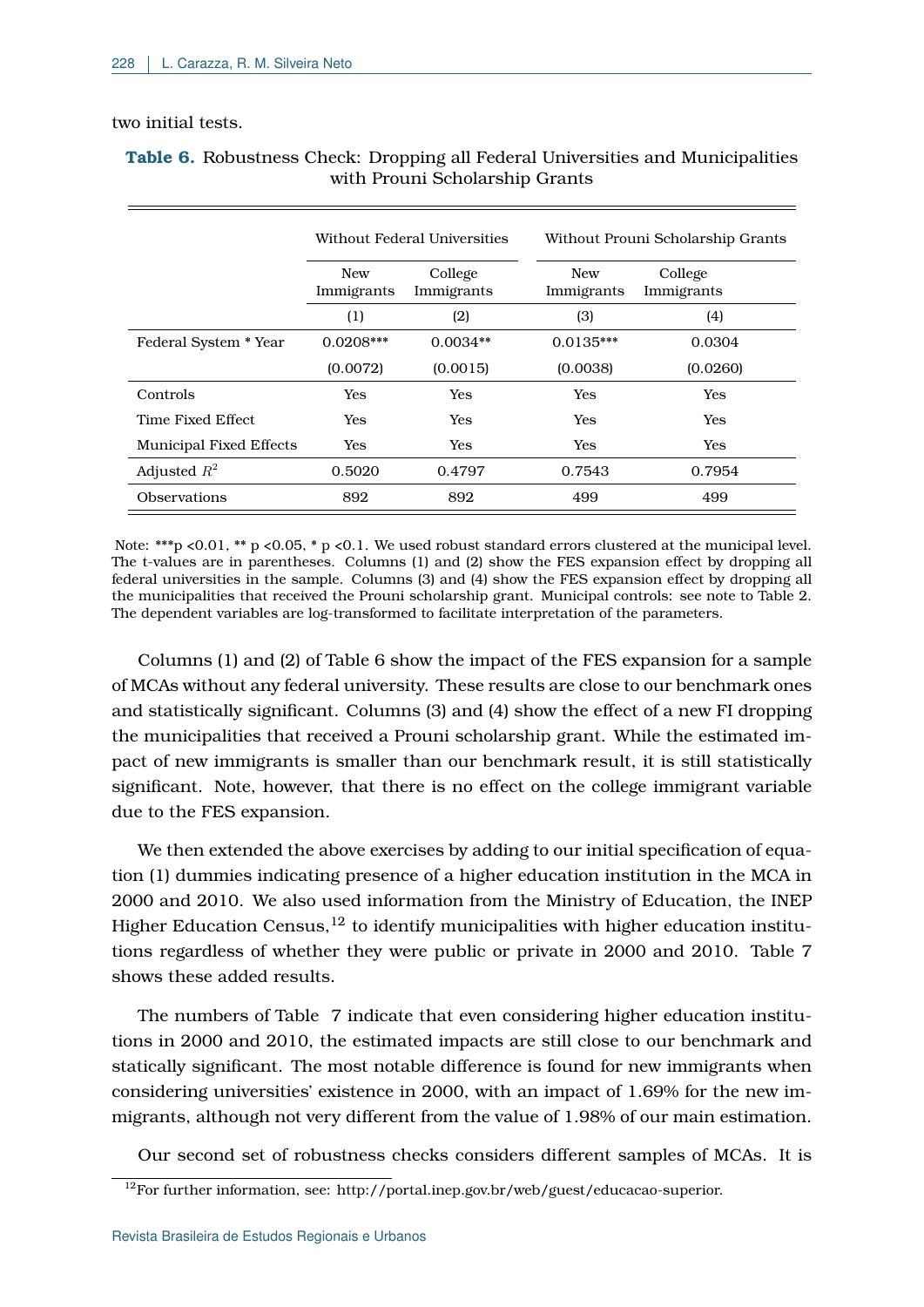<span id="page-17-0"></span>

|                                | College<br>Institu-<br>tion in $2000$ |                            | College<br>Instituion<br>in $2010$ |                            | College<br>Institu-<br>$2000$ or<br>tion in<br>2010 |                            |
|--------------------------------|---------------------------------------|----------------------------|------------------------------------|----------------------------|-----------------------------------------------------|----------------------------|
|                                | <b>New</b><br>Immi-<br>grants         | College<br>Immi-<br>grants | New Im-<br>migrants                | College<br>Immi-<br>grants | New Im-<br>migrants                                 | College<br>Immi-<br>grants |
|                                | (1)                                   | (2)                        | (3)                                | (4)                        | (5)                                                 | (6)                        |
| Federal System * Year          | $0.0169**$                            | $0.0043***$                | $0.0190***$                        | $0.0041***$                | $0.0172**$                                          | $0.0041**$                 |
|                                | (0.0071)                              | (0.0016)                   | (0.0070)                           | (0.0016)                   | (0.0070)                                            | (0.0016)                   |
| Controls                       | Yes                                   | Yes                        | <b>Yes</b>                         | <b>Yes</b>                 | Yes                                                 | Yes                        |
| Time Fixed Effect              | Yes                                   | Yes                        | <b>Yes</b>                         | Yes                        | Yes                                                 | Yes                        |
| <b>Municipal Fixed Effects</b> | Yes                                   | Yes                        | Yes                                | Yes                        | Yes                                                 | Yes                        |
| Adjusted $R^2$                 | 0.5137                                | 0.4619                     | 0.5101                             | 0.4630                     | 0.5139                                              | 0.4630                     |
| Observations                   | 934                                   | 934                        | 934                                | 934                        | 934                                                 | 934                        |

Note: \*\*\*p <0.01, \*\* p <0.05, \* p <0.1. We used robust standard errors clustered at the municipal level. The t-values are in parentheses. Columns (1) and (2) show the FES expansion effect considering a dummy for college institutions in 2000. Columns (3) and (4) show the FES expansion effect considering a dummy for college institutions in 2010. Columns (5) and (6) show the FES expansion effect considering two college institutional dummies in 2000 and 2010. Municipal controls: see note to Table [2.](#page-11-0) The dependent variables are log-transformed to facilitate interpretation of the parameters.

important to remember that we are working with MCAs and not precisely with current municipalities. As we argued, this is necessary to make reliable comparisons through time [\(Reis et al., 2011;](#page-25-13) [Resende et al., 2016;](#page-25-10) Lima and Neto,  $2016$ ).<sup>[13](#page-0-0)</sup> However, we are concerned that some previous municipalities' aggregation (to form MCAs) may affect our results. The reasons for such suspicions arise because the secession of a municipality may imply additional infrastructure investments and thus can affect local attractiveness. In the first test, we consider the impact of a new FI only on MCAs that corresponded to a municipality before the FES expansion, i.e., we dropped from the sample MCAs that received a new FI and were composed of municipalities that seceded from others. Subsequently, in another exercise, we merely dropped all the MCAs composed of municipalities that launched a secession process in the last decades (not only those that received a new FI). Finally, we obtained additional results for the sample, including the 220 municipalities we dropped because they had FIs before 2000 or had new federal universities after 2000. This last exercise can more clearly the potential effect of unobservable variables on the results. Columns (1) to (6) of Table [8](#page-18-0) present the results of these three checks.

Columns (1) and (2) of Table 8 present the new estimate when considering the impact of a new FI for MCAs that did not result from an aggregation of municipali-

<sup>&</sup>lt;sup>13</sup>Brazil has had several municipal secessions since 1991 [\(Reis et al., 2011;](#page-25-13) [Lima and Neto, 2016\)](#page-24-10). Thus, the observation units usually used in the country are called Minimum Comparable Areas (MCAs) because they have constant borders over time. Thus, some MCAs represent aggregation of municipalities. The exercise considers only those MCAs in which all their municipalities received a new FI.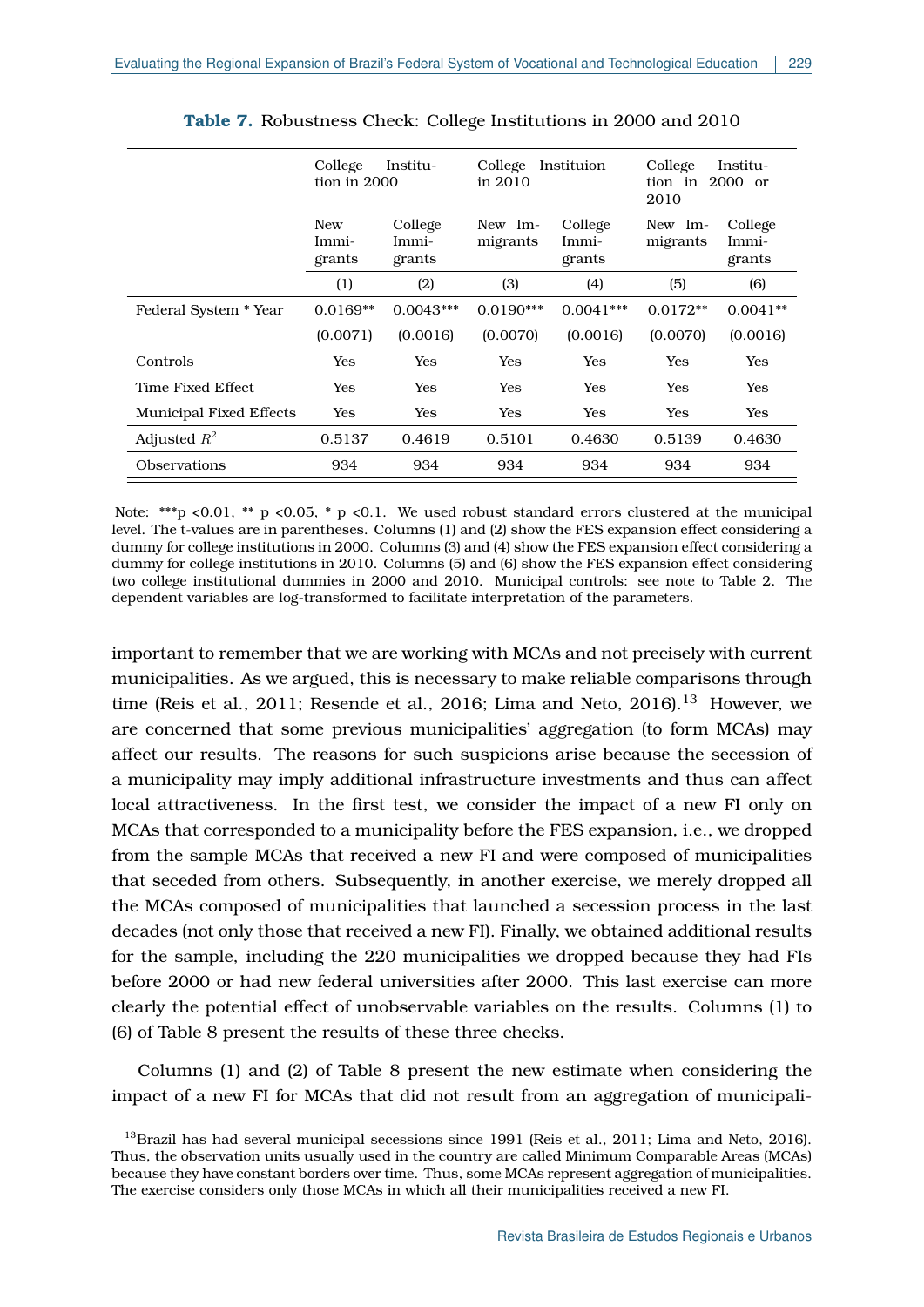|                                | Federal Institute<br>in the MCA |                            | Without MCA Di-<br>vided |                            | Complete Sample               |                            |
|--------------------------------|---------------------------------|----------------------------|--------------------------|----------------------------|-------------------------------|----------------------------|
|                                | <b>New</b><br>Immi-<br>grants   | College<br>Immi-<br>grants | New<br>Immi-<br>grants   | College<br>Immi-<br>grants | <b>New</b><br>Immi-<br>grants | College<br>Immi-<br>grants |
|                                | (1)                             | (2)                        | (3)                      | (4)                        | (5)                           | (6)                        |
| Federal System * Year          | $0.0213***$                     | $0.0035*$                  | $0.0236***$              | $0.0040**$                 | $0.0194***$                   | $0.0064***$                |
|                                | (0.0081)                        | (0.0018)                   | (0.0081)                 | (0.0019)                   | (0.0046)                      | (0.0013)                   |
| Controls                       | Yes                             | Yes                        | Yes                      | <b>Yes</b>                 | Yes                           | Yes                        |
| Time Fixed Effect              | Yes                             | Yes                        | <b>Yes</b>               | <b>Yes</b>                 | Yes                           | Yes                        |
| <b>Municipal Fixed Effects</b> | Yes                             | Yes                        | Yes                      | Yes                        | Yes                           | Yes                        |
| Adjusted $R^2$                 | 0.5125                          | 0.4250                     | 0.5330                   | 0.320                      | 0.4592                        | 0.2725                     |
| Observations                   | 871                             | 871                        | 722                      | 722                        | 8,534                         | 8,534                      |

<span id="page-18-0"></span>**Table 8.** Robustness Check: Federal Institute in MCA, Without MCA Divided into other Municipalities and Complete Sample

Note: \*\*\*p <0.01, \*\* p <0.05, \* p <0.1. We used robust standard errors clustered at the municipal level. The t-values are in parentheses. Columns (1) and (2) show the FES expansion effect considering only a federal institute in the MCA. Columns (3) and (4) show the FES expansion effect dropping all MCAs divided into other municipalities. Columns (5) and (6) show the FES expansion effect using the complete sample without dropping any municipalities. Municipal controls: see note to Table [2.](#page-11-0) The dependent variables are log-transformed to facilitate interpretation of the parameters.

ties. Here, we note that the effect of a new FI on new immigrants increased to 2.13%, statistically significant at 1%; thus, close to the previous one. The new estimate is slightly below the benchmark estimation for college immigrants and remained statistically significant only at 10%. Table [8,](#page-18-0) columns (3) and (4), shows the results for a sample that excluded all MCAs with municipalities that have undertaken a secession process. These results are still statistically significant and only slightly higher than those of the previous columns. The last two columns of Table [8,](#page-18-0) Columns (5) and (6), show the new results considering all the MCAs and, once more, the new estimate are close to those previously obtained.

The third set of checks considers the potential influence of spatial effects on our results. These influences might be necessary if there were spatial spillovers across neighbors' units (MCAs) and within a micro-region associated with implementing a new FI. In this case, some non-treated units would not be acceptable as counterfactuals for the treated MCAs. We deal with this potential problem using two strategies. Firstly, we identified all untreated municipalities neighbors of the treated MCAs and obtained a new estimate dropping them from the sample. Secondly, since a federal university in a micro-region may also affect the human capital and immigration variables of its MCAs (treated and untreated), we were also concerned about the possible influence of this potential effect on our baseline estimate. Thus, we obtained an additional estimate by adding a dummy variable to our principal estimation indicating the presence of one or more federal universities in the micro-regions of the MCAs. Table [9](#page-19-0)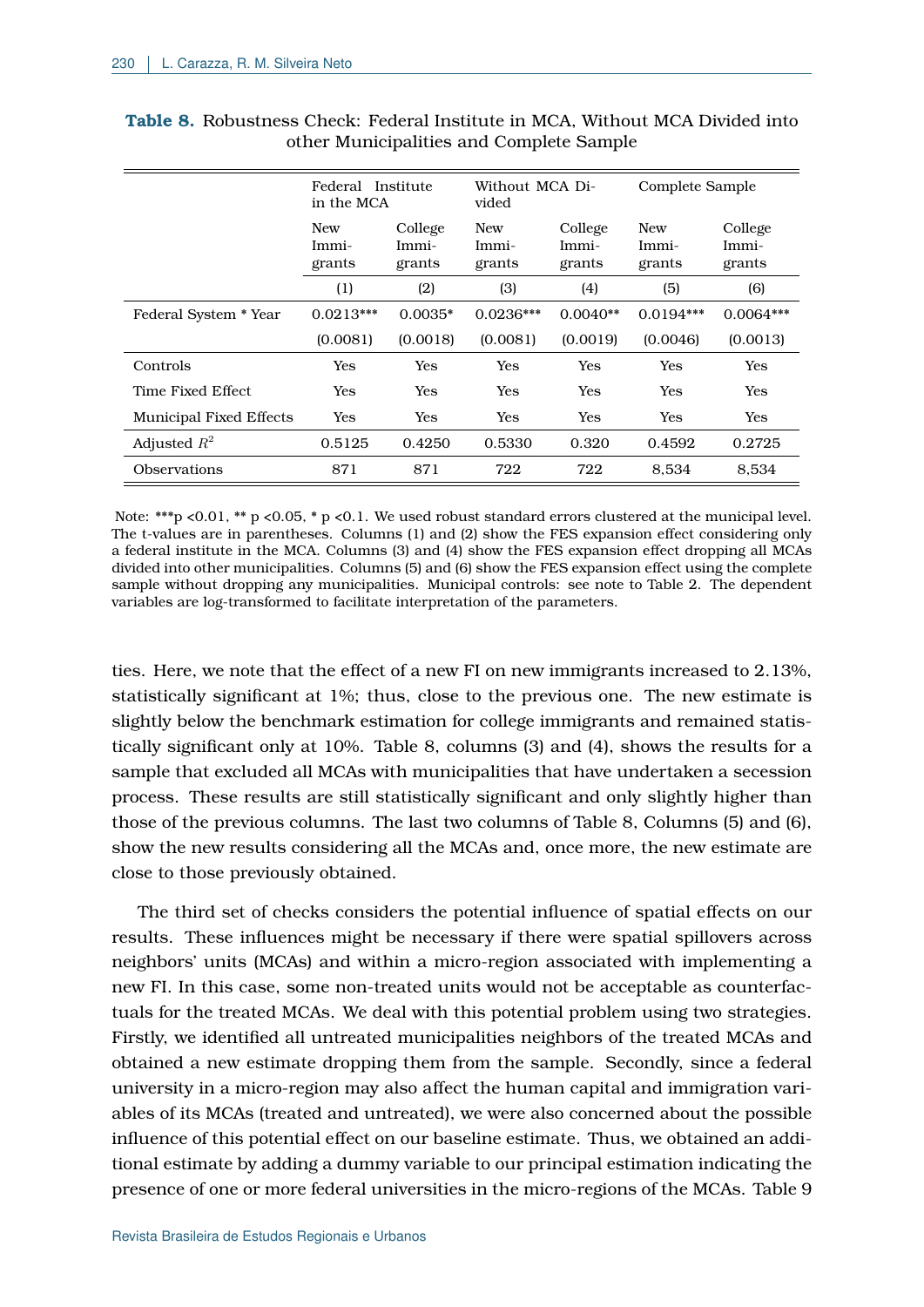#### <span id="page-19-0"></span>shows these two new results.

|                           | Dropping all<br>non-treated<br>Neighbors |                           | Federal University in<br>the Micro-region |                           |
|---------------------------|------------------------------------------|---------------------------|-------------------------------------------|---------------------------|
|                           | New Im-<br>migrant                       | College<br>Immi-<br>grant | New Im-<br>migrant                        | College<br>Immi-<br>grant |
|                           | (1)                                      | (2)                       | (3)                                       | (4)                       |
| Federal System * Year     | $0.0188**$                               | $0.0044***$               | $0.0198***$                               | $0.0044***$               |
|                           | (0.0074)                                 | (0.0016)                  | (0.0070)                                  | (0.0016)                  |
| Controls                  | Yes                                      | Yes                       | Yes                                       | Yes                       |
| Time Fixed Effect         | Yes                                      | <b>Yes</b>                | Yes                                       | Yes                       |
| Microregion Fixed Effects | Yes                                      | Yes                       | Yes                                       | Yes                       |
| Adjusted $R^2$            | 0.4995                                   | 0.4599                    | 0.5097                                    | 0.4616                    |
| Observations              | 830                                      | 830                       | 934                                       | 934                       |

**Table 9.** Robustness Check: Dropping all non-treated Neighbors and Federal University in the Micro-region

Note: \*\*\*p <0.01, \*\* p <0.05, \* p <0.1. We used robust standard errors clustered at the municipal level. The t-values are in parentheses. Columns (1) and (2) show the FES expansion effect dropping all nontreated neighbors. Columns (3) and (4) show the FES expansion effect considering a federal university in a micro-region. Municipal controls: see note to Table [2.](#page-11-0) The dependent variables are log-transformed to facilitate interpretation of the parameters.

We dropped from the sample all untreated MCAs neighbors of the treated MCAs; columns (1) and (2) of Table [9](#page-19-0) show the new estimate. The results are statistically significant and very close to our previous estimate. Columns (3) and (4) present the latest results obtained by adding a dummy variable for the presence of Federal Universities. Once again, we note that the new estimate barely changes compared to those of the initial specification. This set of recent results makes our initial results less likely to present any spatial effects bias.

Our last exercise is a falsification test related to divergences in the dependent variables' temporal trend between treated and untreated MCAs. More specifically, we obtained a new estimate of a FI's impact, falsely assuming that the expansion happened a decade earlier in the 1990s. Note that, because the common trend assumption is necessary for a causal interpretation of the effect of the expansion of the FES [\(Angrist](#page-22-9) [and Pischke, 2008,](#page-22-9) [2014\)](#page-22-10), this new evidence represents a decisive test for the credibility of our previous results. The exercise uses the 1991 and 2000 census data and falsely assumes that all municipalities treated in 2010 were treated in  $2000$ .<sup>[14](#page-0-0)</sup> The following Table [10](#page-20-0) presents the latest results.

As the numbers of columns (1) and (2) of Table [10](#page-20-0) indicates, the estimate of the effect of the Federal Education System's false expansion is not statistically significant

 $14$ It also applies the same previous combination of PSM and DiD strategies using data for 1991 and 2000.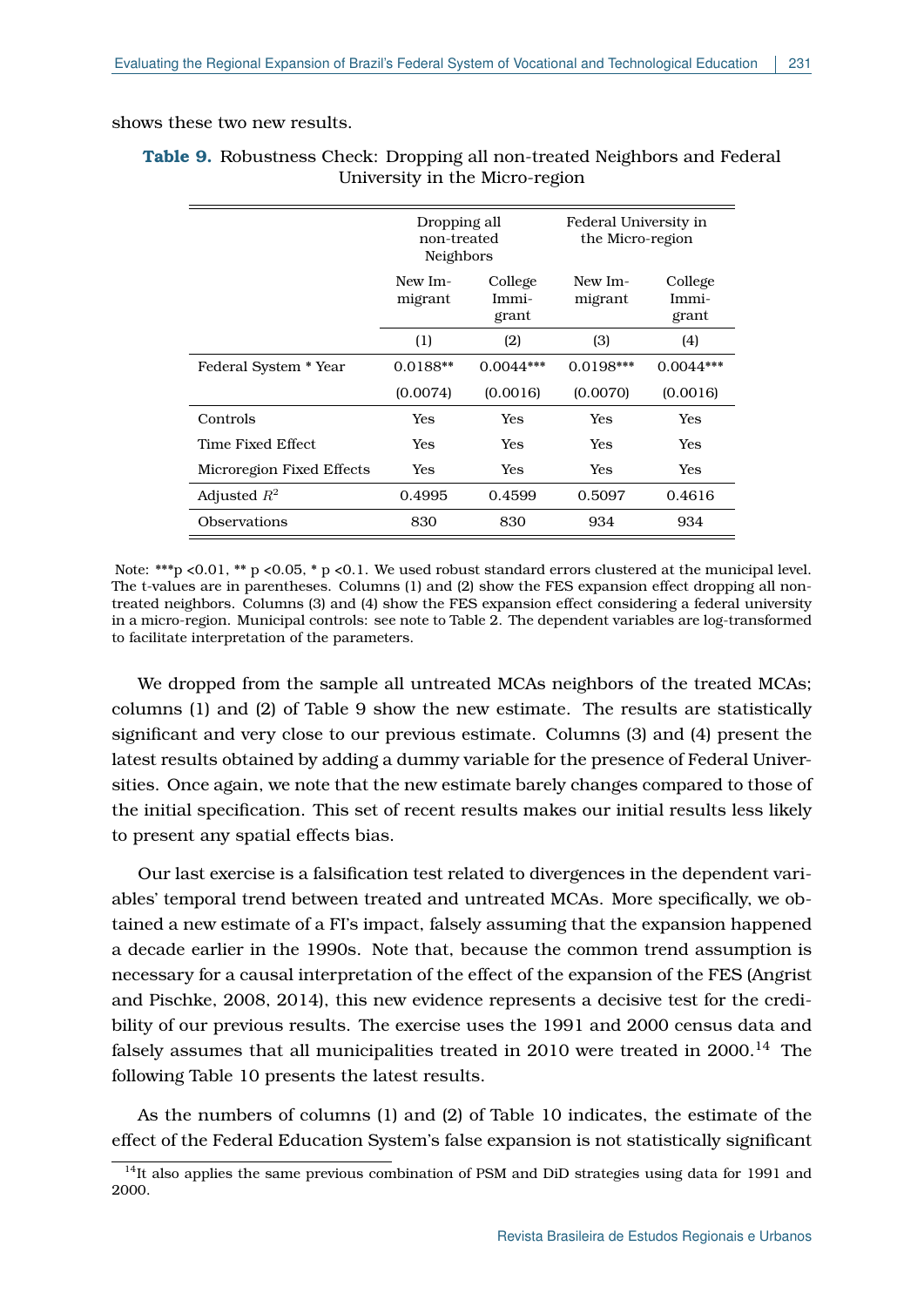<span id="page-20-0"></span>

|                                | <b>New</b><br>Immigrant | College<br>Immigrant |
|--------------------------------|-------------------------|----------------------|
|                                | (1)                     | (2)                  |
| Federal System * Year          | $-0.0067$               | $0.0017**$           |
|                                | (0.0053)                | (0.0008)             |
| Controls                       | Yes                     | Yes                  |
| Time Fixed Effect              | Yes                     | Yes                  |
| <b>Municipal Fixed Effects</b> | Yes                     | Yes                  |
| Adjusted $R^2$                 | 0.2687                  | 0.3798               |
| <b>Observations</b>            | 934                     | 934                  |

#### **Table 10.** Falsification Test

Note: \*\*\*p <0.01, \*\* p <0.05, \* p <0.1. We used robust standard errors clustered at the municipal level. The t-values are in parentheses. Columns (1) and (2) show the FES expansion effect of a false plan lunch in 2000. Municipal controls: see note to Table [2.](#page-11-0) The dependent variables are log-transformed to facilitate interpretation of the parameters.

for only one dependent variable: the new immigrants, column (1). In other words, as expected for a causal interpretation of the effects, the latest results indicate that there is no difference in the change in this dependent variable between the treated and untreated periods [\(Angrist and Pischke, 2008\)](#page-22-9). This result contributes to discarding the influence of different trends before the policy on the proportion of new immigrants. On the other hand, the latest development indicates that we cannot assert that the expansion of the FES increased the proportion of college immigrants, column (2). Thus, we can not interpret our estimate for the impact of the evolution of the FES on the proportion of college immigrants as a causal relationship.

## **7. Conclusion**

Higher education is seen nowadays as playing an increasingly crucial role in a country's economic well-being and development [\(Faggian and McCann, 2009\)](#page-23-7). To promote qualified professional training, encourage regional development, stimulate permanence and attract skilled professionals in the country's interior, the Brazilian government greatly expanded its FES between 2000 and 2010 by creating more than 214 new federal institutes [\(MEC, 2010\)](#page-24-2). As a consequence of this expansion, the plan is expected to reduce social and regional inequalities [\(MEC, 2016\)](#page-24-7). The present study investigated whether some of the government's goals were accomplished; more specifically, it evaluated the impact of creating a federal institute on a set of immigration and human capital variables.

Our main results indicate that, while the Federal Education System's expansion achieved a more spatially balanced distribution of FIs across the country (nowadays, all Brazilian micro-regions have a FI). This increased the local proportion of new immigrants. Actually, we found that the proportion of recent immigrants (living less than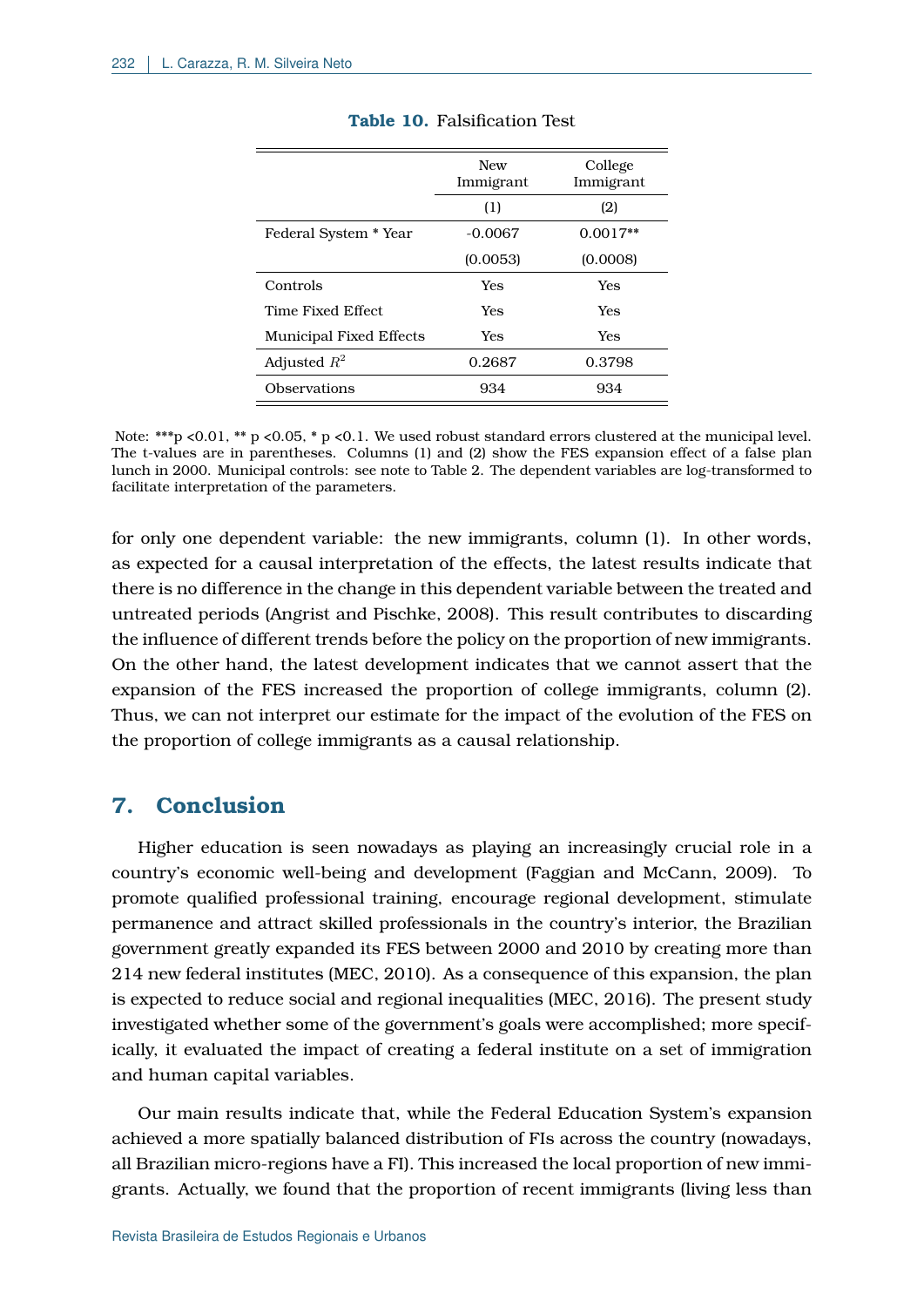five years in the municipality) grew about 1.98% in the municipalities with a new FI, which corresponds to 11% of the decrease proportion between 2000 and 2010. Thus, for municipalities with new federal institutes, the proportion of new immigrants fell less than for municipalities without a new FI, indicating that the expansion of the FES avoided a more significant fall of this ratio. It is necessary to emphasize that the goal of the FES expansion policy was not to increase regional migration. However, the increase in school openings and the expansion to several micro-regions in Brazil encouraged this movement.

The results suggest that the expansion of FES positively affected local attractiveness, perhaps through expanding employment opportunities. However, we did not find any effect of the expansion of FES on human capital variables. Thus, our set of evidence does not support the idea that universities have a fundamental role in increasing local human capital or play an essential role in attracting qualified labor to less developed regions. A possible explanation for this result may be associated with the absence of other services (for example, health services and cultural activities) and infrastructure, which are highly valued by higher education students and highly skilled professionals in the treated MCAs. Thus, the FES expansion would not be enough to attract these individuals.

Nevertheless, note that two contingencies can also potentially help explain the results. First, as the numbers in Table 1 make clear there was a robust expansion of the number of students in higher education levels (high school and college) between 2000 and 2010, a movement associated with student expansion in primary levels of education during the 1990s. We cannot entirely rule out the possibility that this general movement had a greater benefit on bigger cities and metropolitan regions or their neighboring MCAs, where there were more higher education institutions. Second, it is also possible that our study period is too short to identify any impact on local human capital variables associated with the FES expansion. Thus, based on the results found, the expansion of the FES did not reach its proposed objectives, which suggests that the federal spatial expansion may have been exaggerated and more dynamic centers should now be prioritized.

In any case, we cannot disregard the fact that the choice of municipalities with new federal institutes may have a political rather than a technical bias, which can partially explain the result found. Since the expansion of FES is relatively recent, we also cannot entirely discard the possibility of effects on local human capital variables when considering a longer time frame. Due to the current temporal limitation of the available census data, the suggestion for future work is to verify whether there was an effect on the human capital in municipalities in the last decade with new FIs.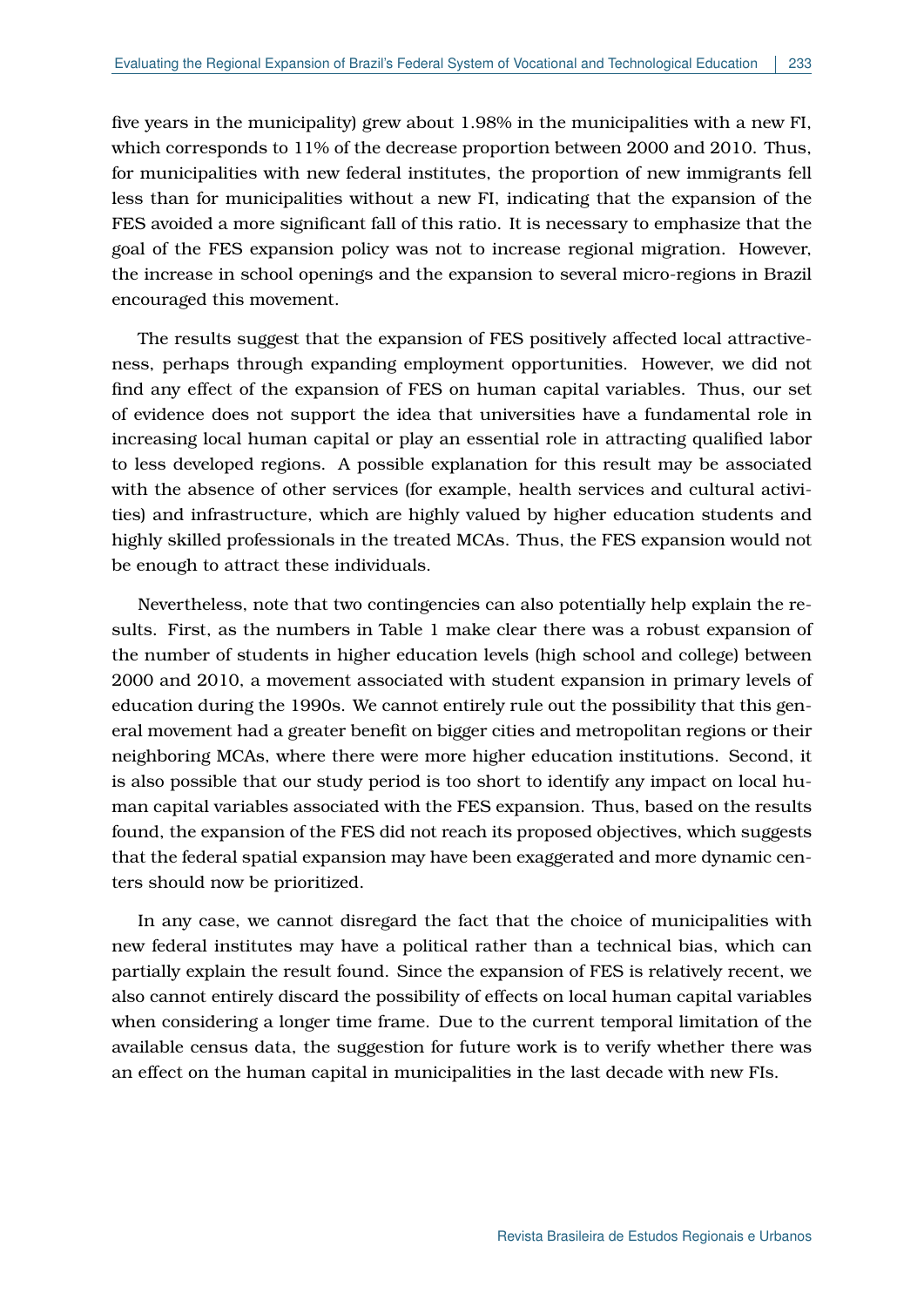## **References**

- <span id="page-22-5"></span>Adams, J. E. (1993). University spin-off companies: Economic development, faculty entrepreneurs, and technology transfer. *Southern Economic Journal*, 60(2):505–507.
- <span id="page-22-1"></span>Adda, J., Dustmann, C., and Gorlach, J.-S. (2016). The dynamics of return migration, human capital accumulation, and wage assimilation. *Unpublished manuscript*.
- <span id="page-22-12"></span>Albuquerque, M. V. D., d'Ávila Viana, A. L., Lima, L. D. D., Ferreira, M. P., Fusaro, E. R., and Iozzi, F. L. (2017). Regional health inequalities: Changes observed in brazil from 2000-2016. *Ciencia e Saude Coletiva*, 22(4):1055–1064.
- <span id="page-22-14"></span>Andreev, V. A., Varkulevich, T. V., Bedrachuk, I. A., Arnaut, M. N., and Chudaev, E. Y. (2019). Regional universities and external migration of the graduates: impact on economics sphere (example of primorsky region). *Amazonia Investiga*, 8(23):547– 555.
- <span id="page-22-9"></span>Angrist, J. and Pischke, J.-S. (2008). *Mostly Harmless Econometrics: An Empiricist's*. Princeton University Press.
- <span id="page-22-10"></span>Angrist, J. D. and Pischke, J. S. (2014). *Mastering 'metrics: The path from cause to effect*.
- <span id="page-22-3"></span>Armstrong, H. W. (1993). The local income and employment impact of lancaster university. *Urban Studies*, 30(10):1653–1668.
- <span id="page-22-6"></span>Azzone, G. and Maccarrone, P. (1997). The emerging role of lean infrastructures in technology transfer: the case of the innovation. *Technovation*, 17(7):391–402.
- <span id="page-22-0"></span>Barros, A. R. (2016). *Roots of Brazilian Relative Economic Backwardness*. Academic **Press**
- <span id="page-22-8"></span>Beatty, T. and Shimshack, J. (2011). School buses, diesel emissions, and respiratory health. *Journal of Health Economics*, 30(5):987–999.
- <span id="page-22-2"></span>Becker, G. S. (1964). *Human Capital A Theoretical and Empirical Analysis, with Special Reference to Education Third Edition*. University of Chicago press.
- <span id="page-22-13"></span>Beine, M., Docquier, F., and Rapoport, H. (2001). Brain drain and economic growth: theory and evidence. *Journal of Development Economics*, 64(1):275–289.
- <span id="page-22-11"></span>Bock, O. D. and Ontiveros, D. U. (2013). Literature review on the impact of microinsurance. *Microinsurance Innovation Facility*, Research P.
- <span id="page-22-4"></span>Breschi, S. and Lissoni, F. (2003). Mobility and social networks: Localised knowledge spillovers revisited. Working Paper. University Bocconi.
- <span id="page-22-7"></span>Candell, A. and Jaffe, A. (1999). The regional economic impact of public research funding: A case study of massachusetts. *Industrializing Knowledge. US, MIT Press*.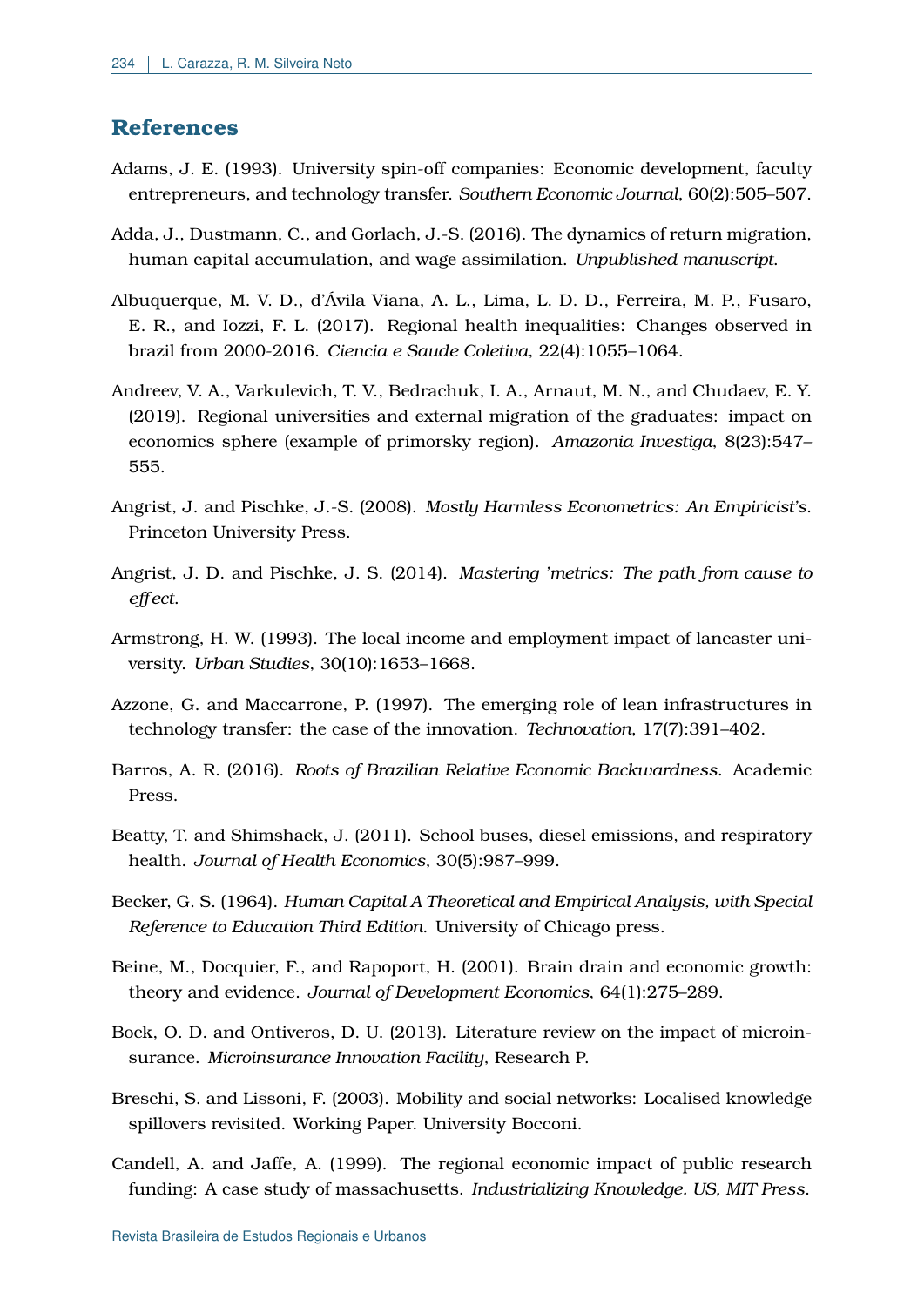- <span id="page-23-9"></span>Choudhry, V. and Ponzio, T. A. (2020). Modernizing federal technology transfer metrics. *Journal of Technology Transfer*, 45(2):544–559.
- <span id="page-23-14"></span>Ciriaci, D. (2014). Does university quality influence the interregional mobility of students and graduates? the case of italy. *Regional Studies*, 48(10):1592–1608.
- <span id="page-23-5"></span>Ciriaci, D. and Muscio, A. (2010). Does university choice drive graduates' employability? *Munich Personal RePEc Archive*.
- <span id="page-23-4"></span>Drucker, J. and Goldstein, H. (2007). Assessing the regional economic development impacts of universities: A review of current approaches. *International Regional Science Review*, 30(1):20–46.
- <span id="page-23-7"></span>Faggian, A. and McCann, P. (2009). Universities, agglomerations and graduate humal capital. *Tijdschrift voor economische en sociale geografie*, 100(2):210–223.
- <span id="page-23-6"></span>Faggian, A., McCann, P., and Sheppard, S. (2007). Human capital, higher education and graduate migration: An analysis of scottish and welsh students. *Urban Studies*, 44(13):2511–2528.
- <span id="page-23-12"></span>Fang, M., Wang, J., Han, D., and Wang, Y. (2020). Research on innovation efficiency of hubei high-tech industry based on dea and psm-did models. *IOP Conference Series: Earth and Environmental Science*, 474:072036.
- <span id="page-23-10"></span>Felsenstein, D. (1996). The university in the metropolitan arena: Impacts and public policy implications. *Urban Studies*, 33(9):1565–1580.
- <span id="page-23-13"></span>Ferraro, A. R. (2011). A trajetória das taxas de alfabetização no brasil nas décadas de 1990 e 2000. *Educacao e Sociedade*, 32(117):989–1013.
- <span id="page-23-8"></span>Fischer, B. B., Schaeffer, P. R., Vonortas, N. S., and Queiroz, S. (2018). Quality comes first: university-industry collaboration as a source of academic entrepreneurship in a developing country. *Journal of Technology Transfer*, 43(2):263–284.
- <span id="page-23-1"></span>Florida, R., Mellander, C., and Stolarick, K. (2008). Inside the black box of regional development - human capital, the creative class and tolerance. *Journal of Economic Geography*, 8(5):615–649.
- <span id="page-23-2"></span>Ghose, D. (2020). Trade, internal migration, and human capital: Who gains from india's it boom? *Job Market Paper*.
- <span id="page-23-0"></span>Glaeser, E. L., Scheinkman, J. A., and Shleifer, A. (1995). Economic growth in a cross-section of cities. *Journal of Monetary Economics*, 36(1):117–143.
- <span id="page-23-3"></span>Glaeser, E. L. E. L. and Saiz, A. (2004). The rise of the skilled city. *Brookings-Wharton Papers on Urban Affairs*, 2004(1):47–105.
- <span id="page-23-11"></span>Glasson, J. (2003). The widening local and regional development impacts of the modern universities - a tale of two cities (and north-south perspectives). *Local Economy*, 18(1):21–37.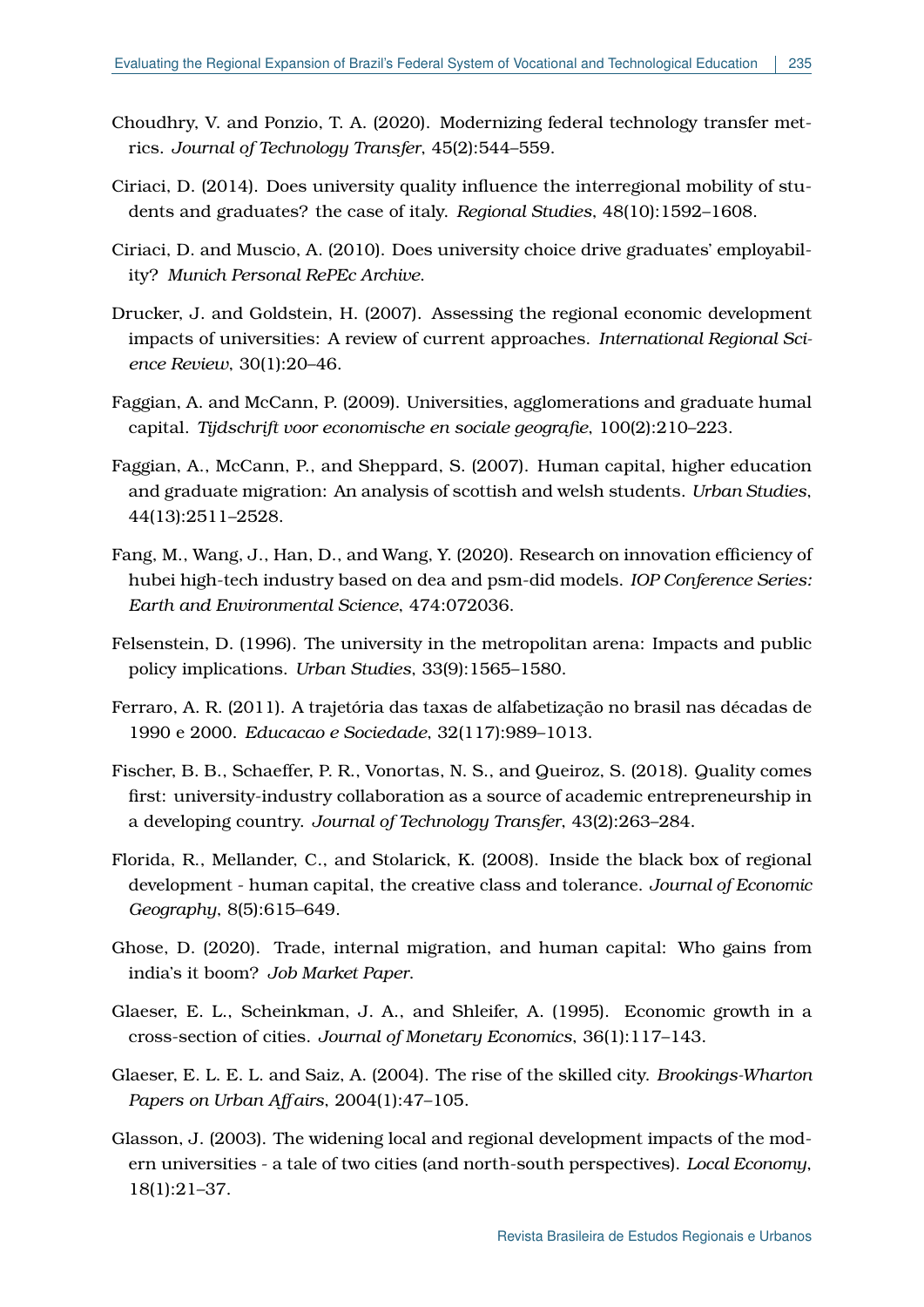- <span id="page-24-5"></span>Harris, R. I. (1997). The impact of the university of portsmouth on the local economy. *Urban Studies*, 34(4):605–626.
- <span id="page-24-9"></span>Ho, D. E., Imai, K., King, G., and Stuart, E. A. (2011). Matchit: Nonparametric preprocessing for parametric causal inference. *Journal of Statistical Software*, 42(8):1–28.
- <span id="page-24-13"></span>Huffman, D. and Quigley, J. M. (2002). The role of the university in attracting high tech entrepreneurship: A silicon valley tale. *Annals of Regional Science*, 36(3):403– 419.
- <span id="page-24-0"></span>IBGE (2010). *Panorâma Cidades*. Instituto Brasileiro de Geografia e Estatística.
- <span id="page-24-12"></span>Ibidunni, A. S., Salau, O. P., Falola, H. O., Odunayo, ., Salau, P., Ibidunni, S., and Igbinoba, E. E. (2016). Exploring the role of human capital management on organizational success: Evidence from public universities. *Management Dynamics in the Knowledge Economy*, 4(4):493–513.
- <span id="page-24-4"></span>Jones-Evans, D., Klofsten, M., Andersson, E., and Pandya, D. (1999). Creating a bridge between university and industry in small european countries: the role of the industrial liaison office. *R&D Management*, 29(1):47–56.
- <span id="page-24-6"></span>Kureski, R. and Rolim, C. (2009). Impacto econômico de curto prazo das universidades federais na economia brasileira. *Revista Paranaense de Desenvolvimento*, 117(1):29– 51.
- <span id="page-24-10"></span>Lima, R. C. D. A. and Neto, R. D. M. S. (2016). Physical and human capital and brazilian regional growth: A spatial econometric approach for the period 1970–2010. *Regional Studies*, 50(10):1688–1701.
- <span id="page-24-8"></span>Liu, S. (2015). Spillovers from universities: Evidence from the land-grant program. *Journal of Urban Economics*, 87:25–41.
- <span id="page-24-3"></span>Lucas, R. E. (1988). On the mechanics of economic development. *Journal of Monetary Economics*, 22:3–42.
- <span id="page-24-2"></span>MEC (2010). *Um novo modelo de educação profissional e tecnológica - Concepção e diretrizes*, page 43. Ministério da Educação.
- <span id="page-24-11"></span>MEC (2015). *Reuni - Reestruturação e Expansão das Universidades Federais - Expansão*. Ministério da Educação.
- <span id="page-24-7"></span>MEC (2016). *Histórico da Rede Federal de Educação*. Ministério da Educação.
- <span id="page-24-1"></span>Menezes-Filho, N. A. (2001). A evolução da educação no brasil e seu impacto no mercado de trabalho. *Instituto Futuro Brasil*, 43.
- <span id="page-24-14"></span>Millett, C. and Filippidis, F. T. (2020). Socioeconomic inequalities, migration and poly tobacco use among male adults in developing countries. *European Journal of Public of Health*, 29:115–126.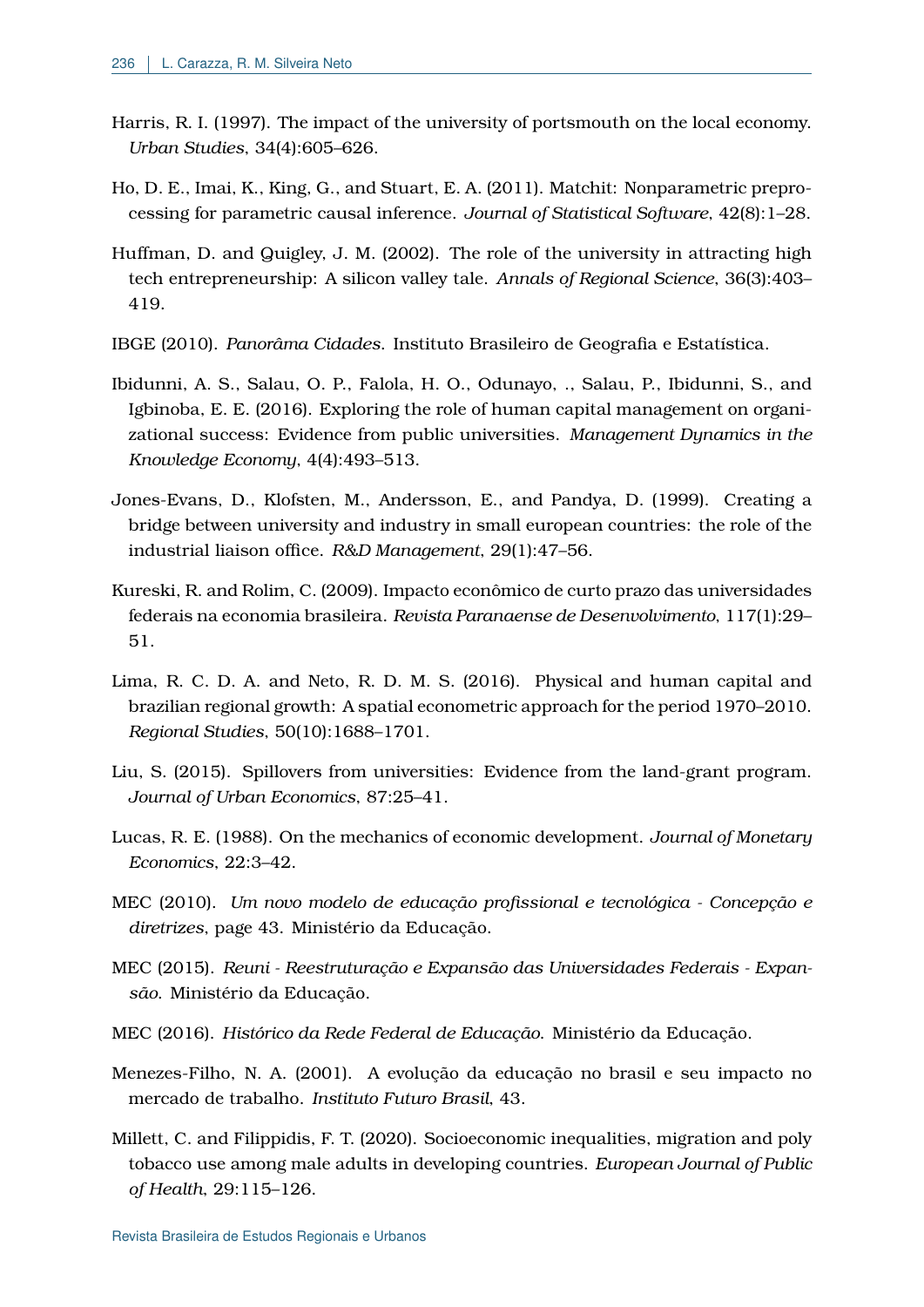- <span id="page-25-4"></span>Monsalvez, J. M. P., Peraita, C., and Pérez, F. (2015). Estimating the long term economic impacts of the spanish universities on the national economy. ERSA conference papers. European Regional Science Association.
- <span id="page-25-3"></span>Moretti, E. (2004). Estimating the social return to higher education: Evidence from longitudinal and repeated cross-sectional data. *Journal of Econometrics*, 121(1- 2):175–212.
- <span id="page-25-11"></span>Neto, A. M. (2015). Politicas de desenvolvimento, territorio e pacto federativo: avanços e limitações no quadro atual (2000-2012). *Revista Política e Planejamento Regional*, 2(1):19–38.
- <span id="page-25-0"></span>Oliveira, R. and Raul da Mota, R. d. M. (2016). Estrutura produtiva ou escolaridade? Uma análise dos fatores explicativos da desigualdade de renda entre as regiões Sudeste e Nordeste por quantil para o período entre os anos de 1970 e 2010. *Revista Econômica do Nordeste*, 47(3):74–91.
- <span id="page-25-5"></span>Power, D. and Lundmark, M. (2004). Working through knowledge pools: Labour market dynamics, the transference of knowledge and ideas, and industrial clusters. *Urban Studies*, 41(5-6):1025–1044.
- <span id="page-25-13"></span>Reis, E. J., Pimentel, M., Alvarenga, A. I., and Santos, M. C. H. (2011). Áreas mínimas comparáveis para os períodos intercensitários de 1872 a 2000.
- <span id="page-25-8"></span>Reis, E. J., Tafner, P., Pimentel, M., Serra, R. V., Reiff, L. O., Magalhães, K., and Medina, M. (2005). O pib dos municípios brasileiros: metodologia e estimativas, 1970-96. *IPEA Discussion Paper, n. 1064*.
- <span id="page-25-9"></span>Resende, G. M. (2011). Multiple dimensions of regional economic growth: The brazilian case, 1991-2000. *Papers in Regional Science*, 90(3):629–662.
- <span id="page-25-10"></span>Resende, G. M., de Carvalho, A. X. Y., Sakowski, P. A. M., and Cravo, T. A. (2016). Evaluating multiple spatial dimensions of economic growth in brazil using spatial panel data models. *Annals of Regional Science*, 56(1):1–31.
- <span id="page-25-6"></span>Rip, A. (2002). Regional innovation systems and the advent of strategic science. *Journal of Technology Transfer*, 27(1):123–131.
- <span id="page-25-12"></span>Rokita-Poskart, D. (2016). Educational migration and the labour market. *Czech Journal of Social Sciences Business and Economics*, 5(1):6–18.
- <span id="page-25-2"></span>Romer, P. M. (1990). Capital, labor, and productivity. *Brookings Papers on Economic Activity. Microeconomics*, 1990:337.
- <span id="page-25-7"></span>Thanki, R. (1999). How do we know the value of higher education to regional development? *Regional Studies*, 33(1):84.
- <span id="page-25-1"></span>Valero, A. and Reenen, J. V. (2019). The economic impact of universities: Evidence from across the globe. *Economics of Education Review*, 68:53–67.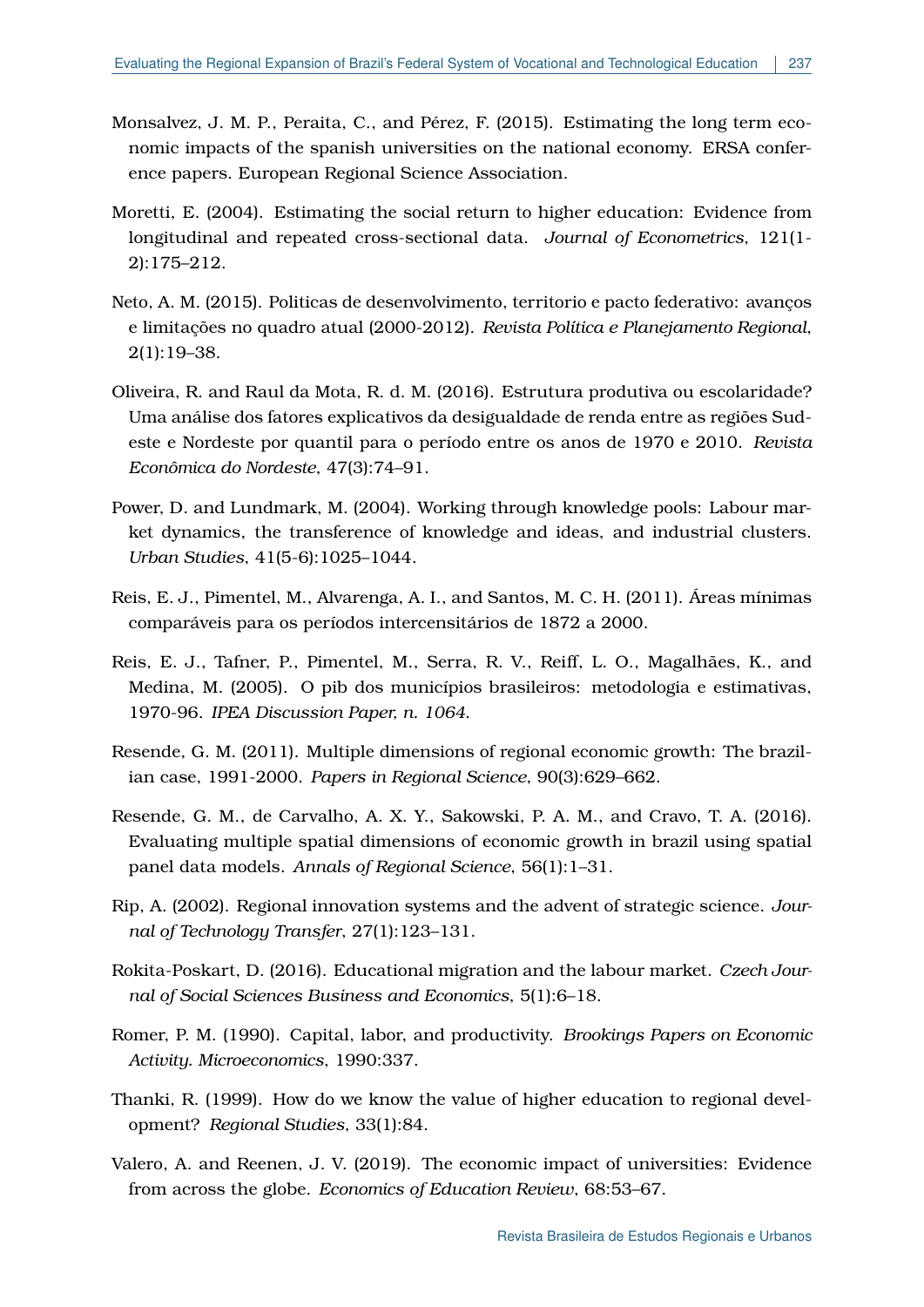- <span id="page-26-0"></span>Valle, R. C., Normandeau, S., and Gonzalez, G. R. (2015). Education at a glance interim report: update of employment and educational attainment indicators. Organisation for Economic Co-operation and Development (OECD). Link: http://www.oecd.org/edu/EAG-Interim-report.pdf.
- <span id="page-26-2"></span>Vidal, J. P. (1998). The effect of emigration on human capital formation. *Journal of Population Economics*, 11(4):589–600.
- <span id="page-26-1"></span>Walshok, M. L., Furtek, E., Lee, C. W., and Windham, P. H. (2002). Building regional innovation capacity. *Industry and Higher Education*, 16(1):27–42.
- <span id="page-26-3"></span>Wang, X. and Liu, J. (2011). China's higher education expansion and the task of economic revitalization. *Higher Education*, 62(2):213–229.
- <span id="page-26-5"></span>Wu, C. T. and Tang, C. W. (2020). *The impact of the expansion of higher education on the rate of return to higher education in Taiwan*. Springer Singapore.
- <span id="page-26-4"></span>Xing, C. (2016). Human capital and urbanization in the people's republic of china. *SSRN Electronic Journal*.

Este artigo está licenciado com uma *[CC BY 4.0 license](https://creativecommons.org/licenses/by/4.0/)*.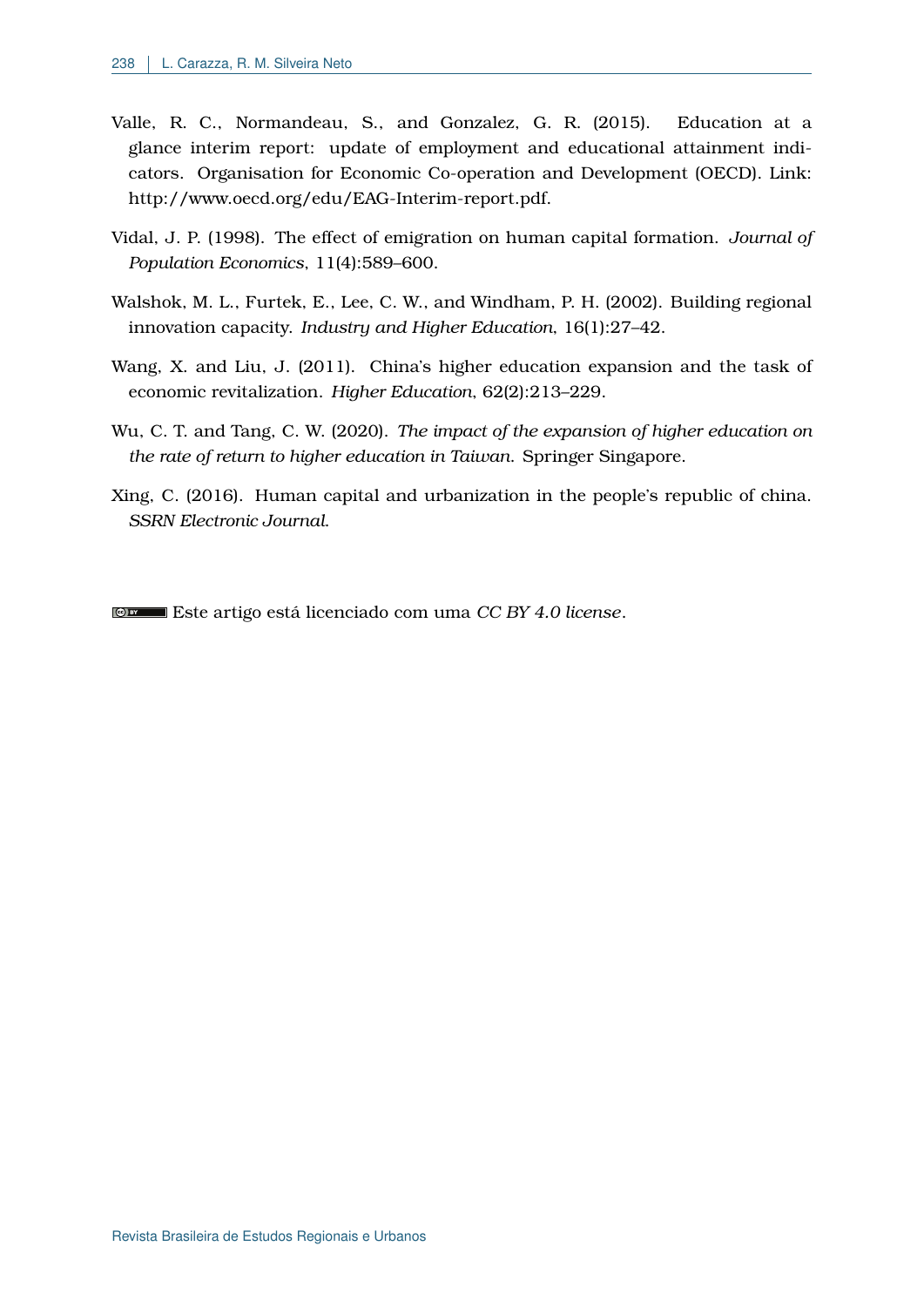## **Appendix**

Table A1 shows the FES expansion effect considering one neighbor, five neighbors, and ten nearest neighbors for the dependent variables that were statistically significant in our results section. The results remained robust regardless of the choice of the nearest neighbors. Tables A2 to A4 do the same exercise for variables that were not statistically significant in our results section. The results for these variables confirm their initial values and non-significance.

|                                   |                     | One Nearest Neighbor       | <b>Five Nearest Neighbor</b> |                            | Ten Nearest Neighbor |                            |
|-----------------------------------|---------------------|----------------------------|------------------------------|----------------------------|----------------------|----------------------------|
|                                   | New Im-<br>migrants | College<br>Immi-<br>grants | New Im-<br>migrants          | College<br>Immi-<br>grants | New Im-<br>migrants  | College<br>Immi-<br>grants |
|                                   | (1)                 | (2)                        | (3)                          | (4)                        | (5)                  | (6)                        |
| Federal System * Year             | $0.0220**$          | $0.0036*$                  | $0.0151**$                   | $0.0044***$                | $0.0187***$          | $0.0046***$                |
|                                   | (0.0094)            | (0.0020)                   | (0.0068)                     | (0.0016)                   | (0.0056)             | (0.0014)                   |
| Controls                          | Yes                 | Yes                        | <b>Yes</b>                   | <b>Yes</b>                 | Yes                  | Yes                        |
| Time Fixed Effect                 | Yes                 | Yes                        | Yes                          | <b>Yes</b>                 | Yes                  | Yes                        |
| <b>Municipality Fixed Effects</b> | Yes                 | Yes                        | Yes                          | Yes                        | Yes                  | Yes                        |
| Adjusted $R^2$                    | 0.5224              | 0.5112                     | 0.4880                       | 0.4688                     | 0.4730               | 0.3604                     |
| <b>Observations</b>               | 511                 | 511                        | 994                          | 994                        | 2,011                | 2,011                      |
|                                   |                     |                            |                              |                            |                      |                            |

**Table A1.** 1, 5, and 10 Nearest Neighbors

Note: \*\*\*p <0.01, \*\* p <0.05, \* p <0.1. We used robust standard errors that clustered at the municipal level. The t-values are in parentheses. Columns (1) and (2) show the FSE expansion effect considering one nearest neighbor. Columns (3) and (4) show the FES expansion effect considering five nearest neighbors. Columns (5) and (6) show the FSE expansion effect considering ten nearest neighbors. Municipal controls: see note to Table [2.](#page-11-0) The dependent variables are log-transformed to facilitate interpretation of the parameters.

Tables A5 to A15 repeat the same robustness tests performed in our robustness section, although only for variables that were not statistically significant in the result section. In general, these variables continued to be unaffected by the FES expansion.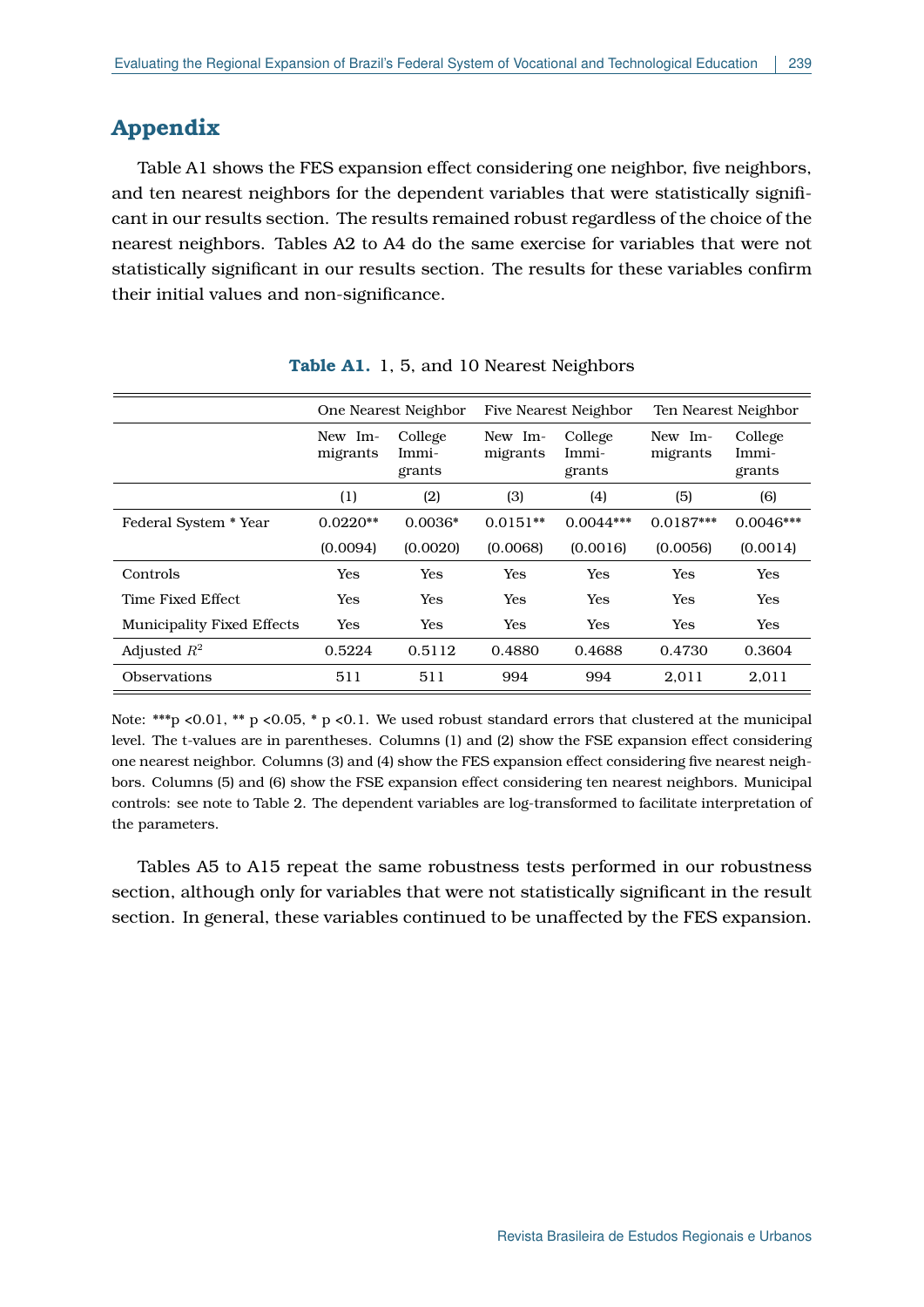|                                   | High<br>School<br>$Stu-$<br>dents | College<br>$Stu-$<br>dents | Complete<br>High<br>School | College<br>Educa-<br>tion | High<br>School<br>Immi-<br>grant |
|-----------------------------------|-----------------------------------|----------------------------|----------------------------|---------------------------|----------------------------------|
|                                   | (1)                               | (2)                        | (3)                        | (4)                       | (5)                              |
| Federal System * Year             | $-0.0034$                         | $-0.0007$                  | 0.0098                     | $-0.0016$                 | 0.0019                           |
|                                   | (0.0094)                          | (0.0042)                   | (0.0105)                   | (0.0050)                  | (0.0025)                         |
| Controls                          | Yes                               | Yes                        | Yes                        | Yes                       | Yes                              |
| Time Fixed Effect                 | Yes                               | Yes                        | Yes                        | Yes                       | Yes                              |
| <b>Municipality Fixed Effects</b> | Yes                               | <b>Yes</b>                 | Yes                        | Yes                       | Yes                              |
| Adjusted $R^2$                    | 0.7718                            | 0.8948                     | 0.6406                     | 0.9212                    | 0.2981                           |
| Observations                      | 511                               | 511                        | 511                        | 511                       | 511                              |

## **Table A2.** 1 Nearest Neighbor

Note: \*\*\*p <0.01, \*\* p <0.05, \* p <0.1. Note: \*\*\*p <0.01, \*\* p <0.05, \* p <0.1. We used robust standard errors that clustered at the municipal level. The t-values are in parentheses. Columns (1) to (5) show the FES expansion effect considering one nearest neighbor for the variables not statistically significant in our result section. Municipal controls: see note to Table [2.](#page-11-0) The dependent variables are log-transformed to facilitate interpretation of the parameters.

|                                   | High<br>School<br>$Stu-$<br>dents | College<br>$Stu-$<br>dents | Complete<br>High<br>School | College<br>Educa-<br>tion | High<br>School<br>Immi-<br>grant |
|-----------------------------------|-----------------------------------|----------------------------|----------------------------|---------------------------|----------------------------------|
|                                   | (1)                               | (2)                        | (3)                        | (4)                       | (5)                              |
|                                   | (0.0073)                          | (0.0036)                   | (0.0084)                   | (0.0041)                  | (0.0020)                         |
| Controls                          | Yes                               | Yes                        | Yes                        | <b>Yes</b>                | Yes                              |
| Time Fixed Effect                 | Yes                               | Yes                        | Yes                        | <b>Yes</b>                | Yes                              |
| <b>Municipality Fixed Effects</b> | Yes                               | Yes                        | Yes                        | <b>Yes</b>                | Yes                              |
| Adjusted $R^2$                    | 0.7129                            | 0.8655                     | 0.5640                     | 0.8983                    | 0.1359                           |
| Observations                      | 994                               | 994                        | 994                        | 994                       | 994                              |

### **Table A3.** 5 Nearest Neighbors

Note: \*\*\*p <0.01, \*\* p <0.05, \* p <0.1. We used robust standard errors that clustered at the municipal level. The t-values are in parentheses. Columns (1) to (5) show the FES expansion effect considering five nearest neighbors for the variables not statistically significant in our result section. Municipal controls: see note to Table [2.](#page-11-0) The dependent variables are log-transformed to facilitate interpretation of the parameters.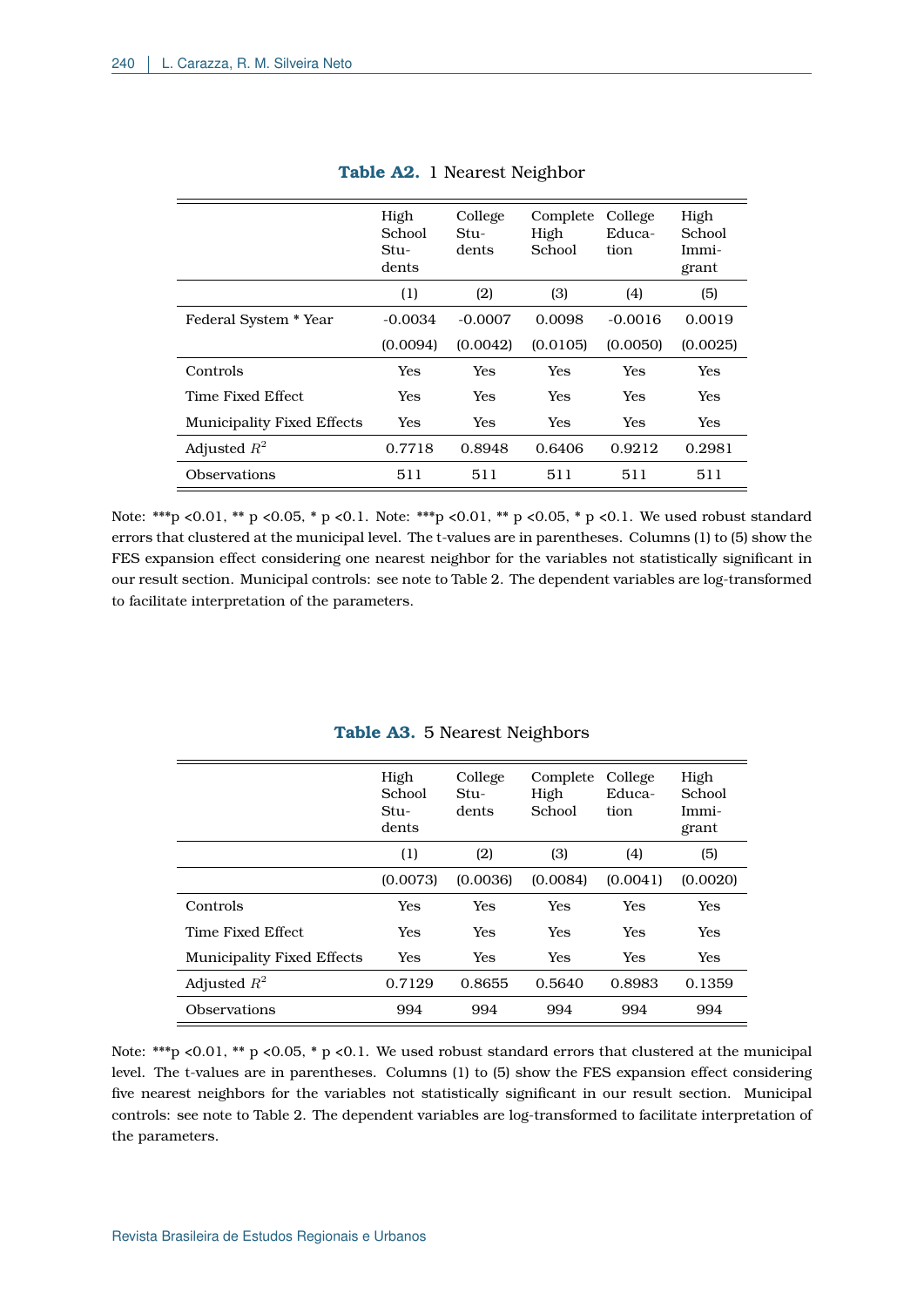|                                   | High<br>School<br>$Stu-$<br>dents | College<br>Stu-<br>dents | Complete<br>High<br>School | College<br>Educa-<br>tion | High<br>School<br>Immi-<br>grant |
|-----------------------------------|-----------------------------------|--------------------------|----------------------------|---------------------------|----------------------------------|
|                                   | (1)                               | (2)                      | (3)                        | (4)                       | (5)                              |
| Federal System * Year             | $-0.0014$                         | 0.0031                   | 0.0047                     | 0.0058                    | 0.0017                           |
|                                   | (0.0058)                          | (0.0031)                 | (0.0069)                   | (0.0035)                  | (0.0017)                         |
| Controls                          | Yes                               | Yes                      | Yes                        | Yes                       | Yes                              |
| Time Fixed Effect.                | Yes                               | Yes                      | Yes                        | Yes                       | Yes                              |
| <b>Municipality Fixed Effects</b> | Yes                               | Yes                      | <b>Yes</b>                 | Yes                       | Yes                              |
| Adjusted $R^2$                    | 0.7592                            | 0.8515                   | 0.6231                     | 0.8839                    | 0.1625                           |
| Observations                      | 2,011                             | 2.011                    | 2,011                      | 2.011                     | 2,011                            |

#### **Table A4.** 10 Nearest Neighbors

Note: \*\*\*p <0.01, \*\* p <0.05, \* p <0.1. We used robust standard errors that clustered at the municipal level. The t-values are in parentheses. Columns (1) to (5) show the FES expansion effect considering five nearest neighbors for the variables not statistically significant in our result section. Municipal controls: see note to Table [2.](#page-11-0) The dependent variables are log-transformed to facilitate interpretation of the parameters.

|                                   | High<br>School<br>$Stu-$<br>dents | College<br>$Stu-$<br>dents | Complete<br>High<br>School | College<br>Educa-<br>tion | High<br>School<br>Immi-<br>grant |
|-----------------------------------|-----------------------------------|----------------------------|----------------------------|---------------------------|----------------------------------|
|                                   | (1)                               | (2)                        | (3)                        | (4)                       | (5)                              |
| Federal System * Year             | 0.0051                            | 0.0011                     | 0.0131                     | 0.0026                    | 0.0019                           |
|                                   | (0.0071)                          | (0.0035)                   | (0.0084)                   | (0.0040)                  | (0.0021)                         |
| Controls                          | Yes                               | <b>Yes</b>                 | Yes                        | Yes                       | Yes                              |
| Time Fixed Effect                 | Yes                               | <b>Yes</b>                 | <b>Yes</b>                 | <b>Yes</b>                | <b>Yes</b>                       |
| <b>Municipality Fixed Effects</b> | Yes                               | <b>Yes</b>                 | Yes                        | Yes                       | Yes                              |
| Adjusted $R^2$                    | 0.7708                            | 0.8785                     | 0.6308                     | 0.9061                    | 0.1890                           |
| Observations                      | 892                               | 892                        | 892                        | 892                       | 892                              |

## **Table A5.** Without Federal Universities

Note: \*\*\*p <0.01, \*\* p <0.05, \* p <0.1. We used robust standard errors that clustered at the municipal level. The t-values are in parentheses. Columns (1) to (5) show the FES expansion effect by dropping all Federal Universities in the sample for the variables not statistically significant in our result section. Municipal controls: see note to Table [2.](#page-11-0) The dependent variables are log-transformed to facilitate interpretation of the parameters.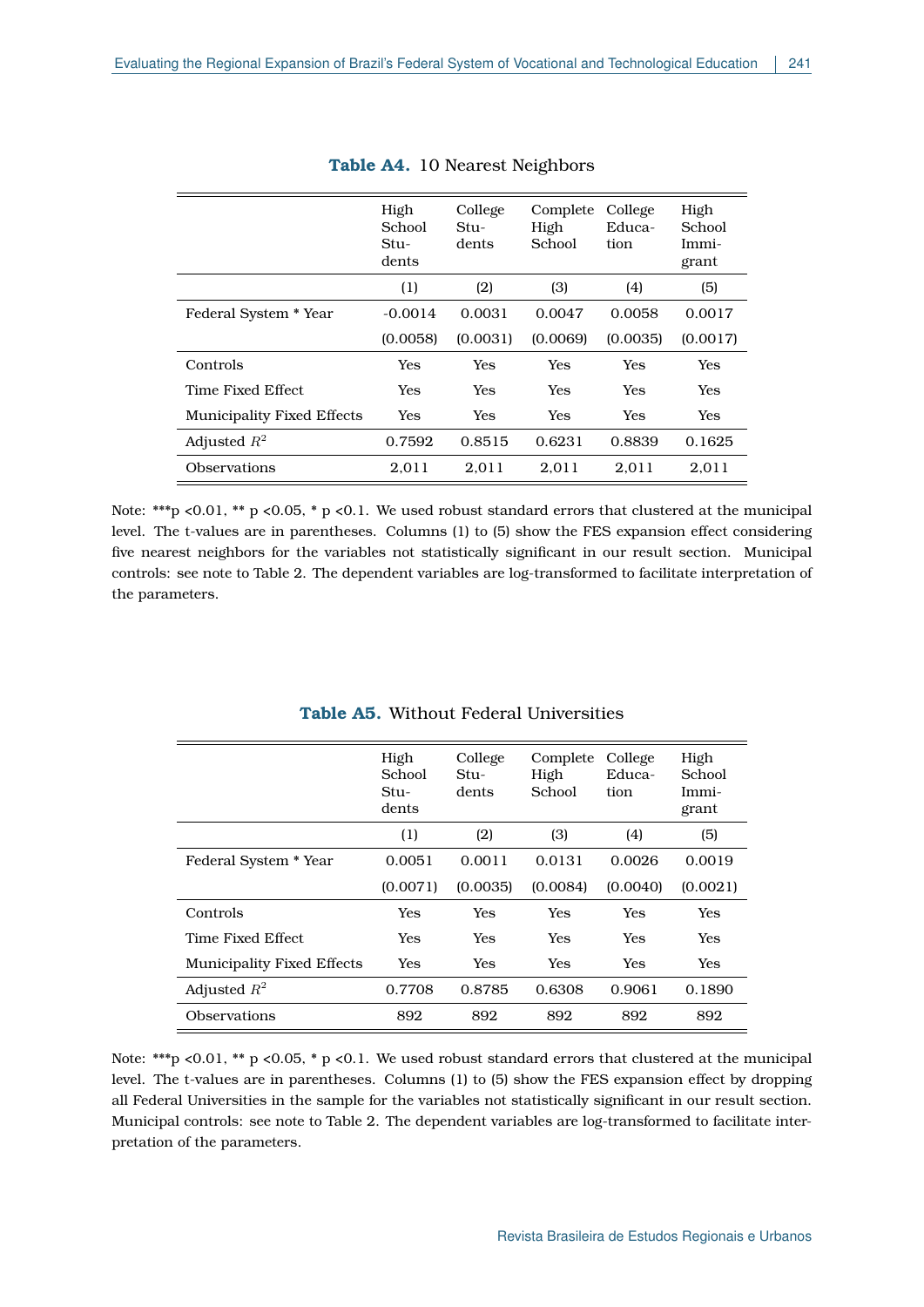|                                   | High<br>School<br>$Stu-$<br>dents | College<br>Stu-<br>dents | Complete<br>High<br>School | College<br>Educa-<br>tion | High<br>School<br>Immi-<br>grant |
|-----------------------------------|-----------------------------------|--------------------------|----------------------------|---------------------------|----------------------------------|
|                                   | (1)                               | (2)                      | (3)                        | (4)                       | (5)                              |
| Federal System * Year             | 0.0541                            | $0.0479***$              | $0.1286***$                | $0.0713***$               | 0.0095                           |
|                                   | (0.0372)                          | (0.0160)                 | (0.0471)                   | (0.0169)                  | (0.0058)                         |
| Controls                          | Yes                               | Yes                      | Yes                        | Yes                       | <b>Yes</b>                       |
| Time Fixed Effect                 | Yes                               | Yes                      | Yes                        | Yes                       | Yes                              |
| <b>Municipality Fixed Effects</b> | Yes                               | Yes                      | <b>Yes</b>                 | Yes                       | <b>Yes</b>                       |
| Adjusted $R^2$                    | 0.9491                            | 0.9347                   | 0.9105                     | 0.9525                    | 0.8804                           |
| <b>Observations</b>               | 499                               | 499                      | 499                        | 499                       | 499                              |

### **Table A6.** Prouni Scholarship Grant

Note: \*\*\*p <0.01, \*\* p <0.05, \* p <0.1. We used robust standard errors that clustered at the municipal level. The t-values are in parentheses. Columns (1) to (5) show the FES expansion effect by dropping all the municipalities that received the Prouni scholarship grant for the variables not statistically significant in our result section. Municipal controls: see note to Table [2.](#page-11-0) The dependent variables are log-transformed to facilitate interpretation of the parameters.

|                            | High<br>School<br>$Stu-$<br>dents | College<br>$Stu-$<br>dents | Complete<br>High<br>School | College<br>Educa-<br>tion | High<br>School<br>Immi-<br>grant |
|----------------------------|-----------------------------------|----------------------------|----------------------------|---------------------------|----------------------------------|
|                            | (1)                               | (2)                        | (3)                        | (4)                       | (5)                              |
| Federal System * Year      | 0.0068                            | 0.0025                     | $0.0165*$                  | 0.0035                    | $0.0035*$                        |
|                            | (0.0073)                          | (0.0035)                   | (0.0084)                   | (0.0040)                  | (0.0021)                         |
| Controls                   | Yes                               | Yes                        | Yes                        | Yes                       | Yes                              |
| Time Fixed Effect          | Yes                               | Yes                        | <b>Yes</b>                 | Yes                       | Yes                              |
| Municipality Fixed Effects | Yes                               | Yes                        | <b>Yes</b>                 | <b>Yes</b>                | Yes                              |
| Adjusted $R^2$             | 0.7662                            | 0.8814                     | 0.6291                     | 0.9082                    | 0.2043                           |
| Observations               | 934                               | 934                        | 934                        | 934                       | 934                              |

#### **Table A7.** Higher Institution in 2000

Note: \*\*\*p <0.01, \*\* p <0.05, \* p <0.1. We used robust standard errors that clustered at the municipal level. The t-values are in parentheses. Columns (1) to (5) show the FES expansion effect considering a dummy for college institutions in 2000 for the variables not statistically significant in our result section. Municipal controls: see note to Table [2.](#page-11-0) The dependent variables are log-transformed to facilitate interpretation of the parameters.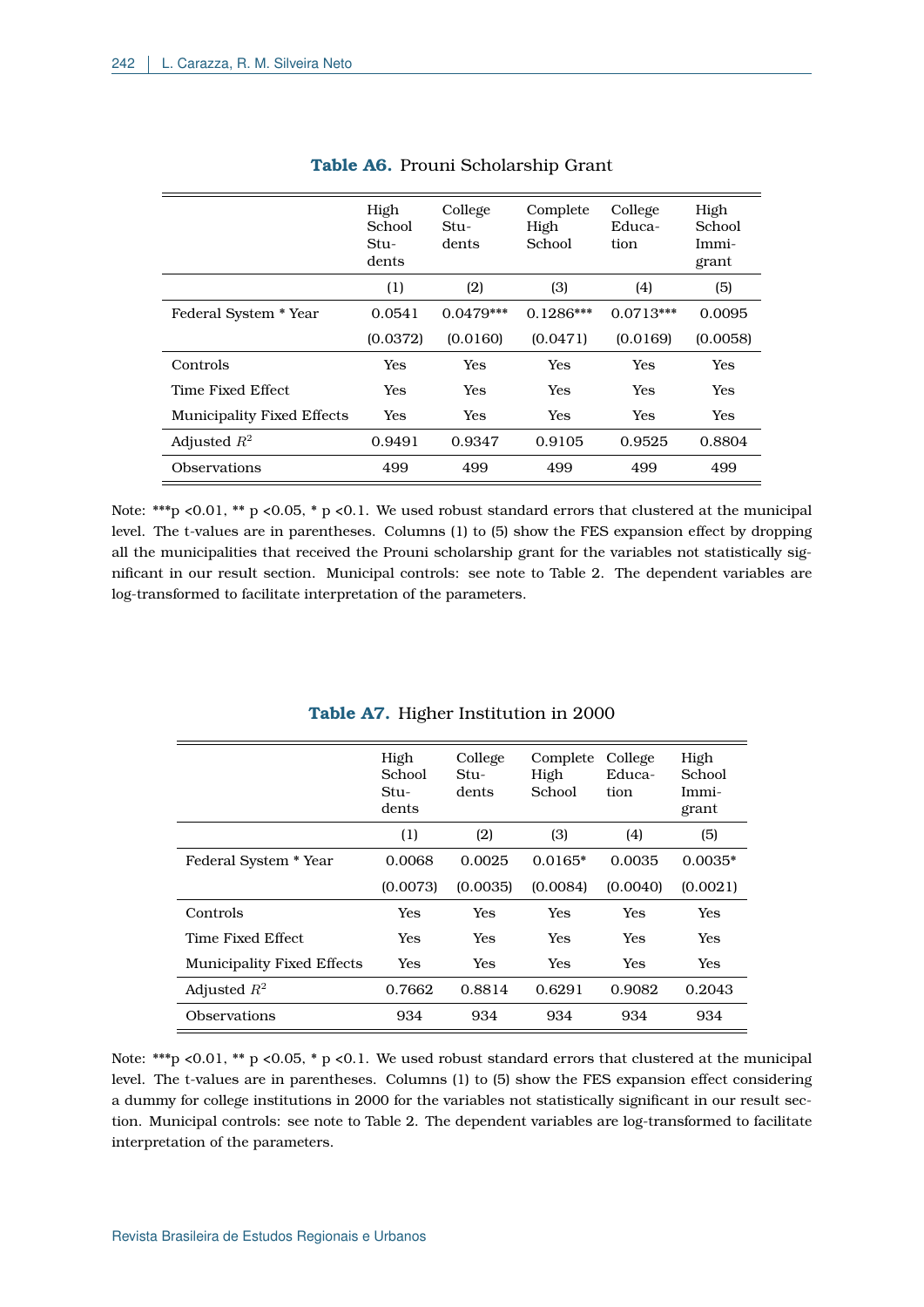|                                   | High<br>School<br>$Stu-$<br>dents | College<br>Stu-<br>dents | Complete<br>High<br>School | College<br>Educa-<br>tion | High<br>School<br>Immi-<br>grant |
|-----------------------------------|-----------------------------------|--------------------------|----------------------------|---------------------------|----------------------------------|
|                                   | (1)                               | (2)                      | (3)                        | (4)                       | (5)                              |
| Federal System * Year             | 0.0089                            | 0.0003                   | $0.0183**$                 | 0.0009                    | $0.0037*$                        |
|                                   | (0.0068)                          | (0.0034)                 | (0.0081)                   | (0.0038)                  | (0.0020)                         |
| Controls                          | Yes                               | Yes                      | Yes                        | Yes                       | Yes                              |
| Time Fixed Effect                 | Yes                               | Yes                      | Yes                        | Yes                       | Yes                              |
| <b>Municipality Fixed Effects</b> | Yes                               | Yes                      | Yes                        | Yes                       | Yes                              |
| Adjusted $R^2$                    | 0.7688                            | 0.8843                   | 0.6335                     | 0.9109                    | 0.2092                           |
| Observations                      | 934                               | 934                      | 934                        | 934                       | 934                              |

## **Table A8.** Higher Institution in 2010

Note: \*\*\*p <0.01, \*\* p <0.05, \* p <0.1. We used robust standard errors that clustered at the municipal level. The t-values are in parentheses. Columns (1) to (5) show the FES expansion effect considering a dummy for college institutions in 2010 for the variables not statistically significant in our result section. Municipal controls: see note to Table [2.](#page-11-0) The dependent variables are log-transformed to facilitate interpretation of the parameters.

|                            | High<br>School<br>$Stu-$<br>dents | College<br>$Stu-$<br>dents | Complete<br>High<br>School | College<br>Educa-<br>tion | High<br>School<br>Immi-<br>grant |
|----------------------------|-----------------------------------|----------------------------|----------------------------|---------------------------|----------------------------------|
|                            | (1)                               | (2)                        | (3)                        | (4)                       | (5)                              |
| Federal System * Year      | 0.0084                            | 0.0012                     | $0.0185**$                 | 0.0018                    | $0.0039*$                        |
|                            | (0.0071)                          | (0.0034)                   | (0.0083)                   | (0.0039)                  | (0.0021)                         |
| Controls                   | Yes                               | Yes                        | Yes                        | Yes                       | Yes                              |
| Time Fixed Effect          | Yes                               | Yes                        | Yes                        | Yes                       | Yes                              |
| Municipality Fixed Effects | Yes                               | Yes                        | Yes                        | <b>Yes</b>                | <b>Yes</b>                       |
| Adjusted $R^2$             | 0.7689                            | 0.8851                     | 0.6335                     | 0.9115                    | 0.2097                           |
| Observations               | 934                               | 934                        | 934                        | 934                       | 934                              |

### **Table A9.** Higher Institution in 2000 and 2010

Note: \*\*\*p <0.01, \*\* p <0.05, \* p <0.1. We used robust standard errors that clustered at the municipal level. The t-values are in parentheses. Columns (1) to (5) show the FES expansion effect considering two college institutions' dummies in 2000 and 2010 for the variables not statistically significant in our result section. Municipal controls: see note to Table [2.](#page-11-0) The dependent variables are log-transformed to facilitate interpretation of the parameters.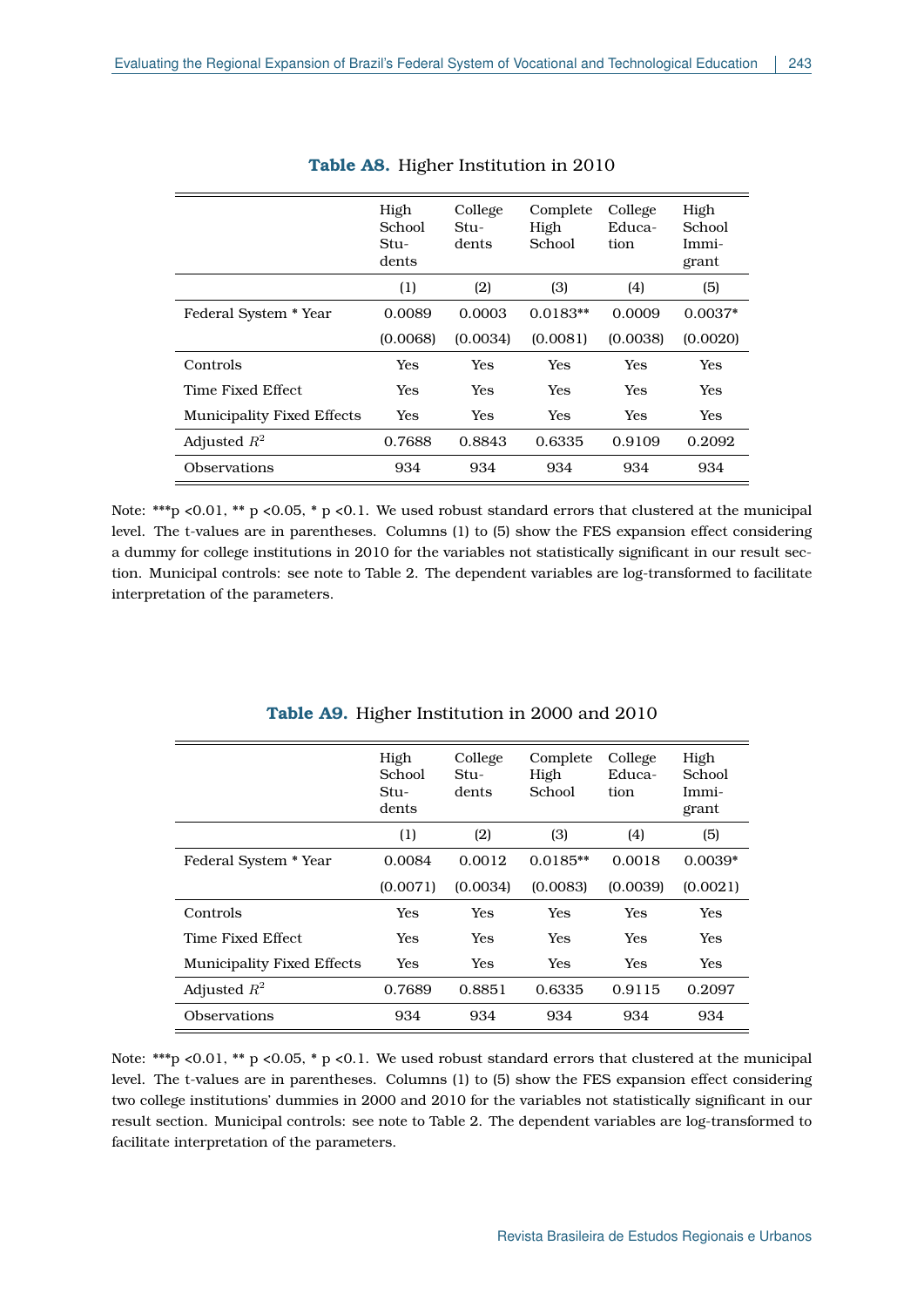|                                   | High<br>School<br>$Stu-$<br>dents | College<br>Stu-<br>dents | Complete<br>High<br>School | College<br>Educa-<br>tion | High<br>School<br>Immi-<br>grant |
|-----------------------------------|-----------------------------------|--------------------------|----------------------------|---------------------------|----------------------------------|
|                                   | (1)                               | (2)                      | (3)                        | (4)                       | (5)                              |
| Federal System * Year             | 0.0007                            | 0.0022                   | 0.0032                     | 0.0019                    | 0.0007                           |
|                                   | (0.0026)                          | (0.0044)                 | (0.0100)                   | (0.0050)                  | (0.0026)                         |
| Controls                          | Yes                               | Yes                      | Yes                        | Yes                       | Yes                              |
| Time Fixed Effect                 | Yes                               | Yes                      | <b>Yes</b>                 | Yes                       | Yes                              |
| <b>Municipality Fixed Effects</b> | Yes                               | Yes                      | <b>Yes</b>                 | Yes                       | Yes                              |
| Adjusted $R^2$                    | 0.1895                            | 0.8794                   | 0.6041                     | 0.9036                    | 0.1895                           |
| Observations                      | 871                               | 871                      | 871                        | 871                       | 871                              |

## **Table A10.** Federal Institute in MCA

Note: \*\*\*p <0.01, \*\* p <0.05, \* p <0.1. We used robust standard errors that clustered at the municipal level. The t-values are in parentheses. Columns (1) to (5) show the FES expansion effect considering only a Federal Institute in the MCA for the variables not statistically significant in our result section. Municipal controls: see note to Table [2.](#page-11-0) The dependent variables are log-transformed to facilitate interpretation of the parameters.

|                                   | High<br>School<br>$Stu-$<br>dents | College<br>$Stu-$<br>dents | Complete<br>High<br>School | College<br>Educa-<br>tion | High<br>School<br>Immi-<br>grant |
|-----------------------------------|-----------------------------------|----------------------------|----------------------------|---------------------------|----------------------------------|
|                                   | (1)                               | (2)                        | (3)                        | (4)                       | (5)                              |
| Federal System * Year             | $-0.0025$                         | 0.0028                     | 0.0016                     | 0.0038                    | 0.0010                           |
|                                   | (0.0084)                          | (0.0044)                   | (0.0103)                   | (0.0051)                  | (0.0026)                         |
| Controls                          | Yes                               | Yes                        | Yes                        | Yes                       | Yes                              |
| Time Fixed Effect                 | Yes                               | Yes                        | Yes                        | Yes                       | Yes                              |
| <b>Municipality Fixed Effects</b> | Yes                               | Yes                        | Yes                        | Yes                       | <b>Yes</b>                       |
| Adjusted $R^2$                    | 0.7621                            | 0.8766                     | 0.6149                     | 0.9013                    | 0.2018                           |
| Observations                      | 722                               | 722                        | 722                        | 722                       | 722                              |

| <b>Table A11.</b> Without MCA Divided into other Municipalities |
|-----------------------------------------------------------------|
|-----------------------------------------------------------------|

Note: \*\*\*p <0.01, \*\* p <0.05, \* p <0.1. We used robust standard errors that clustered at the municipal level. The t-values are in parentheses. Columns (1) to (5) show the FES expansion effect dropping all MCAs divided into other municipalities for the variables not statistically significant in our result section. Municipal controls: see note to Table [2.](#page-11-0) The dependent variables are log-transformed to facilitate interpretation of the parameters.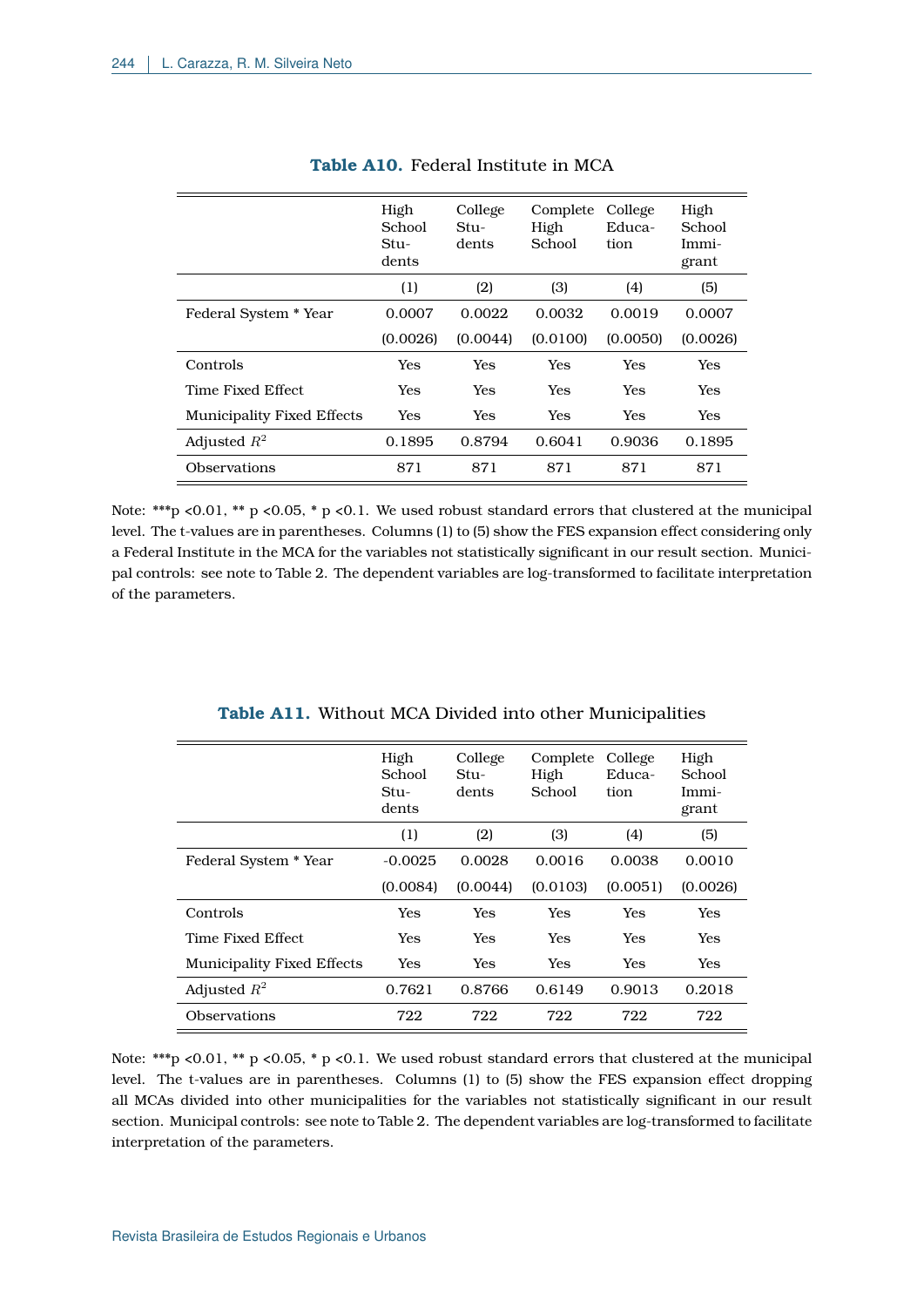|                                   | High<br>School<br>$Stu-$<br>dents | College<br>Stu-<br>dents | Complete<br>High<br>School | College<br>Educa-<br>tion | High<br>School<br>Immi-<br>grant |
|-----------------------------------|-----------------------------------|--------------------------|----------------------------|---------------------------|----------------------------------|
|                                   | (1)                               | (2)                      | (3)                        | (4)                       | (5)                              |
| Federal System * Year             | 0.0064                            | $0.0087***$              | 0.0091                     | $0.0113***$               | 0.0022                           |
|                                   | (0.0049)                          | (0.0029)                 | (0.0062)                   | (0.0032)                  | (0.0015)                         |
| Controls                          | Yes                               | Yes                      | <b>Yes</b>                 | <b>Yes</b>                | Yes                              |
| Time Fixed Effect                 | Yes                               | <b>Yes</b>               | Yes                        | <b>Yes</b>                | Yes                              |
| <b>Municipality Fixed Effects</b> | Yes                               | <b>Yes</b>               | <b>Yes</b>                 | <b>Yes</b>                | Yes                              |
| Adjusted $R^2$                    | 0.6969                            | 0.8084                   | 0.5385                     | 0.8478                    | 0.1311                           |
| Observations                      | 8,534                             | 8.534                    | 8.534                      | 8.534                     | 8,534                            |

## **Table A12.** Complete Sample

Note: \*\*\*p <0.01, \*\* p <0.05, \* p <0.1. We used robust standard errors that clustered at the municipal level. The t-values are in parentheses. Columns (1) to (5) show the FES expansion effect dropping all MCAs divided into other municipalities for the variables not statistically significant in our result section. Municipal controls: see note to Table [2.](#page-11-0) The dependent variables are log-transformed to facilitate interpretation of the parameters.

|                                   | High<br>School<br>$Stu-$<br>dents | College<br>$Stu-$<br>dents | Complete<br>High<br>School | College<br>Educa-<br>tion | High<br>School<br>Immi-<br>grant |
|-----------------------------------|-----------------------------------|----------------------------|----------------------------|---------------------------|----------------------------------|
|                                   | (1)                               | (2)                        | (3)                        | (4)                       | (5)                              |
| Federal System * Year             | 0.0090                            | 0.0014                     | $0.0168**$                 | 0.0020                    | $0.0037*$                        |
|                                   | (0.0072)                          | (0.0036)                   | (0.0082)                   | (0.0041)                  | (0.0021)                         |
| Controls                          | Yes                               | Yes                        | Yes                        | Yes                       | Yes                              |
| Time Fixed Effect                 | Yes                               | Yes                        | Yes                        | Yes                       | Yes                              |
| <b>Municipality Fixed Effects</b> | Yes                               | Yes                        | Yes                        | Yes                       | <b>Yes</b>                       |
| Adjusted $R^2$                    | 0.7661                            | 0.8813                     | 0.6341                     | 0.9089                    | 0.9089                           |
| Observations                      | 830                               | 830                        | 830                        | 830                       | 830                              |

## **Table A13.** Dropping all non-treated Neighbors

Note: \*\*\*p <0.01, \*\* p <0.05, \* p <0.1. We used robust standard errors that clustered at the municipal level. The t-values are in parentheses. Columns (1) to (5) show the FES expansion effect dropping all non-treated neighbors for the variables not statistically significant in our result section. Municipal controls: see note to Table [2.](#page-11-0) The dependent variables are log-transformed to facilitate interpretation of the parameters.